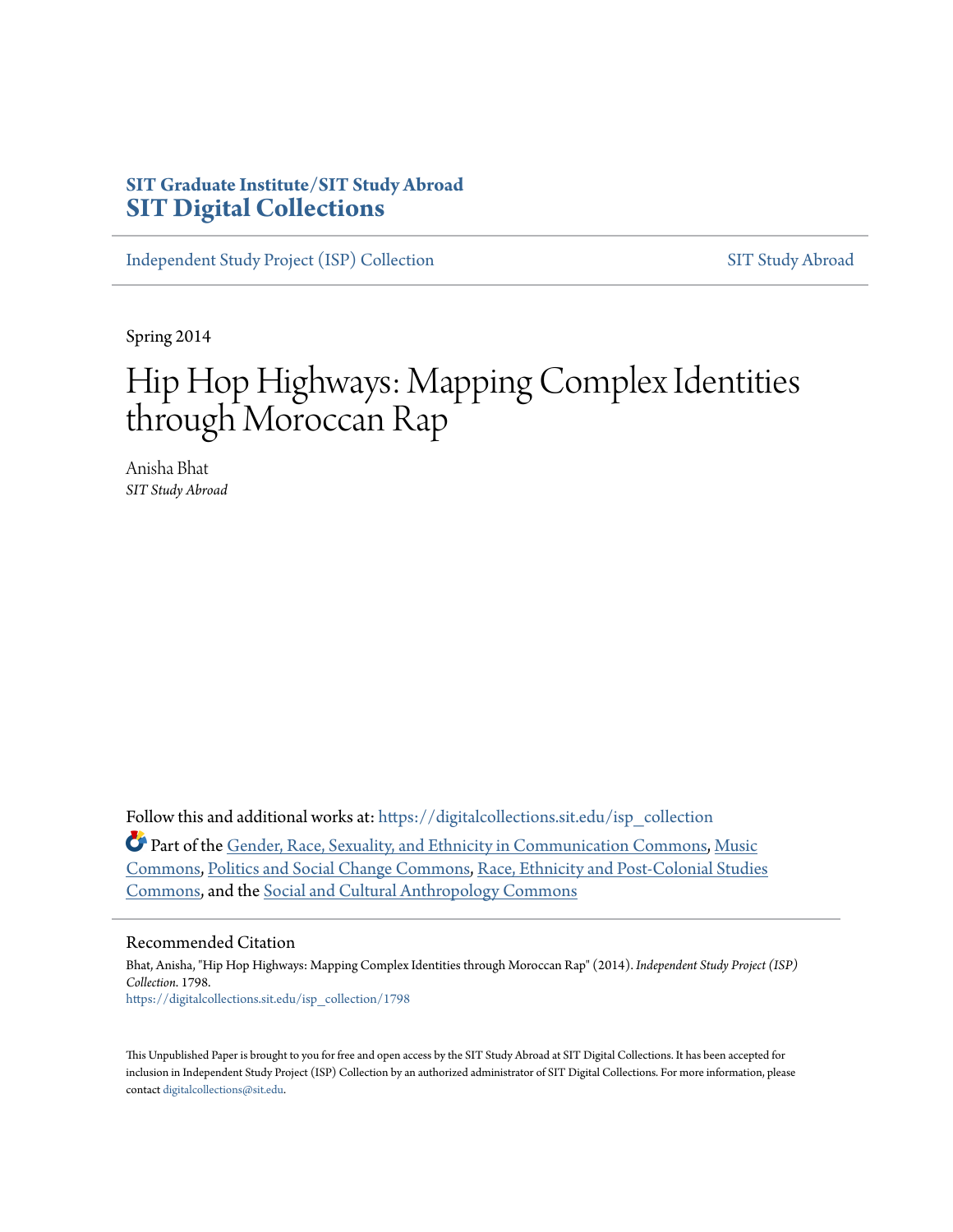# **Hip Hop Highways: Mapping Complex Identities through Moroccan Rap**



Figure 1: Popular Moroccan Rap Group H-Kayne

**Anisha Bhat Academic Director: Taieb Belghazi Advisor: Youssouf Elalami Pomona College Major: History In Partial Fulfillment of the Requirements for Morocco: Multiculturalism and Human Rights SIT Study Abroad, a program for World Learning Spring 2014**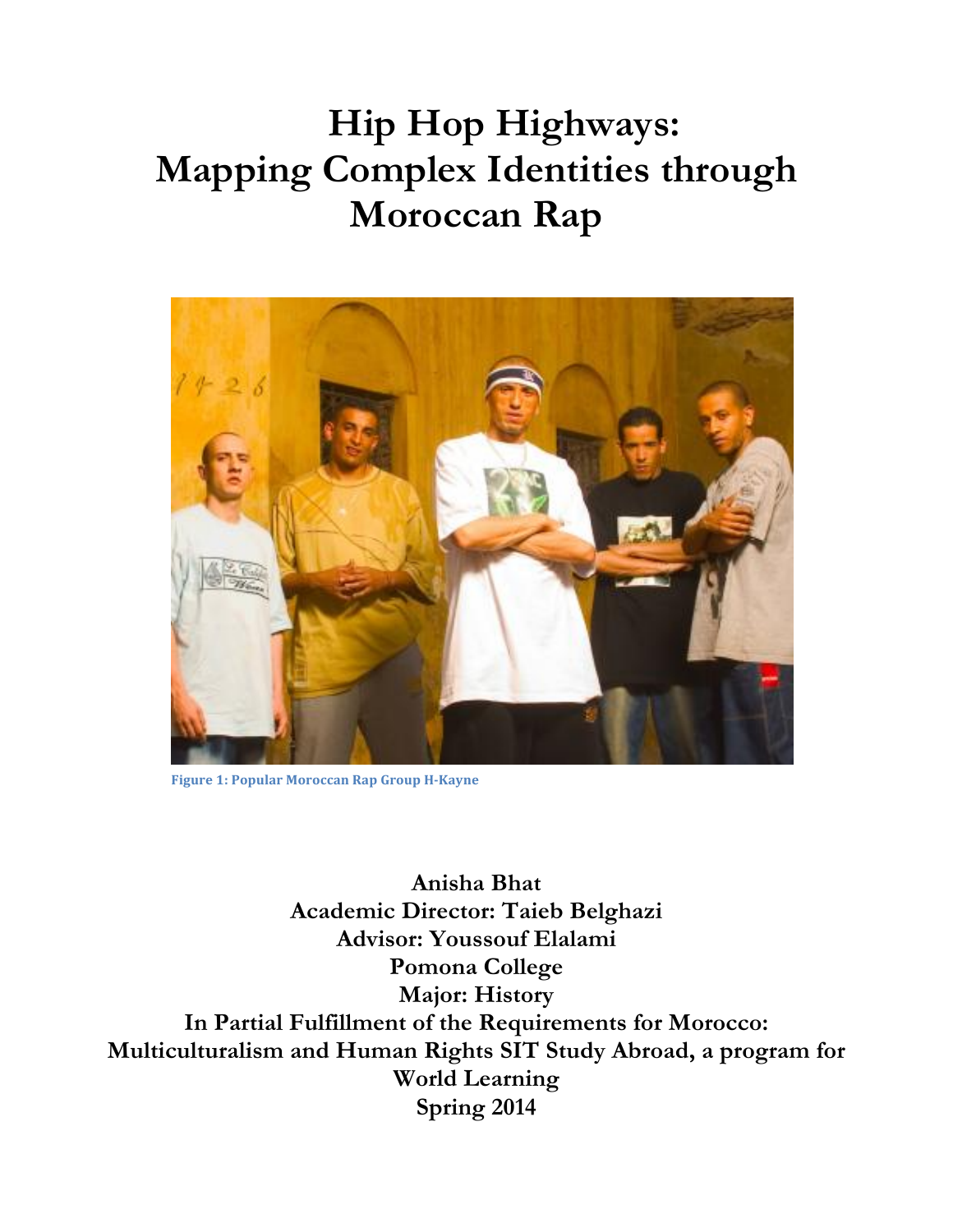## **Table of Contents**

| Contestation through Hip-Hop Culture 36-38 |  |
|--------------------------------------------|--|
|                                            |  |
|                                            |  |
|                                            |  |
|                                            |  |
|                                            |  |
|                                            |  |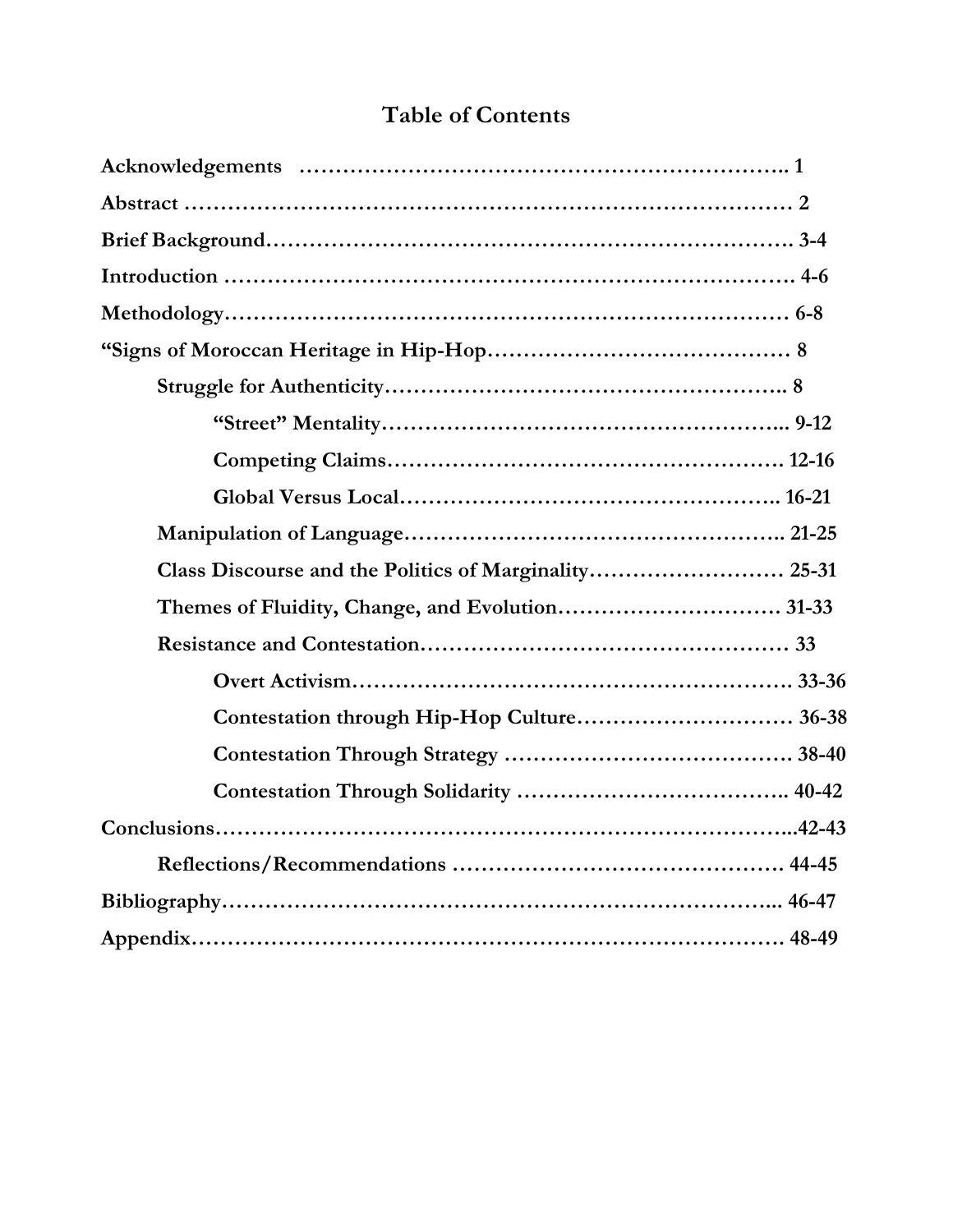## **Acknowledgements**

I would like to thank, first and foremost, my wonderful research participants: Dizzy DROS, L'Fox Man, Adnan Mahyou, Ayman Hosny, Nessyou, Would Cha3b, Moussa Laarif, Moulay Driss Elmaarouf, Achraf Kabbouri, and Momo. Without you, this project would not have been possible. You gave an incredible amount of time and effort to help my cause, despite your busy schedules, and greeted me with open arms—for that I will always be grateful. From you, I have truly learned the meaning of Moroccan hospitality.

I would also like to acknowledge all those who helped me along the trajectory of my research, providing me with recommendations, directing me to new people, and sending me helpful articles— Cristina Moreno Almeida, Moulay Driss Elmaarouf, Ouassim Addoula, and my advisor, Youssouf Elalami.

Though thousands of miles away, thank you to Pomona College and the Posse Foundation for making this trip possible through much appreciated scholarship support and Financial Aid. I hope that I have represented you well!

In addition, I want to thank the SIT staff, particularly our academic director Taieb Belghazi and Nawal Chaib, our Program Assistant. I sincerely appreciate your mentorship and support, and your tolerance of my constant stream of questions.

Finally, I would like to thank my parents. Your diligence and complete devotion to my education is the reason why I am here today—travelling the world, experiencing new cultures, meeting incredible people, and living my dreams. I am so privileged to have you in my life.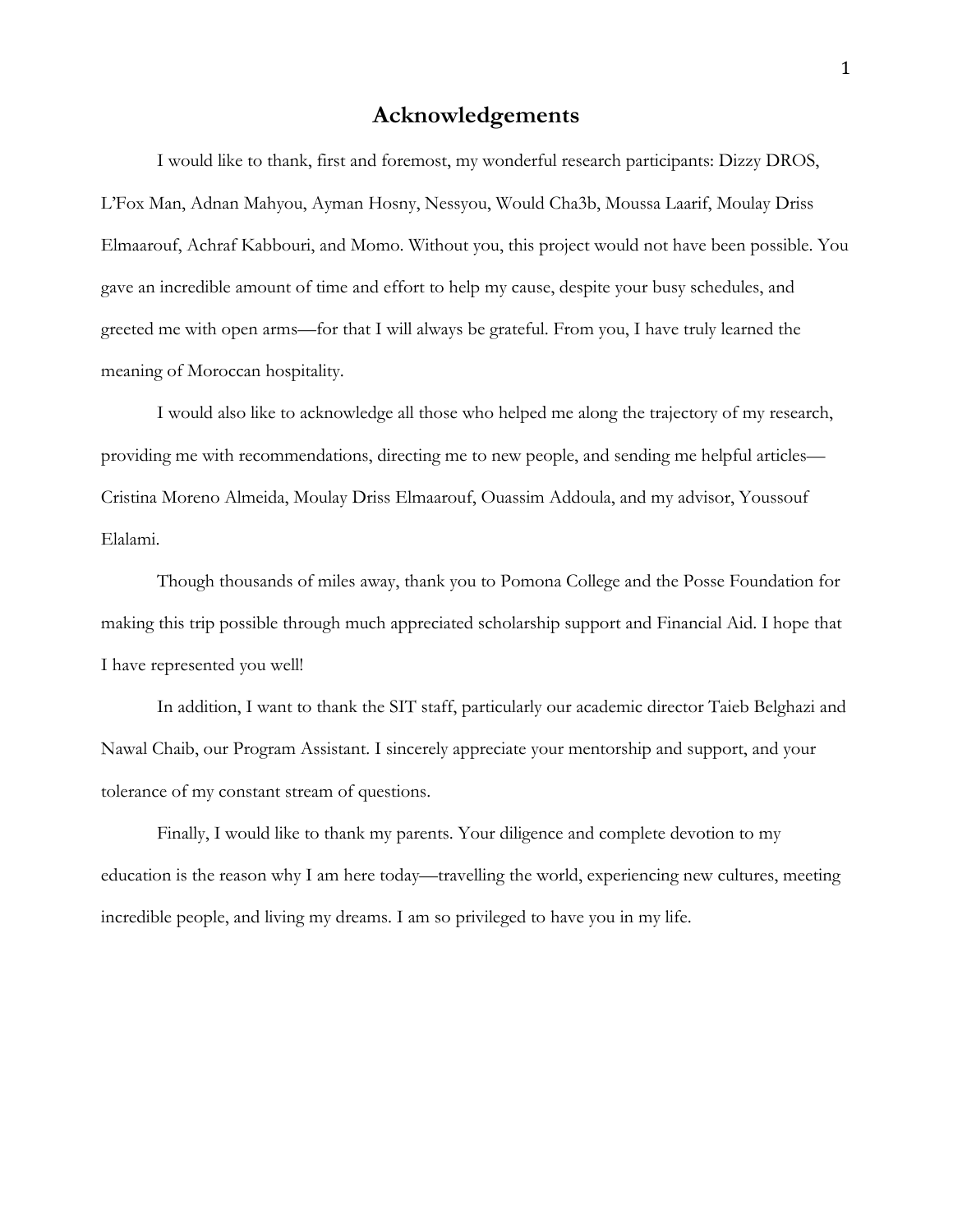#### **Abstract**

During the post-colonial period, Moroccan visual artists belonging to the "School of the Sign" reformulated traditional symbols of Moroccan heritage in new and innovative ways in order to directly challenge orientalist conceptions of Moroccan identity. Today, media outlets have heralded the rise of the musical genre of Moroccan hip-hop as a potential new medium for the transmission of Moroccan youth identity and revolutionary ideals. As a result, the purpose of this study was to investigate how Moroccan rappers assert their personal conceptions of cultural identity in a larger framework of resistance against societal expectations. What, if any, are the "signs" of Moroccan heritage appropriated and refashioned by Moroccan rappers?

In order to ascertain the existence of any links, this study synthesized existing scholarship with information gathered from six semi-structured interviews with Moroccan rappers and four informal interviews with Moroccans intimately involved in the local hip-hop scene.

Ultimately, the results of the study revealed that while Moroccan rappers do not have any coherent strategies for embedding identity into their music, a modern and complex young Moroccan identity nevertheless emerges from the manifestation of hip-hop culture. The preoccupation of Moroccan rappers with certain broader themes—struggles for authenticity, linguistic choice, class discourse, fluidity and change, and resistance and contestation—reveals the way in which rappers craft a dynamic and often conflicted identity that is undeniably Moroccan in character, but nevertheless resists simplistic categorization by external forces.

**Topic Codes: Music, Anthropology (other), Sociology**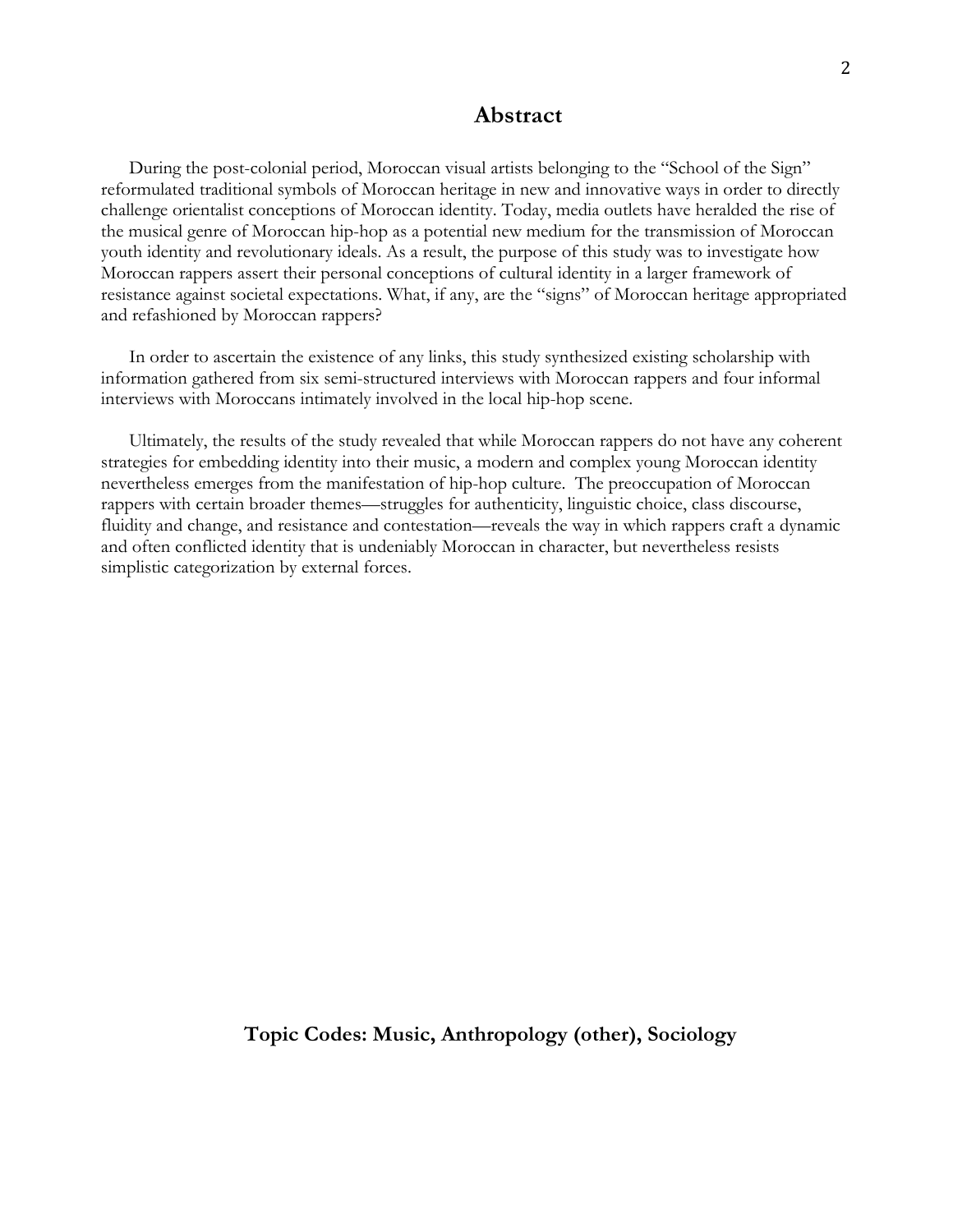## **Brief Background**

Globalization and circulation of ideas between the so-called "Eastern" and "Western" hemispheres has a rich history stretching back many centuries. One of the chapters in this long saga begins in the early 1980s, when young Moroccan migrants in Europe and the United States returned to Morocco with a new musical style that would rapidly come to have a profound impact on local and global culture—hip-hop (Salime, 2011). This musical style, though justly attributed to the experience of the black community in the United States, nevertheless exemplifies the reality of the modern globalized era. The trajectory of hip-hop arguably has its roots in West Africa before emerging as an innovative art form among black youth in the urban areas of the United States. Now, it is in the process of travelling across the globe, transforming and being transformed along the way.

The first "waves" of Moroccan hip-hop, taking place in the early 90s and the mid 2000s, ignited a storm of media attention from progressive media locally and in the West (Salime, 2011). These media outlets heralded the rise of the musical genre of Moroccan hip-hop as a potential new medium for the transmission of Moroccan youth identity and revolutionary ideals. On the one hand, scholars and journalists emphasized the unique adaptation of hip-hop to the Moroccan context expressed through the intentional blending of standard hip-hop beats with the local dialect, musical instruments and local issues (Kahf, 2007, p. 360). On the other hand, media portrayed Moroccan hip-hop as a force for Arab Spring-era liberal activism and revolutionary youth sentiment, with article titles such as "Rapping the Revolution," "Poets of Modern Times", "El Haqed, Morocco's Hip-Hop Revolutionary," and "Rappers in Casablanca Rage Against Injustice," featured in both local magazines such as *TelQuel* and Western media such as *CNN* and *The Guardian*.

Major events in Morocco including the accession of the more liberal King Mohammed VI to the throne in 1998 after the repressive regime of Hassan II, the Casablanca terrorist bombings in 2003 (Almeida, 2013, p. 322), and the arrest of 14 heavy metal musicians accused of satanic worship also in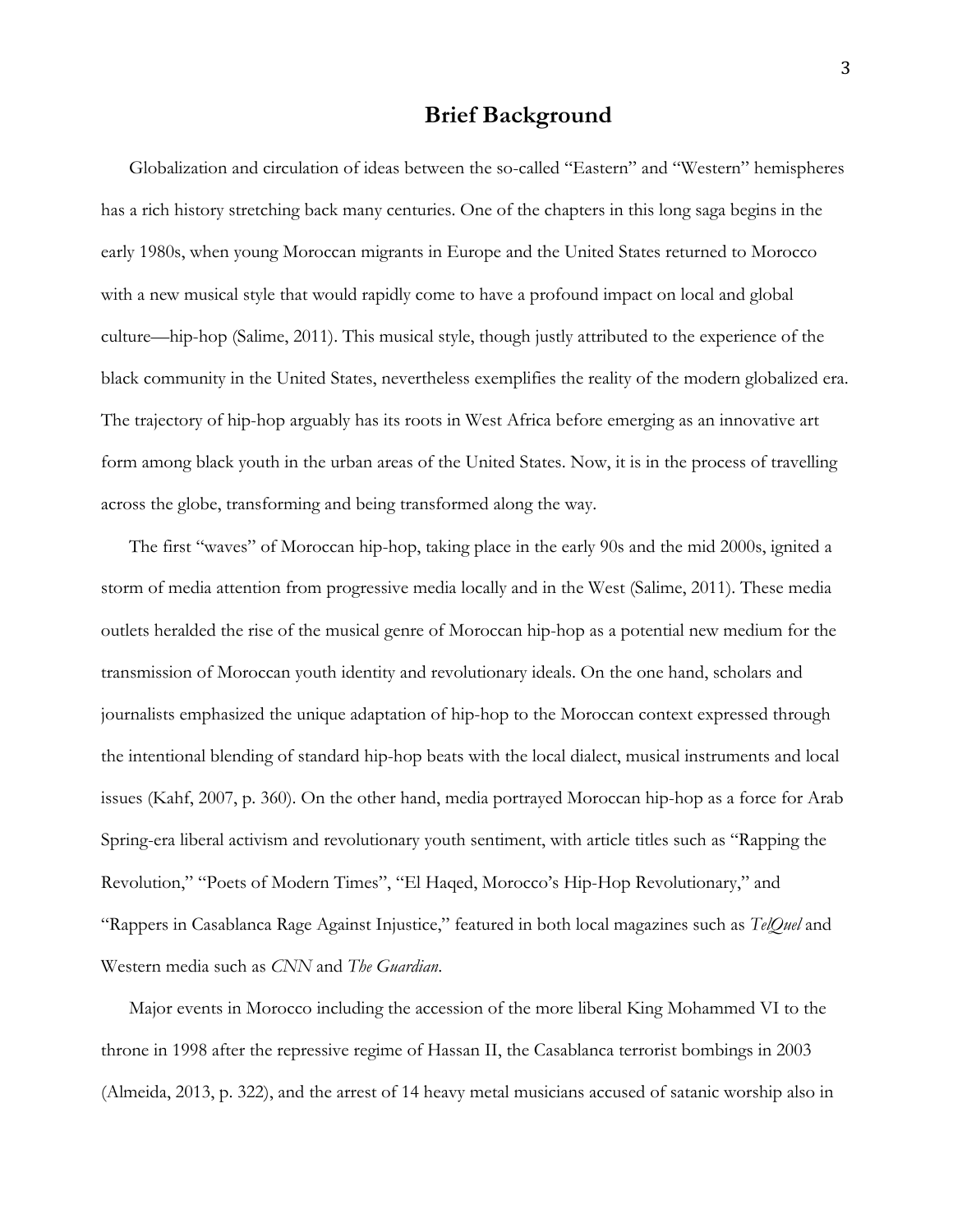2003 (Salime, 2011), all served to galvanize Moroccan hip-hop. Thus, the period after Hassan II's death saw an explosion of amateur Moroccan hip-hop groups onto the scene (M. Merhari, personal communication, April 19, 2014). In 2003, the Moroccan weekly magazine *TelQuel* coined the term "Nayda" to describe the "awakening" of Moroccan youth, a term that has come to officially refer to an emerging subversive, socially critical youth culture (Caubet, "Nayda!").

## **Introduction**

The documentary, "I Love Hip-Hop in Morocco", released in 2007 by American filmmakers Joshua Asen and Jennifer Needleman, promulgates a particular view of Moroccan hip-hop that consolidates the two predominant media interpretations—the transformation of hip-hop by the Moroccan identity, and the theme of resistance to authority through hip-hop. As seen in the documentary through interviews with various popular Moroccan rappers, Moroccan identity is manifested in hip-hop through the use of the local dialect, fusion with traditional Chaabi music, lack of profanity to align with a Muslim identity, and occasional nationalist themes. Simultaneously, the music is politically engaged and critical of the government, though often veiled in metaphor (Needleman, 2007).

As a result of this documentary and the slew of media articles related to Moroccan hip-hop, I began to see a relationship between the way Moroccan hip-hop has been characterized in official discourse and another significant artistic movement in Moroccan history. This movement, known as the "School of the Sign", refers to a group of Moroccan visual artists in the immediate postcolonial period (1950s-1970s). Moroccan artists during the "School of the Sign" period used their work to simultaneously reflect a political and personal identity. On the personal level, the "signs" used within their artwork were symbols from Moroccan popular and folk culture, and as a result, expressed their Moroccan cultural identity and pride in their heritage. On the political level, the way in which these traditional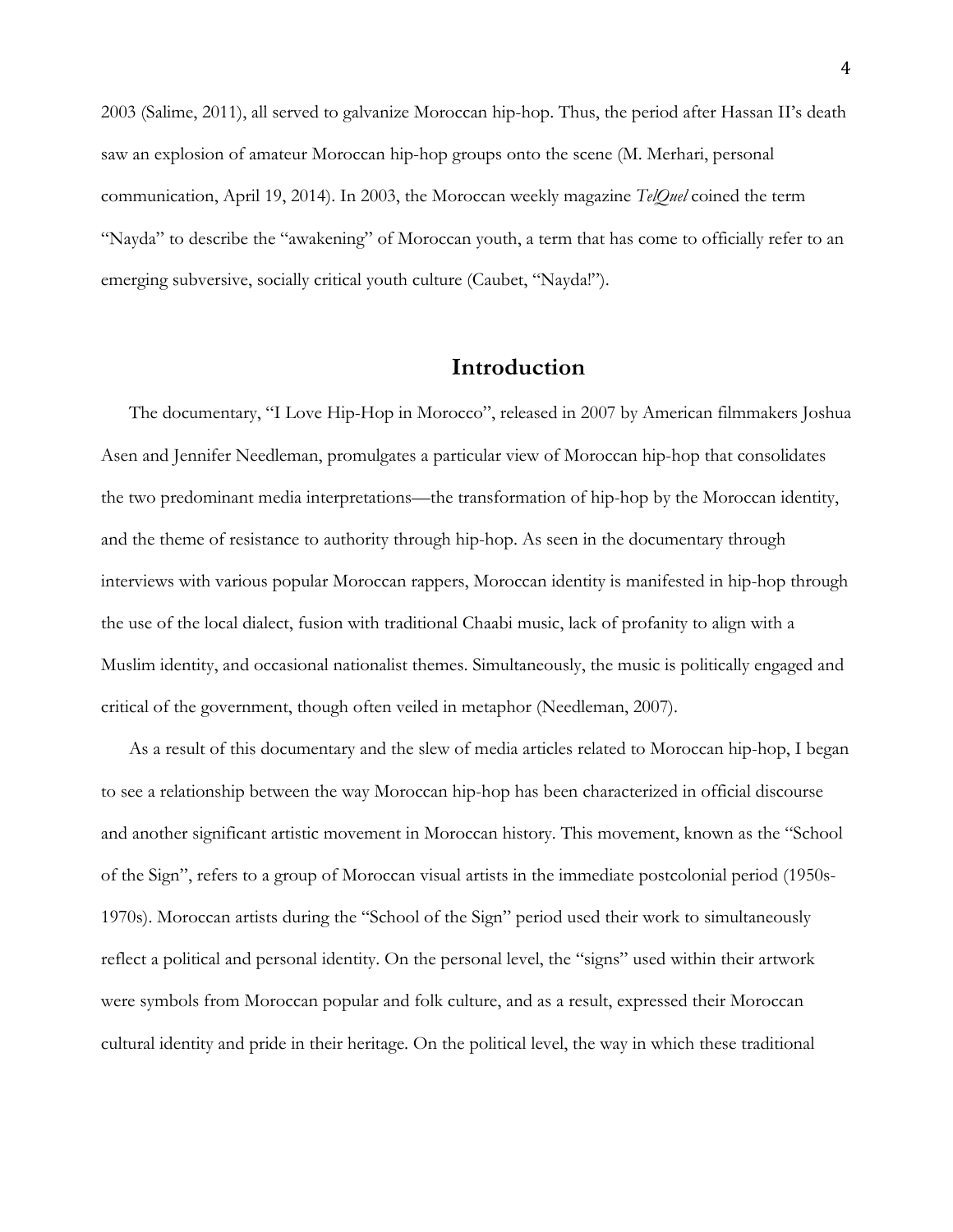symbols were re-imagined and innovatively integrated served as a form of direct resistance against the orientalist art of the colonial period and the negative stereotypes of Moroccans associated with that art.

In a similar fashion, media attention on Moroccan hip-hop has emphasized how American hip-hop has been transformed in the Moroccan context by various "signs" of Moroccan heritage, such as fusion with traditional Chaabi music, lack of profanity, the use of Darija, and nationalism (Needleman, 2007). The traditional discourse around Moroccan hip-hop has also underscored how Moroccan hip-hop has been mobilized to resist governmental attempts to restrict the development of a "liberal" youth identity (Salime, 2011).

However, the bulk of media attention, including the documentary "I Love Hip Hop in Morocco," centers on the period between 2003-2011, as this was the first major wave of Moroccan hip-hop that touched a wide sector of the public. As a result, the purpose of this study was to investigate how Moroccan rappers today assert their personal conceptions of cultural identity in a larger framework of resistance against societal expectations. What, if any, are the "signs" of Moroccan heritage appropriated and refashioned by Moroccan rappers? Have these signs changed in recent years? Are the media representations of Moroccan hip-hop truly aligned with the sentiments of Moroccan rappers and the hip-hop subculture in Morocco as it exists today?

I argue that the majority of media coverage and scholarship surrounding Moroccan hip-hop is too simplistic in its characterization of hip-hop as a coherent and unified movement that a) uses *traditional*  symbols of Moroccan heritage to mark Moroccan identity and b) places Moroccan youth into a binary that defines resistance as exclusively political. This study would suggest that while Moroccan rappers do not have any coherent strategies for embedding identity into their music, a modern and complex Moroccan youth identity nevertheless emerges from the manifestation of hip-hop culture. The preoccupation of Moroccan rappers with certain broader themes relevant to their lives— struggles for authenticity, linguistic choice, class discourse, fluidity and change, and resistance and contestation represent the true "signs" out of which rappers craft a dynamic and often conflicted identity. This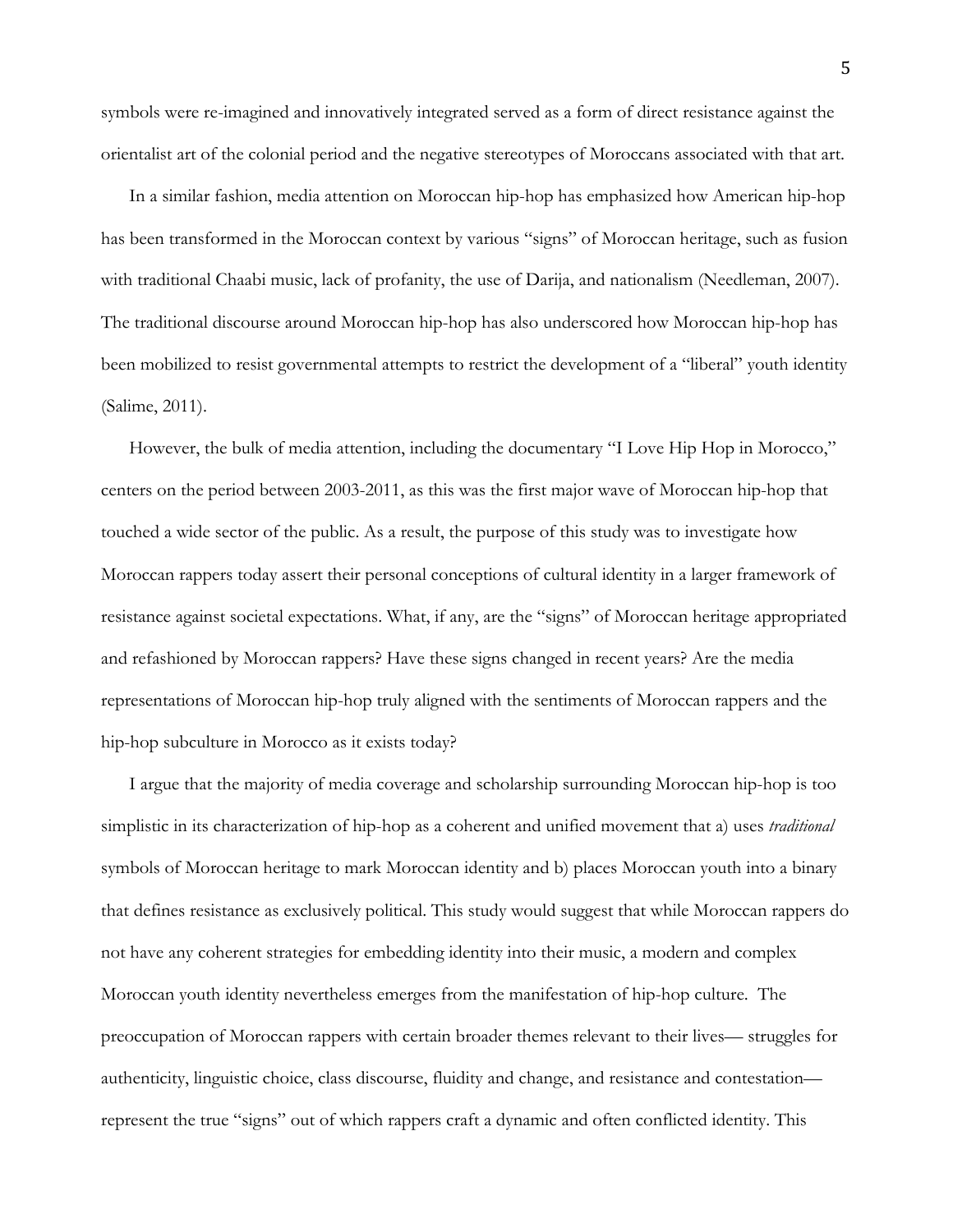identity is undeniably Moroccan in character, but nevertheless resists simplistic categorization by external forces.

## **Methodology**

In order to expose any links between Moroccan hip-hop, Moroccan identity, and avenues of resistance, this study utilized three main sources of information: 1) Six semi-structured interviews with Moroccan rappers and four informal interviews with Moroccans intimately involved in the local hiphop scene, 2) Observational data gathered from attendance at hip-hop events and informal interaction with rappers, 3) Pre-existing scholarship and media documentation on the subject. These three sources of information were synthesized so as to situate the results of the field research in the context of existing scholarship, and the extent to which this field research affirmed or contradicted the official discourse.

Initially, I had intended to base my methodology entirely on a minimum of eight semi-structured interviews with Moroccan rappers in order to analyze the personal motivations behind their music in the context of identity. However, it soon became evident that this would not be feasible due to the time constraints of the ISP as well as the busy schedules of many rappers. As a result, I decided to broaden my sources of field information to include informal interviews with Moroccans intimately involved in the hip-hop scene at an organizational, rather than participatory, level as well as observational ethnographic data gathered from immersion in the hip-hop community for the ISP period.

Each of these three methodological approaches served different purposes. The interviews conducted with Moroccan rappers provided direct insight into their internal reflections and perceptions of their musical identity. The interviews conducted with four people organizationally involved in the hip-hop community provided an intermediary perspective on the purpose of Moroccan hip-hop and its impact on Moroccan society. Moreover, as people directly engaged in the young music scene in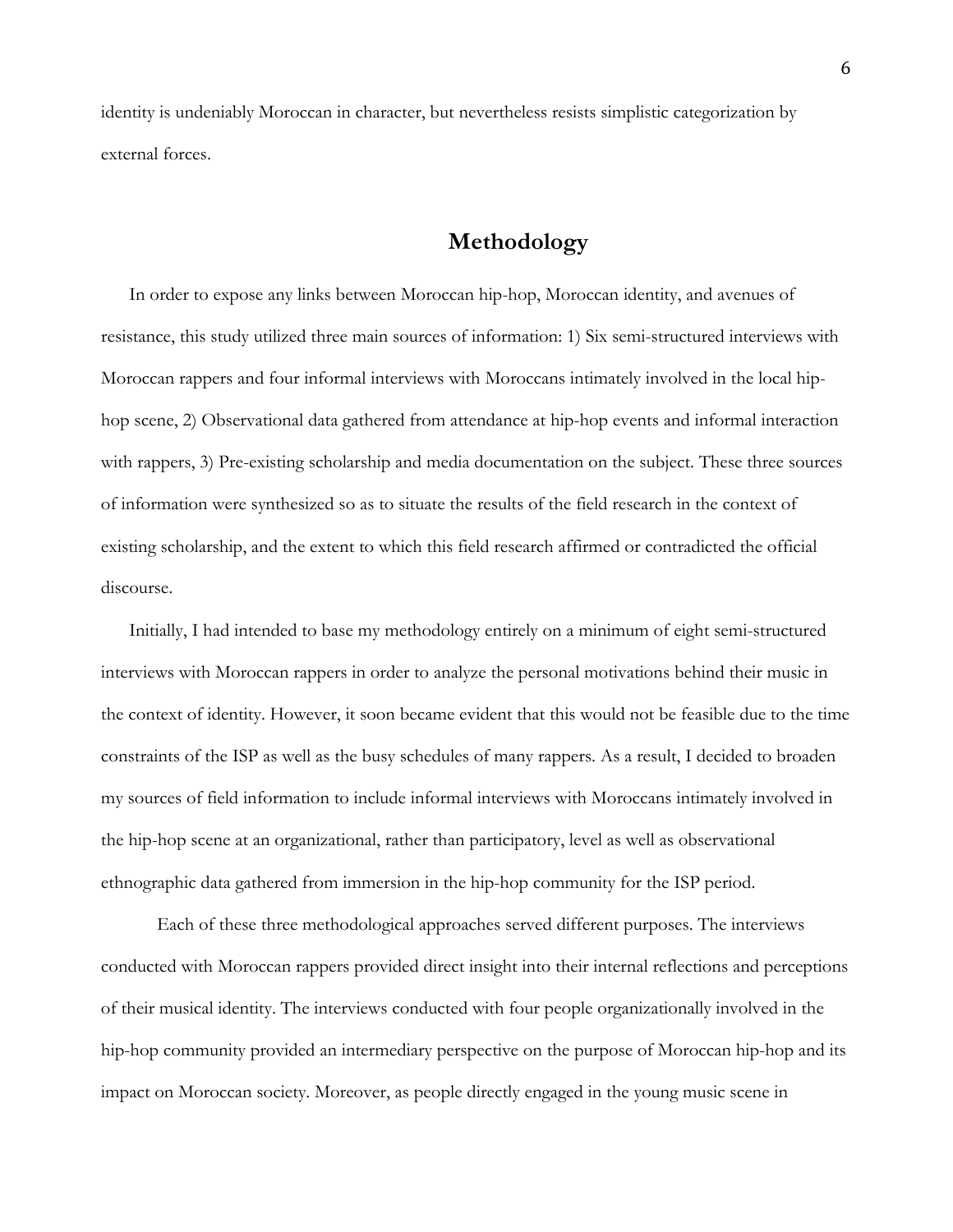Morocco, without actual involvement in the production of music, the opinions of these interviewees enabled me to see the contrast between the intentions of Moroccan rappers, and the manifested effects of those intentions in the eyes of the hip-hop community. Finally, my own observational data gathered from rap concerts, conferences, and time spent informally with rappers, provided a third layer of data that comes from the perspective of an outsider. Thus, the synthesis of these three sources of information lent a more complex and cross-sectional view of how Moroccan rappers conceptualize and manifest signs of their identity within the hip-hop community and the world.

In addition, the inclusion of pre-existing media and scholarship on the subject was intended to simultaneously contextualize and bolster the field research. Since 10 interviews were not nearly enough to constitute a representative sample, prior interviews with rappers and scholarly analyses of the subject were meant to increase the reliability of the research conclusions. The interaction between the results of my field interviews and the existing corpus of research provided a valuable point of departure for analysis.

Because of time restraints, I chose my sample of Moroccan rappers randomly and without discrimination in terms of geographic location, age, or level of professionalism. With four of the rappers, I conducted a semi-structured interview in person. By this I mean, I arrived with a set of openended questions (see appendix for list of questions) that served as a basis from which deeper conversation developed naturally. Two of the rappers were not available to meet in person. As a result, I emailed them the same list of questions and received a response via email. Though my research subjects did not constitute a vulnerable population, I nevertheless provided each participant with a consent form and fully explained the tenets of my research and the interview before obtaining a signature. In this way, I upheld ethical standards.

For the other four interviews with members of the hip-hop community, I conducted informal interviews. This means that I notified my interviewees of my research goals, obtained either verbal or written consent, and proceeded to carry out informal conversations with them regarding Moroccan hip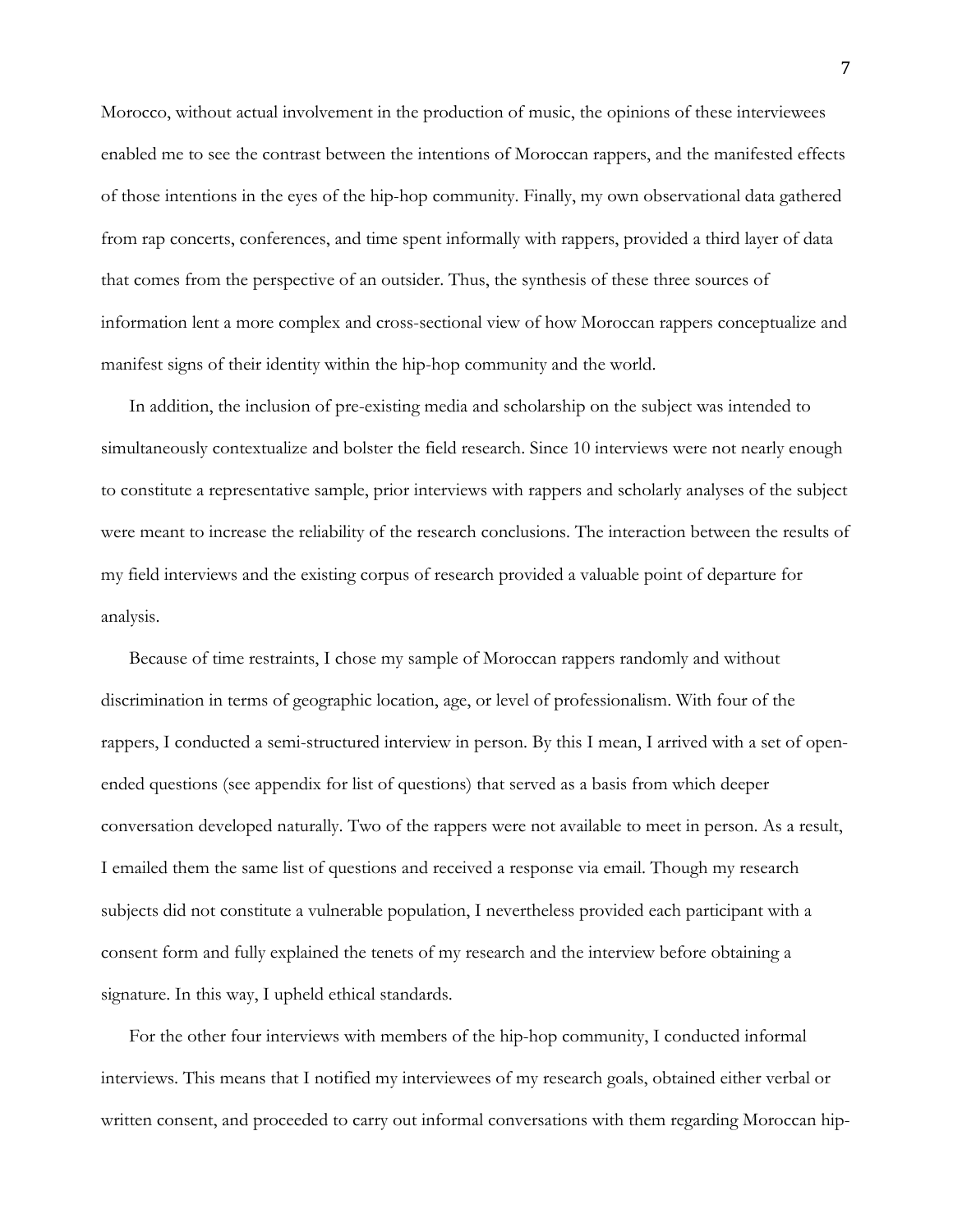hop and my research. Though I took notes during these conversations, I did not come prepared with

any pre-designed questions. Below are some brief details regarding my interview subjects.

#### **Interviews with Rappers:**

Interview 1: Dizzy DROS; Age: 24; City: Casablanca; Semi-structured interview, live Interview 2: L'Fox Man; City: Rabat/Salé; Semi-structured interview, live Interview 3: Ayman Hosny; City: Fez; Semi-structured interview, live Interview 4: Would Cha3b; Age: 30; City: Rabat; Semi-structured interview, live Interview 5: Adnan Mahyou/Mr. Draganov; City: Oujda; Semi-structured interview, online Interview 6: Nessyou; Age: 27; City: Marrakech; Semi-structured interview, online

#### **Other Interviews:**

Interview 1: Moussa Laarif, founder of Hip Hop Family Association Rabat and Hip Hop Family Music Festival Interview 2: Achraf Kabbouri, founder of youth empowerment association Jazz ¾ Interview 3: Mohammed Merhari (Momo), co-founder of L'Boulevard Music Festival Interview 4: Moulay Driss Elmaarouf, scholar, researcher on Moroccan music festivals

## **"Signs" of Moroccan Identity in Hip-Hop Music**

#### **Struggle for Authenticity**

A salient feature that manifests itself across existing scholarship on Moroccan hip-hop as well as within the field interviews that I conducted is the struggle between Moroccan rappers over the "authenticity" of their music. The binary between "commercialized" and "authentic" and between "mainstream" and "underground" is a recurring theme within most genres of music, but is particularly important in the context of Moroccan hip-hop because this struggle transmits multiple layers of meaning. On one level, the claim of authenticity aims to legitimize the rapper's music as a voice for his generation of young Moroccans, more so than other genres of music. On another level, the claim of authenticity seeks to differentiate the Moroccan rapper from his American predecessors, proving that his music is "authentically Moroccan" and represents art rather than imitation. As a result, battles for authenticity within Moroccan hip-hop are one way in which Moroccan identity is inadvertently transmitted.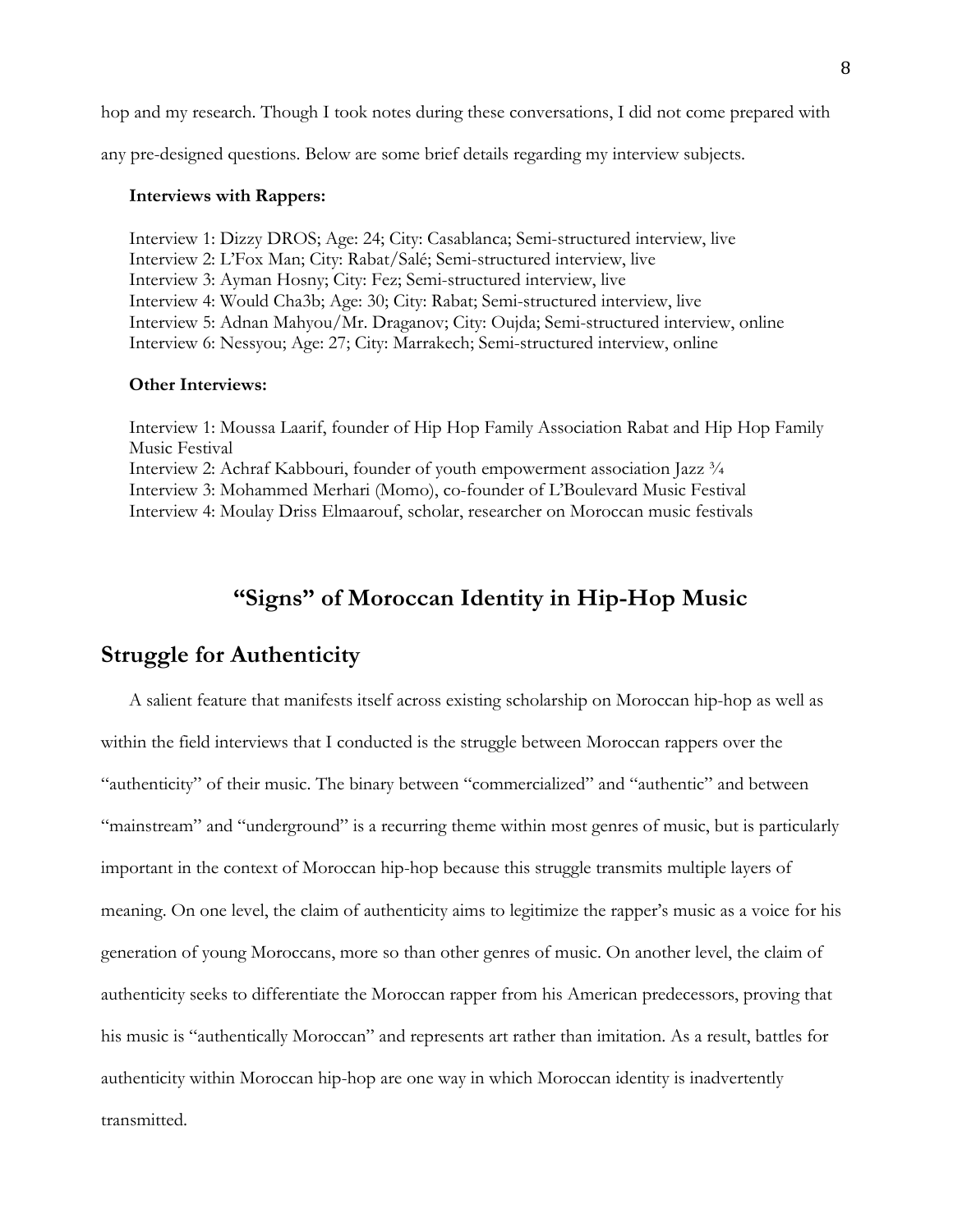#### **"Street" Mentality**.

One strategy used by Moroccan hip-hop artists to assert their authenticity is to emphasize their connection to the "street"—the neighborhoods, discourses, and lifestyles of lower-middle class young Moroccan audiences. In fact, H. Samy Alim points to the way in which hip hop artists linguistically bolster the legitimacy of their music by varying their speech style to reflect a street-conscious identity (as cited in Kahf, 2007, p. 365). When I interviewed Moroccan rapper Dizzy DROS, he affirms this observation by noting that,

"I like to give street-talk. In Arabic we call the type of language that you hear on TV—I don't know if the translation is correct—the 'language of wood', where you have a man in a suit talking to you for two hours and you don't understand shit. I really try to stay away from that. Even when I rhyme, and I choose words, I choose the words that are the most used in the streets. The streets of Casablanca. I think that is the main aspect of my style, connecting to the streets. It could sometimes be dark, it could be pink, it could be red, it could be white, it could be black " (D. DROS, personal communication, April 20, 2014).

Dizzy DROS reveals here the way in which the use of Casablanca street slang in his music constructs an authentic Moroccan youth identity by affirming the lived experiences of a large section of the population. At the same time, the use of this slang also exposes the unrepresentativeness of the official images of elite Moroccans on television. These so-called Moroccans speak a stiff and comical "language of wood" largely unrecognizable to the masses. By expressing authenticity through a replication of "the streets", Moroccan rappers attempt to construct a Moroccan youth identity in opposition and resistance to larger societal norms and international perceptions of Moroccans emphasizing the interplay between "who we are" and "who we are not".

Furthermore Usama Kahf, in his study on Palestinian hip hop, notes that Palestinian rappers establish their authenticity by placing themselves and their personal experiences—rather than official sources of information—at the center of a social analysis. One way in which this is accomplished is through a candid discussion of the debilitating effects of drug use on Palestinian youth, a subject largely ignored in official spheres (2007, p. 371).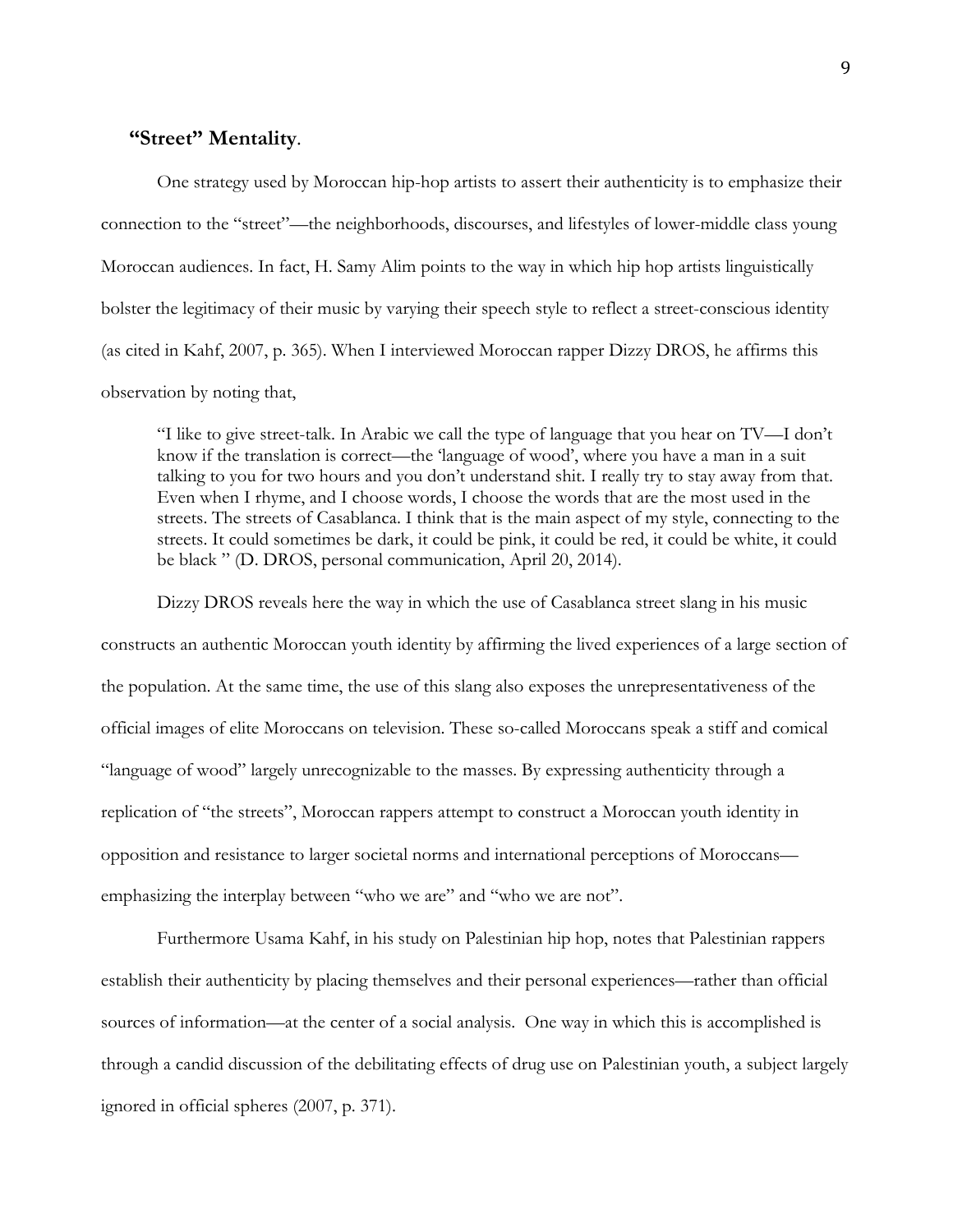Similarly, in an interview with *TelQuel*, the Moroccan rapper Dizzy DROS indicates that, "In my opinion, rap is egoism in a good way. A rapper is obliged to put himself at the center of the world in order to transmit his reality as he truly sees it" ("Dizzy Dros, le rappeur qui monte"). Thus, Moroccan hip-hop artists conceive of "truth", and therefore, "authenticity" as coming from "the streets" and from daily, lived experiences in opposition to sanctioned authorities. This discourse yet again emphasizes the disconnect between the official social definitions of what it means to be a young Moroccan, and the actual experience of being Moroccan, which only rappers can truly understand and transmit to the world. It also expresses a certain level of distrust for the official, governmentally sanctioned views of Moroccan identity and a desire to resist this discourse with an oppositional assertion of identity fashioned from the fabric of daily experiences "in the street".

Rapper Adnan Mahyou, who goes by the stage name Mr. Draganov, stated in reference to his music that "'[My music is] everything I see, everything I live each day, be it an encounter that upsets me or upsets someone I know… When you are a rapper, you say whatever you think and therefore you examine all of the situations you encounter in life. Thus, rap is a type of music that is extremely personal" (A. Mahyou, personal communication, April 22, 2014). Clearly, Mahyou views rap as a platform for self-meditation and a place to recount lived experiences and react to them in an immediate and honest way. In other words, the construction of authenticity in Mahyou's music is situated within the physical, geographical realm of his life—the things he sees and the people he encounters while walking in the streets of his city, Oujda.

In addition, rapper Ayman Hosny explained how his lyrical creativity and inspiration depended upon his *physical presence* in the streets of Fez, free styling with his childhood friends on the block where he grew up. He admitted that even as he gained more success, he avoided working in his studio until the moment when the music was ready to be recorded, because he was unable to produce creative lyrics outside of the Fez medina (A. Hosny, personal communication, May 1, 2014). In this way, Moroccan identity is constructed through rap music through a visceral, tangible, and material connection with the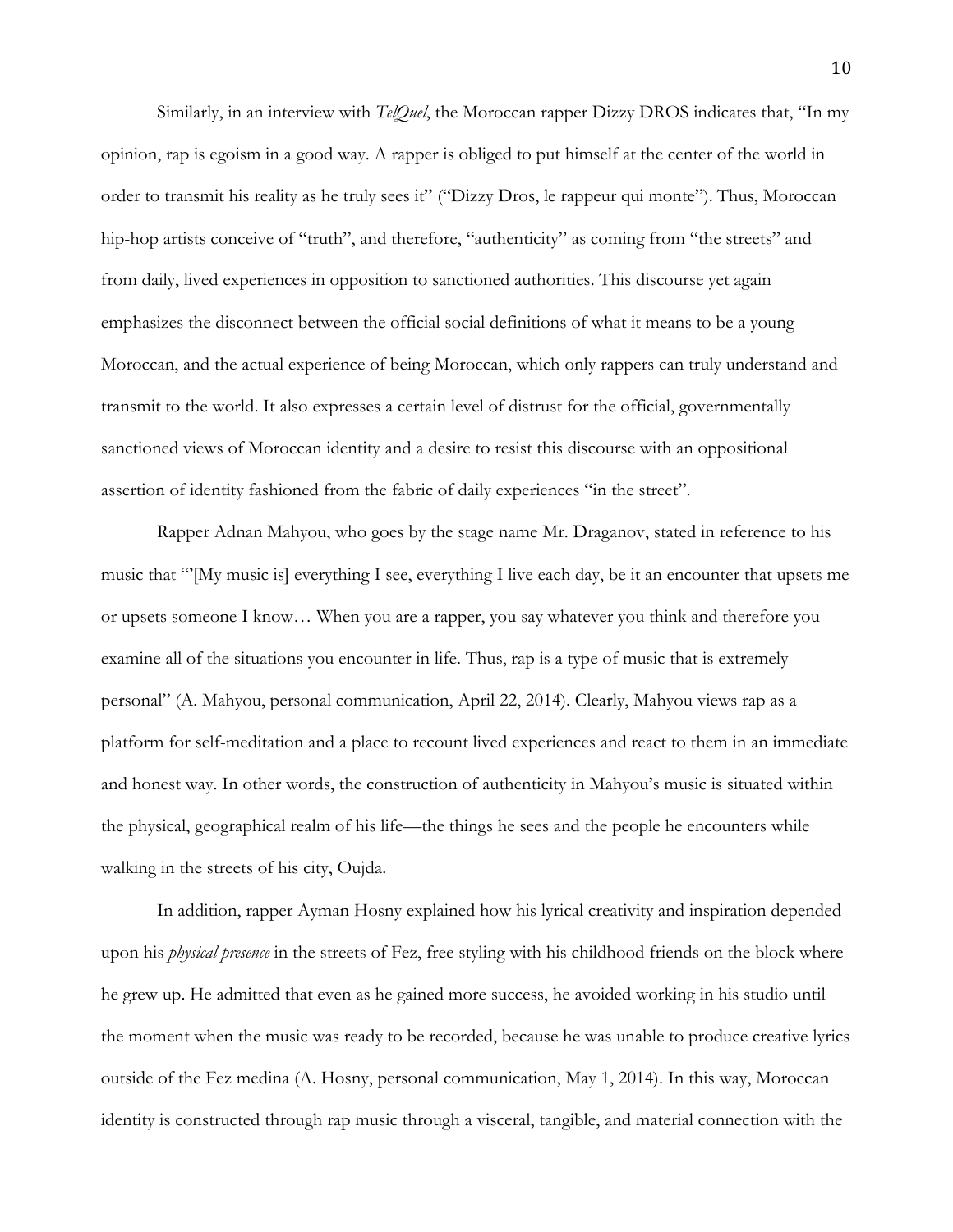Moroccan geographical and social sphere rather than through intangible symbols or traditions passed down through generations (which is how cultural identity is typically perceived). Moreover, since the physical world that we live in is filled with contradictions, ambiguities, and idiosyncrasies, Moroccan rap music—when it adheres to its most "authentic" form grounded in the "street"—embraces these nuances as part of the unique experience of being Moroccan and rejects an abstracted, ideological view of Moroccan identity.

A focus on the physical world of the Moroccan streets also lends authenticity to Moroccan rap music in another way—by differentiating Moroccan rap from American rap and styles of rap around the world. Dizzy DROS expressed his opinion on this process of differentiation when he stated,

"For the topics too, you won't find no rapper in Morocco who talks about Lamborghinis or driving Rolls Royces or being in the club with twenty girls in bikinis and stuff. No. What we talk about, we can get as dirty as we want, but we only talk about what happens here. When we talk about clubs, we talk about clubs in Morocco. When we talk about smoking or drinking or whatever, we talk about Morocco. The themes are different, naturally. Maybe, you are too much inspired by the States and you want to rap about the topics that they rap about, but no one will listen to you. People will be like, who are you talking about? This is not us" (D. DROS, personal communication, April 20, 2014).

Hence, Moroccan youth identity is transmitted through Moroccan rap by way of specific experiences that are altered by the physical neighborhoods in which they take place. The rapper is the interlocutor who translates those physical experiences into words and thereby transforms the essence of the streets—whose shape, color, and feel are so different from their counterparts in other parts of the world—into a universally consumable medium (music).

Finally, the framework of hip-hop itself, which positions itself as the voice of the oppressed margins constantly threatened by assimilation into a larger culture, demands from its artists the selfconscious construction of a marginal identity in order to maintain authenticity (Kahf, 2007, p. 362). When placed in the context of Morocco, hip hop artists draw from the idiosyncrasies of their daily lives in the streets of Morocco to fulfill the demands of hip-hop culture, resulting in music that reflects the fabric of their lives as urban youth, and consequently, their identity as young Moroccans.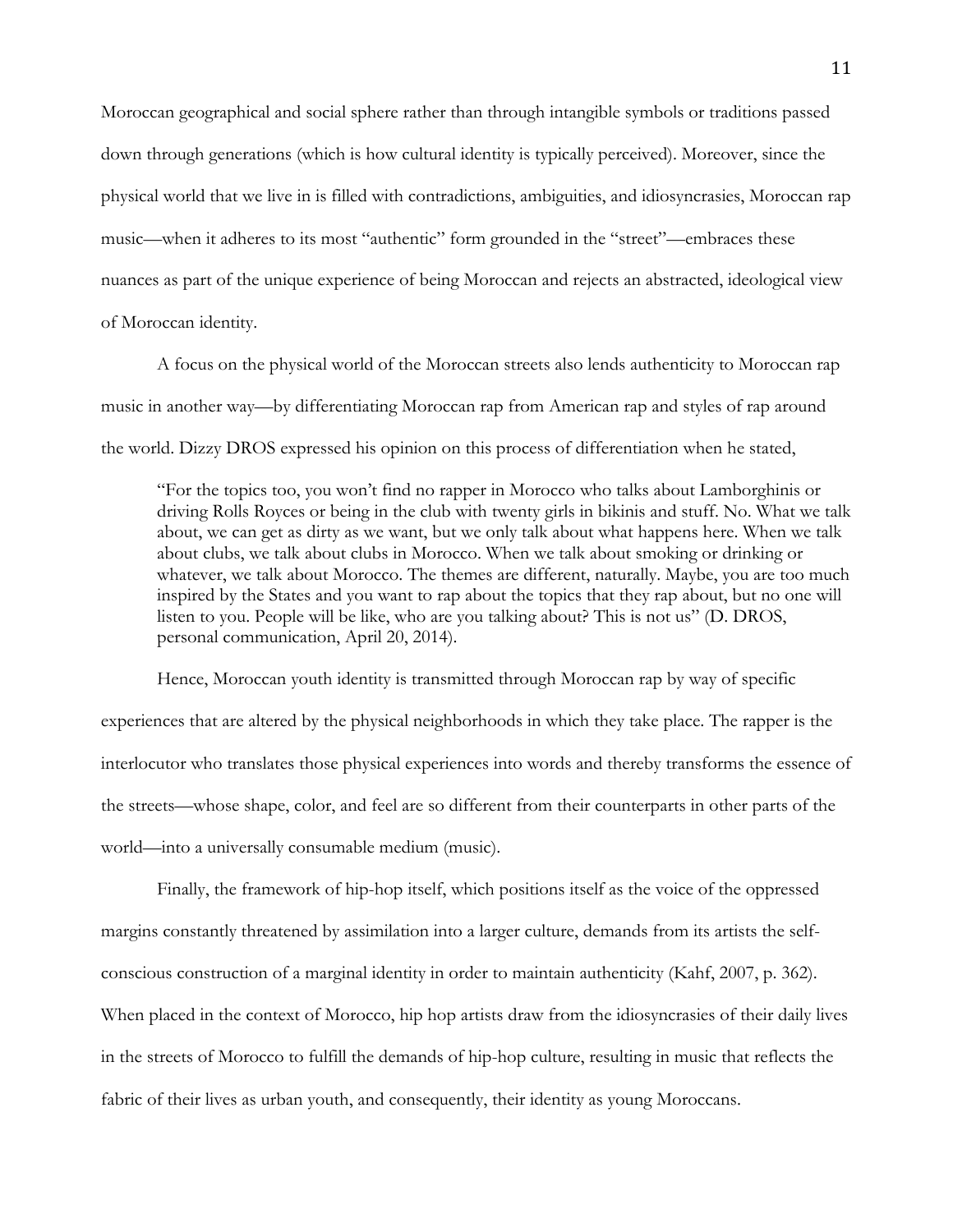Muslim is an example of a Moroccan rapper who has achieved significant commercial success, yet still maintains a reputation for "authenticity" and "street credibility." This is because, as a rapper from Tangier, a marginalized part of Morocco that is far from the cultural centers of Casablanca and Rabat, his discussion of issues related to Tangier allows him to retain an element of marginality despite commercial success (Almeida, 2013, p.327). Indeed, the relationship between the discourse of marginality and cultural identity is not unique to hip-hop. In a study conducted on social movements and collective identity, Dorothy Holland, Gretchen Fox, and Vinci Daro noted how the Mi'kmaq people of Canada came to view subsistence fishing as simultaneously a symbol of their impoverished lifestyles and social marginalization as well as an important marker of an authentic Mi'kmaq identity. After social reforms that gave Mi'kmaq people greater access to the commercial fishing industry, the researchers noticed the disapproval with which many Mi'kmaq regarded those who entered the commercial industry. Upon seeing a commercial fishing boat, one man even exclaimed, 'But he's not even a fisherman!' (2008, p. 105).

Here, subsistence fishing is closely associated with Mi'kmaq identity for two reasons: 1) Fishing represents, symbolically, the economic hardship and suffering faced by the Mi'kmaq people as a result of their marginalization 2) Fishing, as an activity, shaped the physical lives and daily experiences of Mi'kmaq people for generations. "The street" serves the same identity-building purpose in Moroccan hip-hop as subsistence fishing does in Mi'kmaq society. "The street" and its particularities, such as style of dress, slang, and social encounters, symbolizes the social and economic marginalization of Moroccan youth in the context of a conservative Muslim society while simultaneously serving as the geographic space where Moroccan lives unfold. By attempting to legitimize their music through a discourse of marginalization and "the street", Moroccan rappers inadvertently construct an image of Moroccan youth identity that reflects the unique sum of their life experiences—both emotional and physical.

### **Competing Claims.**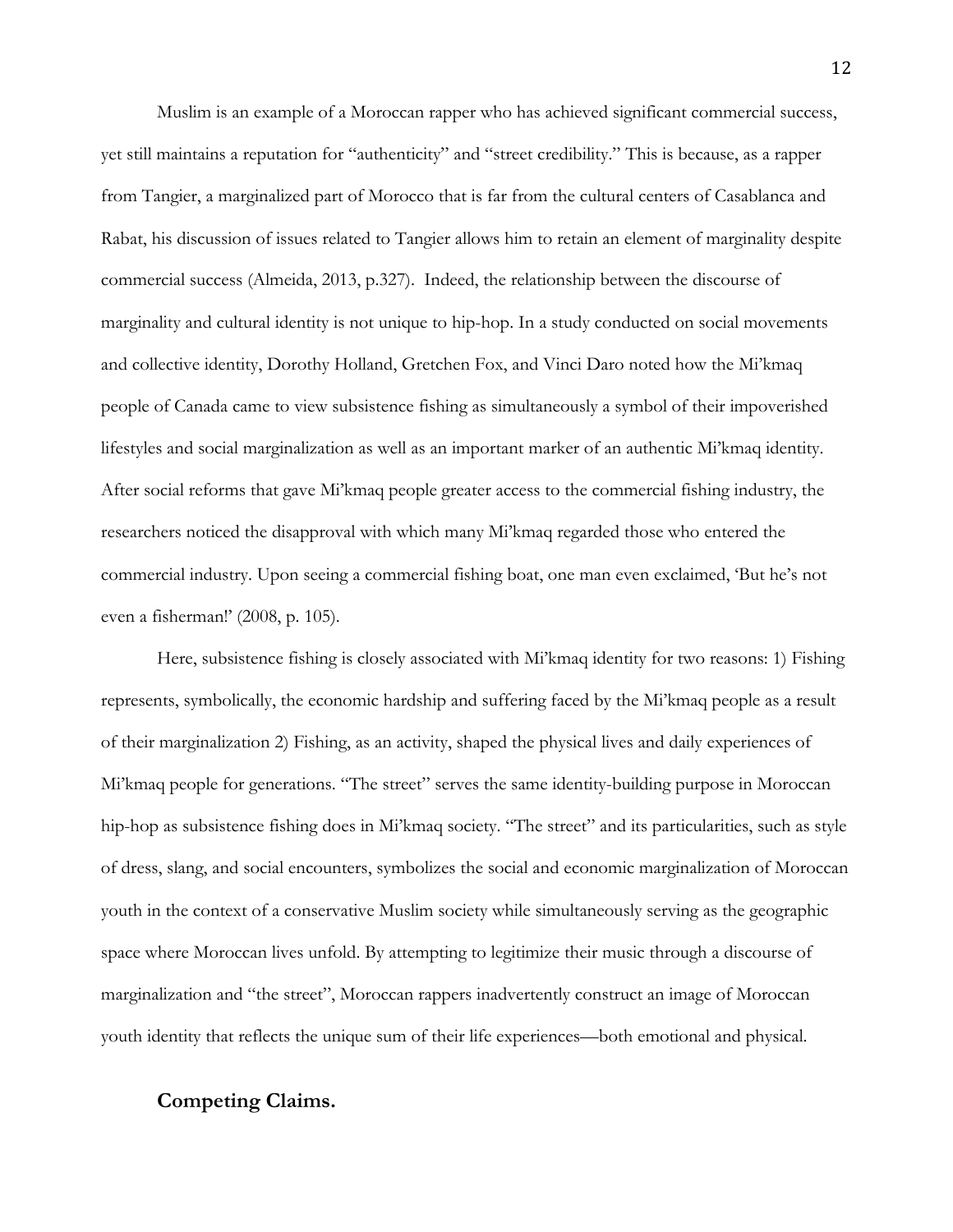In the battle for authenticity in Moroccan hip-hop, numerous strands, or categories, of hip-hop have emerged, each with their own competing claims suggesting that their 'type' of hip-hop is uniquely 'authentic'. In an interview with Mohammed Merhari, the co-founder of the L'Boulevard Festival in Casablanca (a music festival for metal, hip-hop, and electronic music), he identifies four major categories of Moroccan hip-hop along with examples of Moroccan rap artists aligned with each category:

- 1) 'Islamic' rap, associated with the rapper Muslim
- 2) Nationalist rap, associated with the group Fnaire
- 3) Rap for the purpose of dancing/entertainment, associated with the group H-Kayne
- 4) Politically engaged rap, associated with the rapper Moby Dick
- (M. Merhari, personal communication, April 19, 2014).

Still, it seems as though few can agree as to which of these genres of rap deserve the title of "authentic", with rifts opening up along the lines of what constitutes authentic global hip-hop culture, and what constitutes authentic *Moroccan* music. For instance, some scholarship implies that Arab hiphop that combines elements of Western hip-hop with the local musical instruments and sounds is the *most* authentic because it represents cultural progress and innovation rather than imitation (Kahf, 2007, 377). The documentary I Love Hip Hop in Morocco also mirrored this sentiment by discussing the fusion of hip-hop with Moroccan Chaabi music alongside the inclusion of this type of fusion hip-hop on the website for the film (Needleman, 2007).

Yet, Fnaire would be the group most reflective of this aesthetic in Morocco, and many people with whom I spoke explicitly dismissed Fnaire's authenticity as a group that had been co-opted by the state. Accusations of co-optation are always a grave blow to authenticity, because they imply a loss of artistic freedom in exchange for money and fame, and complicity with the Moroccan government's attempt to use rap to underscore its own 'tolerance' and 'liberality' within the international community.

What is more, Moussa Laarif, the founder of the Hip Hop Family Association in Rabat, indicated that this type of fusion hip-hop exemplified by Fnaire was mainly a strategy used by groups to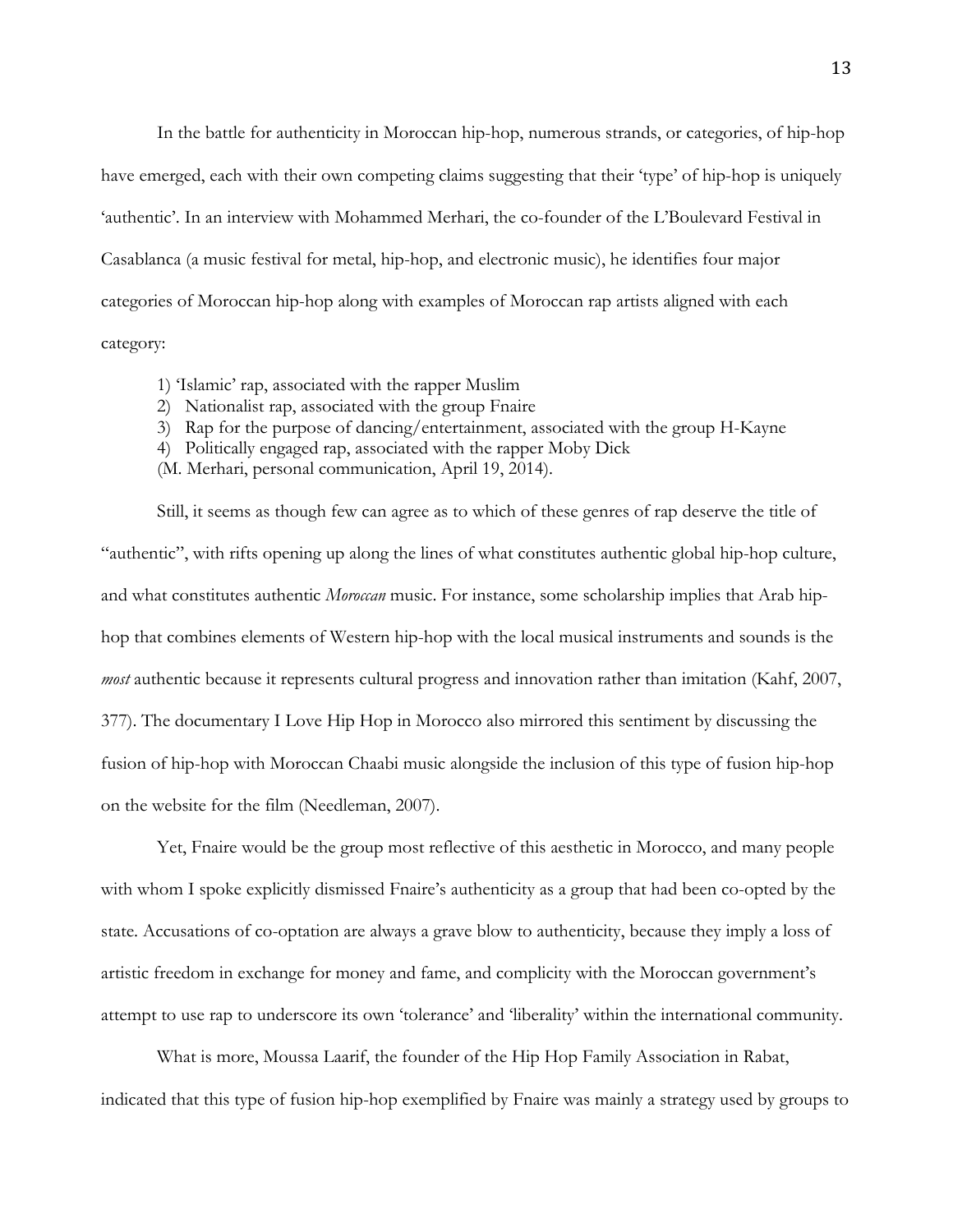get played on the radio and television by tempering hip-hop with something familiar and palatable to the older generations. According to Laarif, truly authentic hip-hop is always politically engaged and socially critical, as this is the purpose of hip-hop culture, which is inherently subversive. He named some of these "authentic groups, citing El Haqed, Zanka flow, Capital Clan, and Porosodika (M. Laarif, personal communication, April 21, 2014). Rapper Nessyou also re-iterated his belief in the moral responsibility of the rapper to spread political messages, "For me, authentic Moroccan rap must be an engaged rap, because there are many important causes to defend and problems to address in our society, even if the Moroccan public is not always ready to understand the messages that you try to pass on" (Nessyou, personal communication, May 2, 2014). In a conversation with Moulay Driss Elmaarouf, a scholar on the subject of Moroccan hip-hop, he noted that hip-hop culture recognizes two sides of Morocco: "La Face Zwin (the beautiful side)" and "La Face L'Khayab" (the ugly side) (M.D. Elmaarouf, personal communication, April 14, 2014). According to people such as Elmaarouf, Laarif, and Nessyou, illegitimate hip-hop is hip-hop that focuses on the former and ignores the latter, whereas legitimate hip-hop presumably does the opposite.

Indeed, one way in which a politically engaged authenticity is constructed is through a binary opposition to romantic love songs. When describing his music, Moroccan rapper L'Fox Man made a point, several times, of distancing himself from the traditional genre of Arabic love songs so commonly heard on the radio and consumed by the masses. He stated,

"I began to listen to all the genres of old school and underground rap and hip-hop. That attracted me of course, because I don't like sentimental music, "I love you, my love", because I am a man, and that's not real to me… Personally, I do underground rap, which is also 'gangster rap.' I renounce political parties, I crush my enemies, I don't do sentimental rap, "I love you" and all that, because if I did that, I would no longer be in harmony with my audience" (L'Fox Man, personal communication, April 23, 2014).

This rejection of love songs in the quest for authenticity reflects the intentional creation of a Moroccan youth identity in direct opposition to the older generations whose attachment to love songs are perceived as naïve, overly idealistic, and escapist. Thus, "gangster rap" and "underground rap" are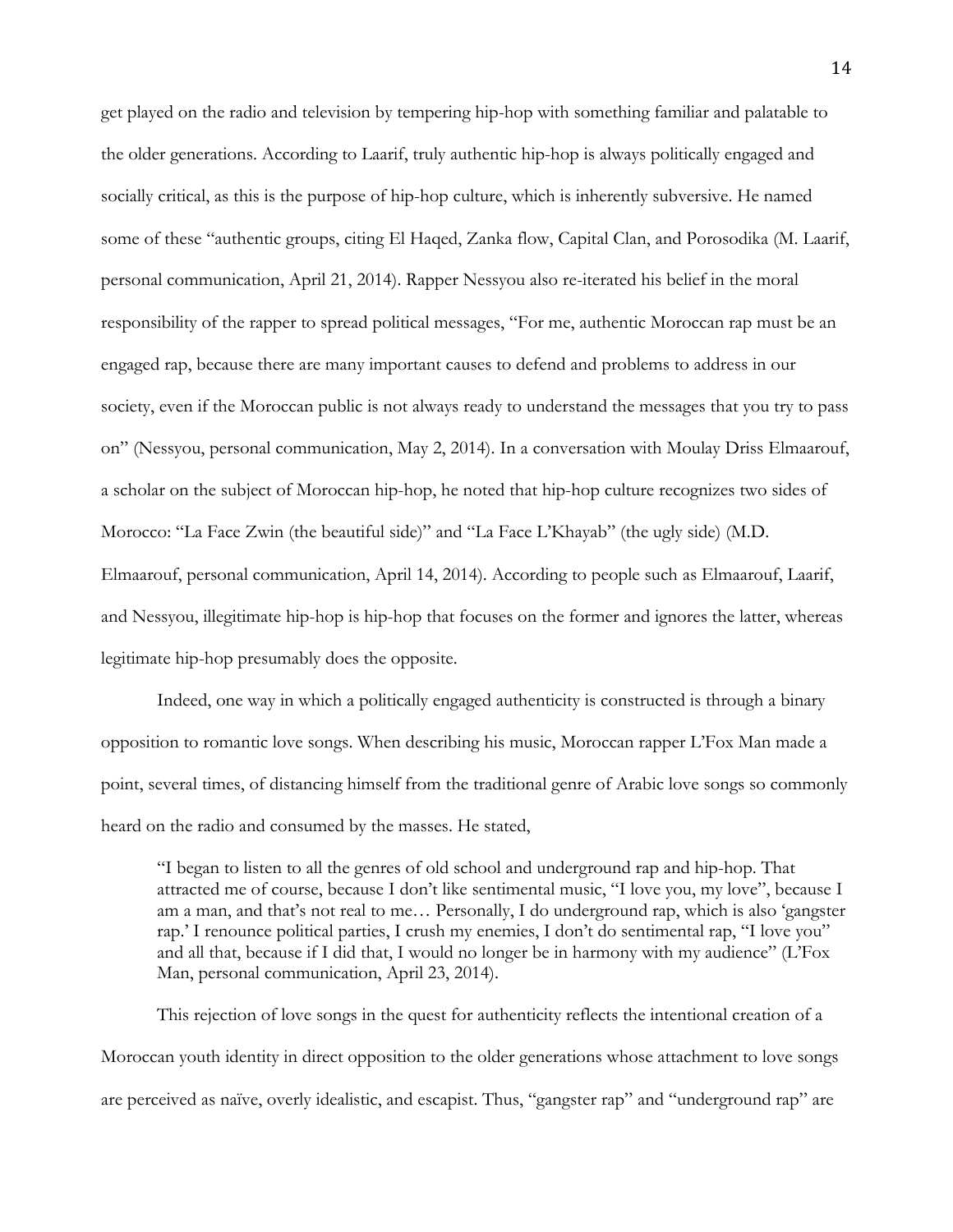constructions that assert a Moroccan youth identity that is politically engaged, socially aware, and immersed in the harsh realm of Moroccan reality, unlike romantic love songs.

In contrast, Hicham Abkari, director of the Casablanca Music Festival, stated at a recent conference at the International University of Rabat that rap in Morocco has its geographical and cultural localities, just as rap does in America (e.g. the 'East-Coast,' 'West-Coast' feud). He suggested, consequently, that all types of Moroccan hip-hop are equally authentic in relation to the specific context from which they arose. Indeed, a similar phenomenon can be seen in the Moroccan music style known as rai, which has split into a number of subgenres such as rai love, pop rai, new rai, and beur rai. Rai has been described as 'a banner of conflictual identities', and Moroccan hip-hop appears to be earning this label as well (Davies & Bentahila, 2006, p. 370).

However, I would argue that it is not the label of "authentic" that is significant, but rather, the battle for authenticity itself. As Stuart Hall elaborated, popular culture can be construed as a battlefield where social and cultural contradictions are unraveled and negotiated (as cited in Almeida, 2013, p. 320). Through the various rifts within Moroccan hip-hop, therefore, we can understand many of the major contradictions and ideologies with which Moroccan youth are grappling today. In that way, Moroccan hip-hop is a metaphor for the plurality of Moroccan society and youth identity.

Mohammed Merhari, or Momo as he is known, also acknowledged that these divisions within Moroccan rap reflect the fragmented Moroccan identity. He even indicated that many rappers often contradict themselves within an album, with one song expressing extremely conservative values while the following song shamelessly discusses drugs, money, and women. According to Merhari, this happens because rappers cannot articulate a clear and consistent theme in their music, because their minds are a jumble of contradictions, a reflection of a society in transition between the competing ideologies of modernity and tradition (M. Merhari, personal communication, April 19, 2014). Hence, the fragmentation of Moroccan hip-hop is itself a reflection of a fragmented and ideologically confused Moroccan youth identity.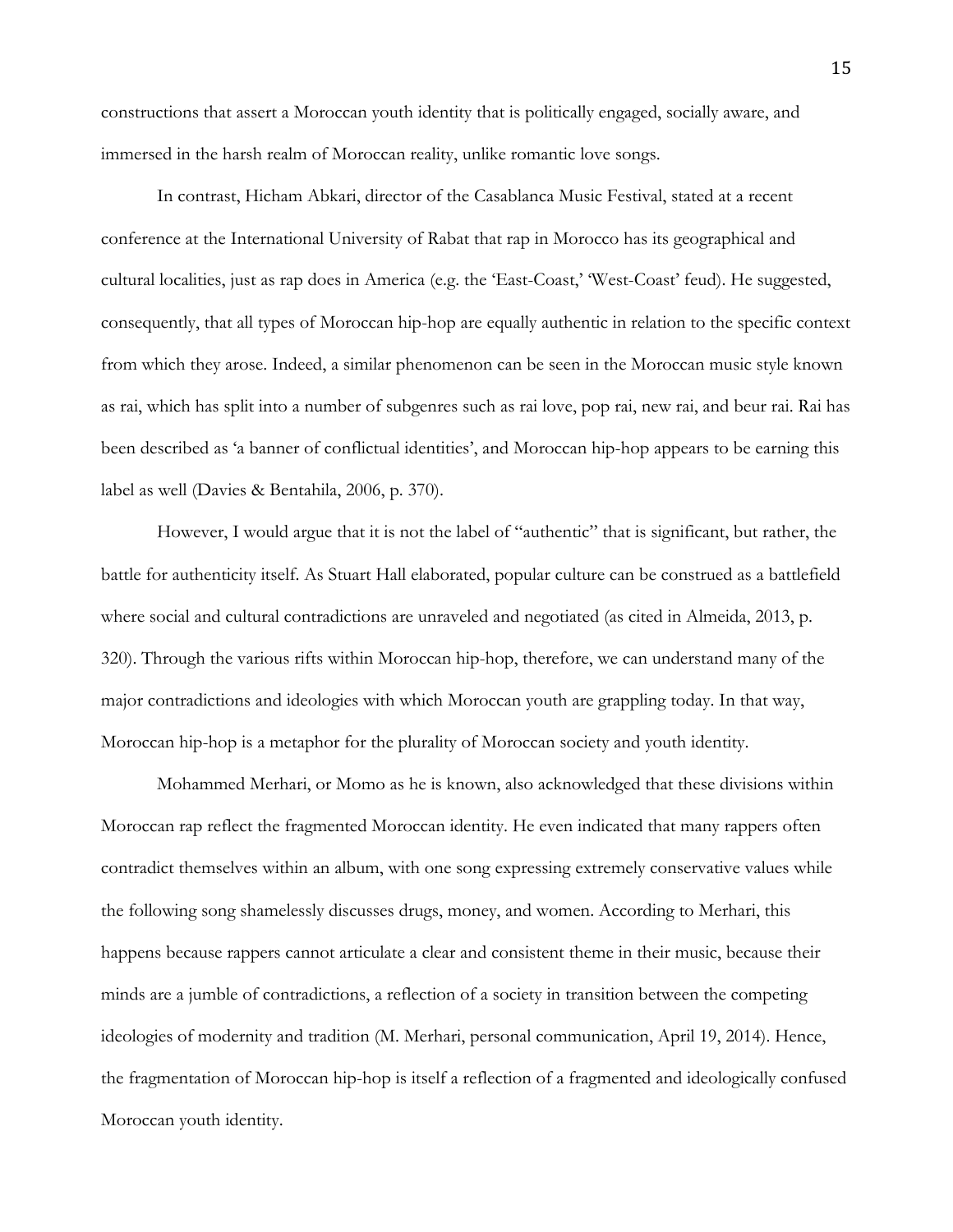#### **Global Versus Local.**

Yet another conflict in the struggle for authenticity within Moroccan hip-hop is the question of striking a balance between the global and the local. Since hip-hop is essentially a cultural 'import', with its origins in the United States, Moroccans rappers are constantly faced with this challenge to their authenticity. How do they take ownership of this art form? How do they localize the global without denying the roots of hip-hop? As Hicham Abkari stated in a conference on Rap and Politics sponsored by Sciences Po Rabat, "It is a war of legitimacy that transforms rap *in* Morocco into *Moroccan* rap." In many ways, this process is an exercise in the construction of a dual identity that is simultaneously oriented outward toward the globalized world of interconnection, and inward toward a distinct Moroccan character.

When asked what it means to be Moroccan, rapper Adnan Mahyou (Mr. Draganov) replied, "He [a Moroccan] is a human being just like an American or a Somali, but he must not forget his history" (A. Mahyou, personal communication, April 22, 2014). Through this statement, Mahyou hints at the duality of his conception of identity. On the one hand, he likens Moroccans to all other nationalities, and emphasizes the global connections between people. On the other hand, he is cognizant of a unique Moroccan history that influences his individual existence and imparts distinctive qualities.

According to Achraf Kabbouri, the founder of the Rabat youth empowerment organization Jazz ¾, hip-hop music in Morocco thus far has not succeeded in sufficiently "Moroccanizing" the hiphop genre. As a result, this art form functions as an imitation of American rap and does not have authenticity. He points to the fact that rap music does not have its historical and cultural roots in Morocco as a reason why it is not possible for Moroccan rap to ever truly achieve authenticity. He suggests that without these roots, the music does not have the power to move young Moroccans emotionally, or to reflect their identities or worldviews. Kabbouri cites the famous Moroccan band Nas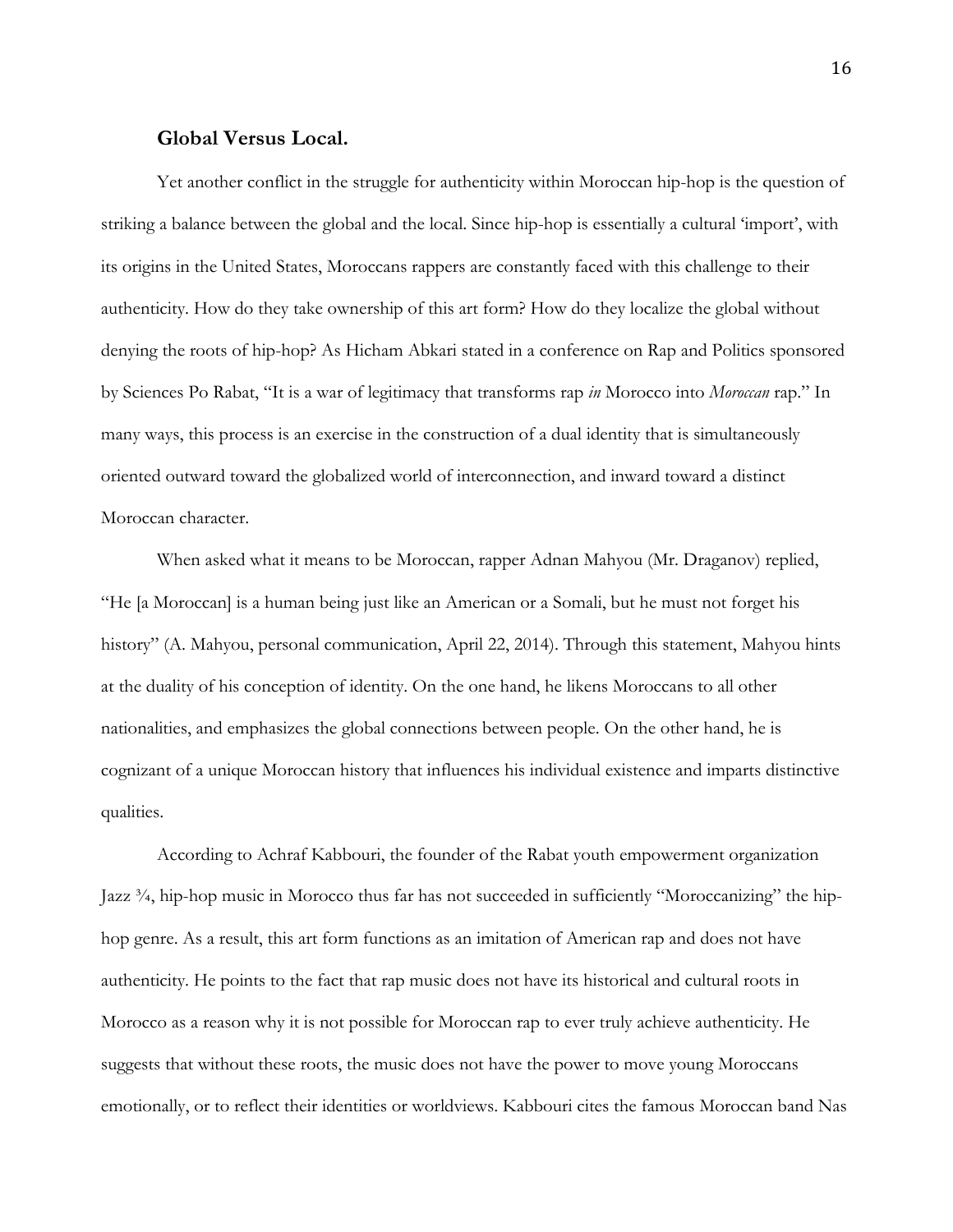Elghiwane as a counter-example. Nas Elghiwane's style combines traditional music styles from all regions of Morocco and uses the local dialect to craft lyrics ripe with historical, metaphorical, and cultural significance in the Moroccan context (A. Kabbouri, personal communication, April 16, 2014).

I would counter, however, that the interplay between the global and the local in Moroccan hiphop is actually highly reflective of the social experience of Moroccan youth today. Hence, the process of striking a balance between the two—as it unfolds in Moroccan hip-hop—is in fact representative of a central internal identity conflict that plagues Moroccan youth and youth everywhere who live in the modern era.

On the one hand, Moroccan youth are immersed in a globalized reality that, through technology, exposes them to a variety of different cultures and worldviews. Naturally, this global exposure from a young age becomes embedded into the psyche of new generations of Moroccans and reflects an integral part of their identity. Dizzy DROS recounts how he first became interested in hiphop music. He says,

"I had a very normal beginning in music. I was 12 when I started listening and defining what type of music I like… I had one cousin that was really into pop music. She used to listen to Back Street Boys and others. That was around 2000, 1999. So I remember going to her house to check out all the tapes she had, watch video clips with her. So I think I went through that door until I found myself listening to rappers that were shining at that time like Eminem, Fifty Cent, and very mainstream ones. But then, I started to find tapes in her house from Tupac, and I was like, oh shit this is not what I see on TV, this is even much better. Then, with internet coming through, we had everything in our hands. You could really look for any rapper you wanted. I started to search and go back to old school and the roots. I started to listen to other types of music, soul and jazz" (D. DROS, personal communication, April 20, 2014).

Clearly, interaction with other cultures was an integral part of DROS's childhood and the formation of his psyche. He, like others of his generation, actively partake in and appropriate processes of globalization for themselves (Hegasy, 2007, p. 31). According to a study conducted by Sonia Hegasy on youth culture in Morocco, the monarchy's stability is tied to the king's ability to include Morocco in the rapidly changing global environment, and Moroccan youth do not view globalization as Western cultural imperialism, but as a process of modernization that any culture ought to aspire to (Hegasy,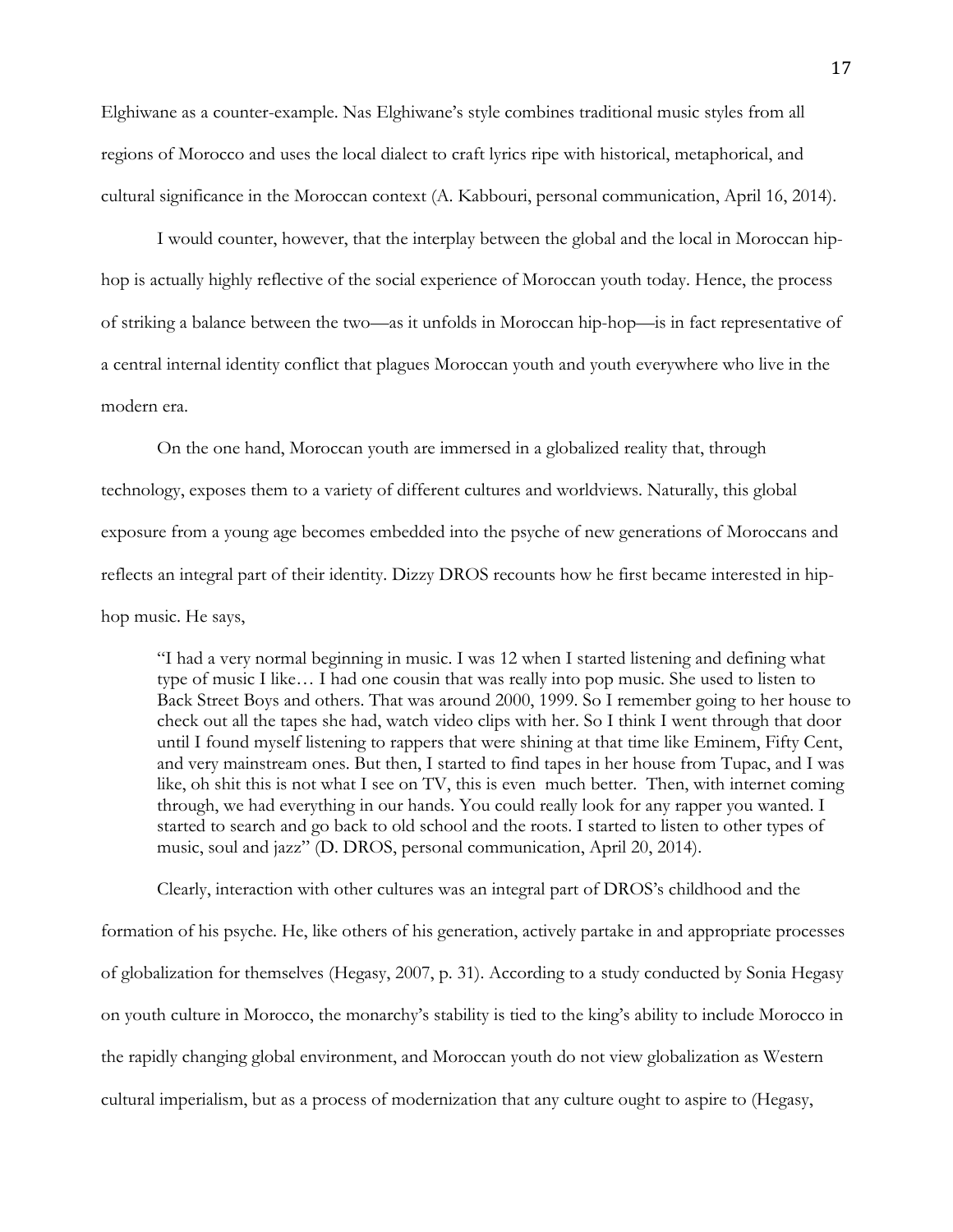2007, p. 31). Indeed, one of the most popular death metal bands across the Arab world is an Israeli band called "Orphanland." This exemplifies how Arab youth today don't live in the same paradigms as their parents (Conan, 2008). They increasingly aspire to multicultural and fluid identities, a desire reflected in their hybrid musical creations that draw from various cultures—hip-hop is a prime example. Hence, one major aspect of maintaining authenticity in Moroccan hip-hop involves staying in touch with the global heritage of hip-hop. As rapper Would Cha3b explained to me, he makes it a point to keep up-to-date with the emerging international trends and techniques in hip-hop culture for two reasons. First, in order to stay connected to the global community and respect hip-hop as a global movement, but also to stay modern and relevant in much the same way that one might keep up with new technology (W. Cha3b, personal communication, April 30, 2014). This reflects on Moroccan hiphop as a space where modern, globalized youth identities are expressed.

However, the challenge to authenticity stems from maintaining a connection to the global hiphop community without losing a local, Moroccan identity. Rapper Ayman Hosny observed with disappointment that, in his opinion, too many Moroccan youth take up hip-hop without "learning the basics," and instead simply imitate American rappers. He commented that Morocco has many "Lil Waynes" and "Drakes", but very few "real MCs" (A. Hosny, personal communication, May 1, 2014). In that respect, many "real MC's" in Moroccan hip-hop have been very innovative in forging a middle ground between a global and a local identity in order to maintain their authenticity. Moulay Driss Elmaarouf notes that "the production of the authentic is contingent on exclusives which, in the process, are repackaged and reactivated with a renewed task in a trans-border framework, absorbed into the broader (recurrent) anatomy to correspond to the promise of global cultural production" (Elmaarouf, 2013b, p. 6). Thus, hip-hop in its original form is exclusive to American society. This exclusive has been repackaged and exported globally, and has slowly been absorbed into a recurrent anatomy. The task of Moroccan rappers in their search for authenticity is to deconstruct hip-hop in its recurrent form and to refashion it into an exclusive. Yet, the result of this process is the creation of a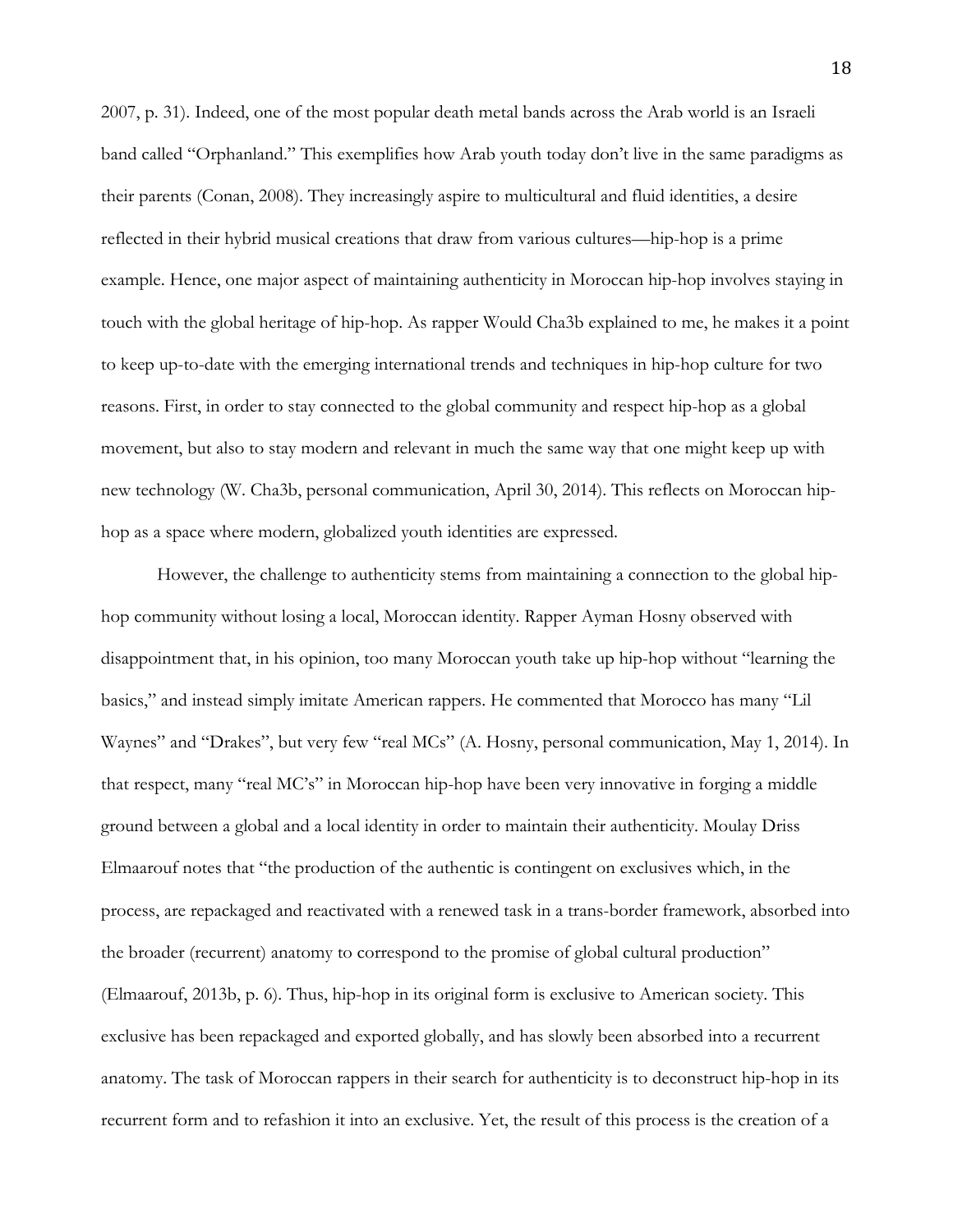style of music, Moroccan hip-hop, that is simultaneously exclusive and recurrent. An example of this type of duality is the manifestation of blackness in the Gnaoua festival of Essaouira. Blackness is a recurrent, but it is displayed through the festival of Gnaoua as an exclusive form of identity, transformed into an exclusive by the Moroccan historical landscape that differentiates and individualizes Gnaoua culture (Elmaarouf, 2013b, p. 6).

Moroccan rappers construct this dual identity in a variety of ways. For instance, many Moroccan rap songs alternate between languages, with large blocks of text composed in Arabic (Darija) with a title and chorus composed in French (Davies & Bentahila, 2006, p. 380-381). When asked which language he prefers to rap in, Moroccan MC Ayman Hosny responded that he raps primarily in Arabic, but also occasionally French and English. Hosny emphasized the need to use Arabic to connect with his fellow Moroccans, but also a desire to introduce his music to other people around the world, and to provide his friends in America and France with access to his songs (A. Hosny, personal communication, May 1, 2014).

Indeed, Eirlys Davies analyzes this strategic code-switching by likening the blocks of text in each language to "windows opening up the song to different audiences" (2006, p. 380-381). On the one hand, both French and Arabic have long and particular histories in Morocco and the paradox of the simultaneous separation and cohesion of the two languages within the song establishes a strong metaphor for Moroccan identity and the legacy of colonialism in North African lived experiences. On the other hand, the blocks of text provide access to foreign audiences who speak only one language or the other. Moreover, the use of a European language for the chorus and the title enable Western audiences to sing along to part of the song. This implies a willingness to engage the West in a musical dialogue and a desire to emphasize the global nature of hip-hop culture. In this way, global and local are reconciled and a dynamic Moroccan identity emerges that acknowledges both its unique particularities and its undeniable connection with the rest of the world.

Moroccan rapper Dizzy DROS expressed this dual vision of hip-hop culture when he stated,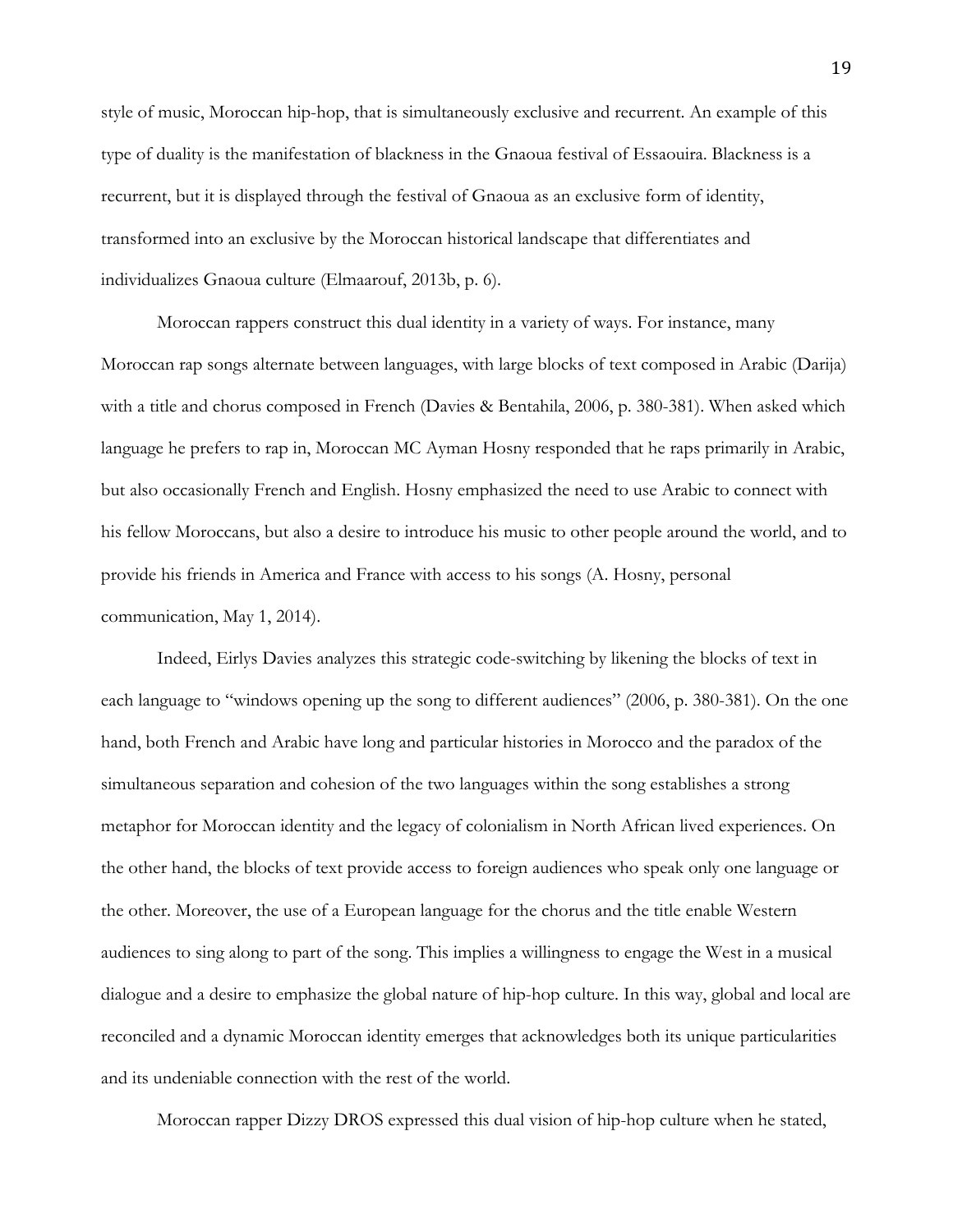"I believe that, every country has its own specific conditions that reflects on this music. But still, we have this link between us, hip-hop culture. We have rappers, we have DJ's, we have graffers, and we have dancers. This doesn't change in all the world. Wherever you go, you gonna find all these people. But when you go inside, you find the particular details. You find the language, the topics we talking about, and even the relation between the artist and the fan" (D. DROS, personal communication, April 20, 2014).

According to Dizzy DROS, Moroccan hip-hop does not lose authenticity as a result of its affiliation with a recurrent hip-hop culture around the globe. In fact, this connection enhances the identity of Moroccan hip-hop by adding another dimension, the global dimension. Furthermore, this global dimension of Moroccan identity provides a platform from which Moroccan rappers are able to dialogue with the West and to contribute to the global discourse in a creative and innovative way. A similar phenomenon can be seen with digital piracy in Morocco. Elmaarouf asserts that, "Many times pirates operate like directors in reverse as they systematically specify famous Hollywood clips along different thematic trails… they update the initial genre through embedded scripts and music. Such remakes… not only modify the scenarios of the original content, but as they Moroccanize and popularize them, they practically re-create them" (Elmaarouf, 2013b, p. 8).

Moroccan hip-hop also uses the global heritage of hip-hop as a springboard for a musical meditation stemming from a uniquely Moroccan point of view. As a result, a new genre is developed that, while manifesting universally recognizable traits associated with hip-hop, is simultaneously particular to the Moroccan context. The global heritage of hip-hop and the Moroccan cultural heritage transform one another in the production of a uniquely Moroccan art form that possesses a hybrid worldview. What is more, by interacting with the cultural specificities that produced hip-hop music in America, Moroccan rappers become more aware of their own cultural identity (Elmaarouf, 2013b, p. 15) and how it is both different from and reflected in global hip-hop norms.

In fact, one could say that hip-hop is like a cultural nomad. Rosi Braidotti, a scholar of nomadic theory, states that, "nomadism consists not so much in being homeless, as in being capable of recreating your home everywhere. The nomad carries his/her essential belongings with her/him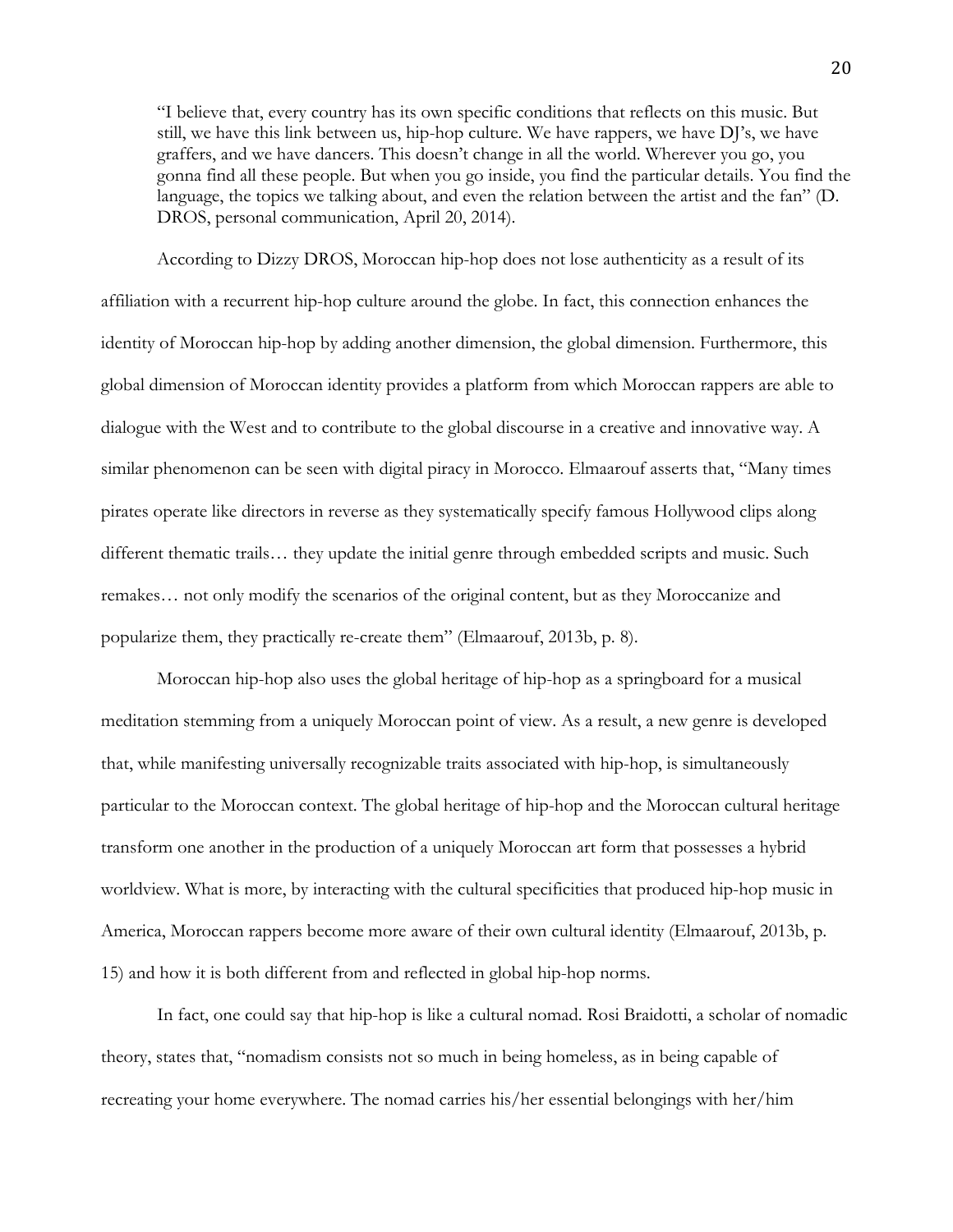wherever s/he goes and can recreate a home base anywhere" (as cited in Elmaarouf, 2013b, p. 14). Moussa Laarif, founder of Hip Hop Family Rabat, echoes a nomadic conception of hip-hop when he asserts that while America developed the framework for hip-hop, Moroccan rappers have grafted Moroccan meaning and character onto this basic structure, thereby transforming it (M. Laarif, personal communication, April 21, 2014).

In sum, in their quest for authenticity, Moroccan rappers have created a home for hip-hop on Moroccan soil. While this home is constructed particularly to suit the Moroccan landscape, and therefore is Moroccan in nature, it still represents a singular manifestation of a larger global phenomenon, and hence will always carry the spirit of nomadism in its veins.

## **Manipulation of Language**

One of the most salient and distinctive "signs" of Moroccan identity manifested in Moroccan hip-hop is undoubtedly the use of Darija, the local dialect of Arabic. Darija is an important language in Moroccan hip-hop for several key reasons. First, it is the language commonly used in the street, and therefore is viscerally connected to the lived experiences of all Moroccans. Second, it mirrors the ideology of hip-hop in the sense that Darija is marginalized in the official, public sphere despite being the language of the majority. Similarly, hip-hop posits itself as the voice of the marginalized majority, and Darija is the vehicle for this struggle. Third, Darija is a language originated and innovated by Moroccans. Thus, the language enables hip-hop, an American art form, to grow roots within Moroccan culture. Finally, Darija is a language that is constantly engaged in a process of dynamic change. Therefore, it provides ample opportunity for Moroccan youth to explore their identities through creative development of the language within hip-hop culture.

Moussa Laarif noted that in the initial stages of hip-hop culture in Morocco, many rappers rapped in English or French. However, as they began to develop their own styles and situate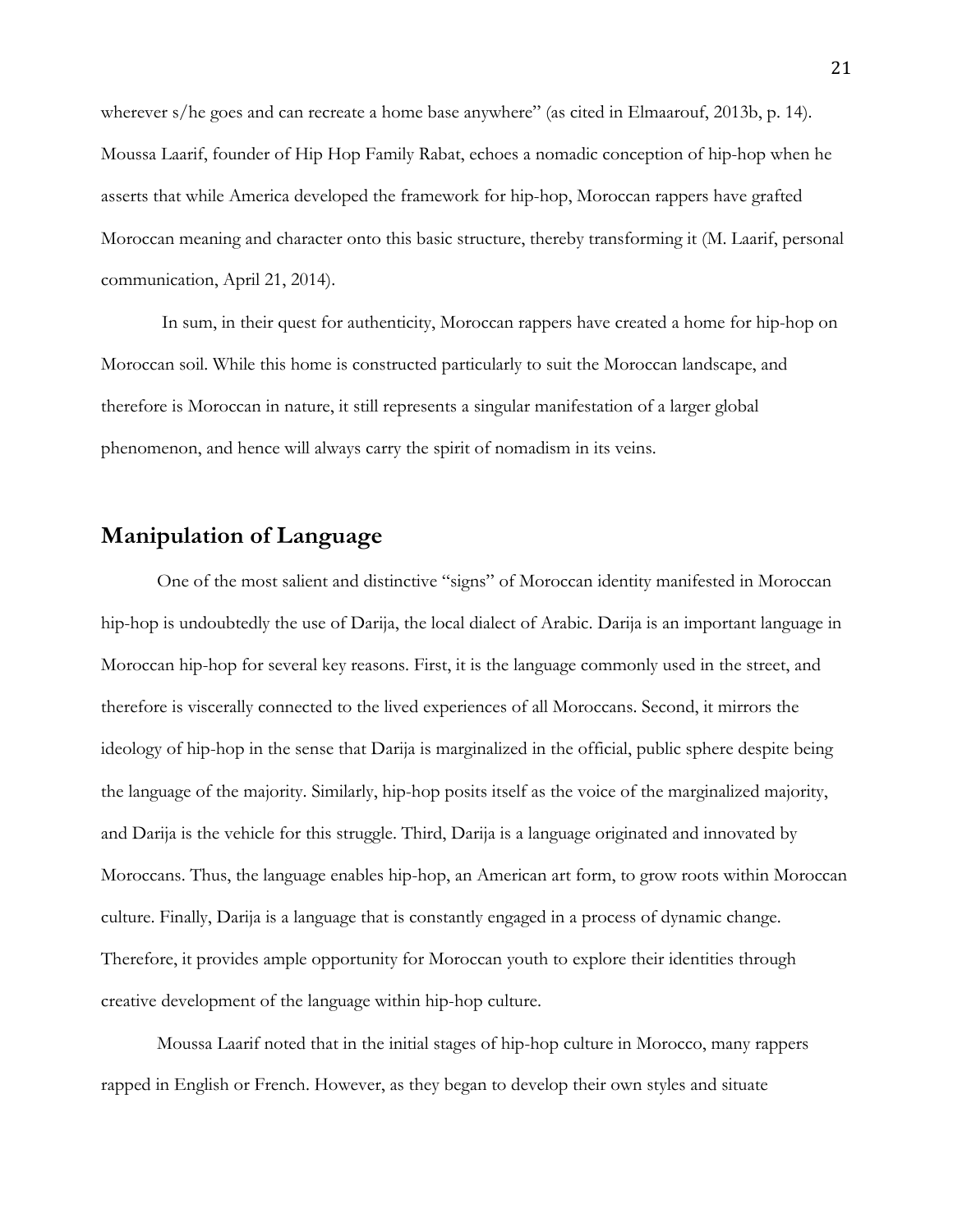themselves within hip-hop culture, they switched to Darija in order to connect with their audiences (M. Laarif, personal communication, April 21, 2014).

Dizzy DROS confirmed this observation when he remarked,

"The first thing, is the fact that we rap in our local language, that's the first thing that differentiates us from any other rap all over the world…The language helps us transmit messages in a very straight very direct way. I used to rap, at the beginning in English, with the little bit I knew at that time. But to me, I never wanted to do my career in English. It was just a step, a way to learn how to flow. I used to learn the songs of American rappers. It was a way to teach myself" (D. DROS, personal communication, April 20, 2014).

Dizzy DROS reveals the way in which the process of switching from English to Darija represents a transition from imitation to innovation. Darija is the cultural marker that signifies this shift, as all other languages are viewed as "practice" for a career employing Darija—the language of the streets and of Moroccan authenticity. By using American hip-hop as a template from which to learn the framework of hip-hop, rappers such as Dizzy DROS imply that the switch to Darija represents the process of embedding that framework with the rapper's own identity. This identity is symbolized by Darija, which is the primary medium for the transmission of emotion, intellect, and humanity in the Moroccan context. As rapper Would Cha3b indicated, he began rapping in French, until he began to really understand that French was the language of the colonizer, and that was "messed up." Consequently, he switched to Darija, the language of *his* people (W. Cha3b, personal communication, April 30, 2014). His decision to switch to Darija, therefore, symbolizes the shedding of oppressive external influences and the reclamation of an organic Moroccan essence.

I observed first-hand the relationship between Darija and Moroccan identity when I attended a conference at the International University of Rabat on Rap and Politics. The conference contained a panel of Moroccan academics, Moroccan rappers, and Belgian rappers. The Belgian rappers spoke in French, of course, and the Moroccan academics followed suit. However, when the Moroccan rapper Masta Flow began addressing the audience in French, Moussa Laarif called out from the audience, "You are Moroccan right? Speak in Arabic!"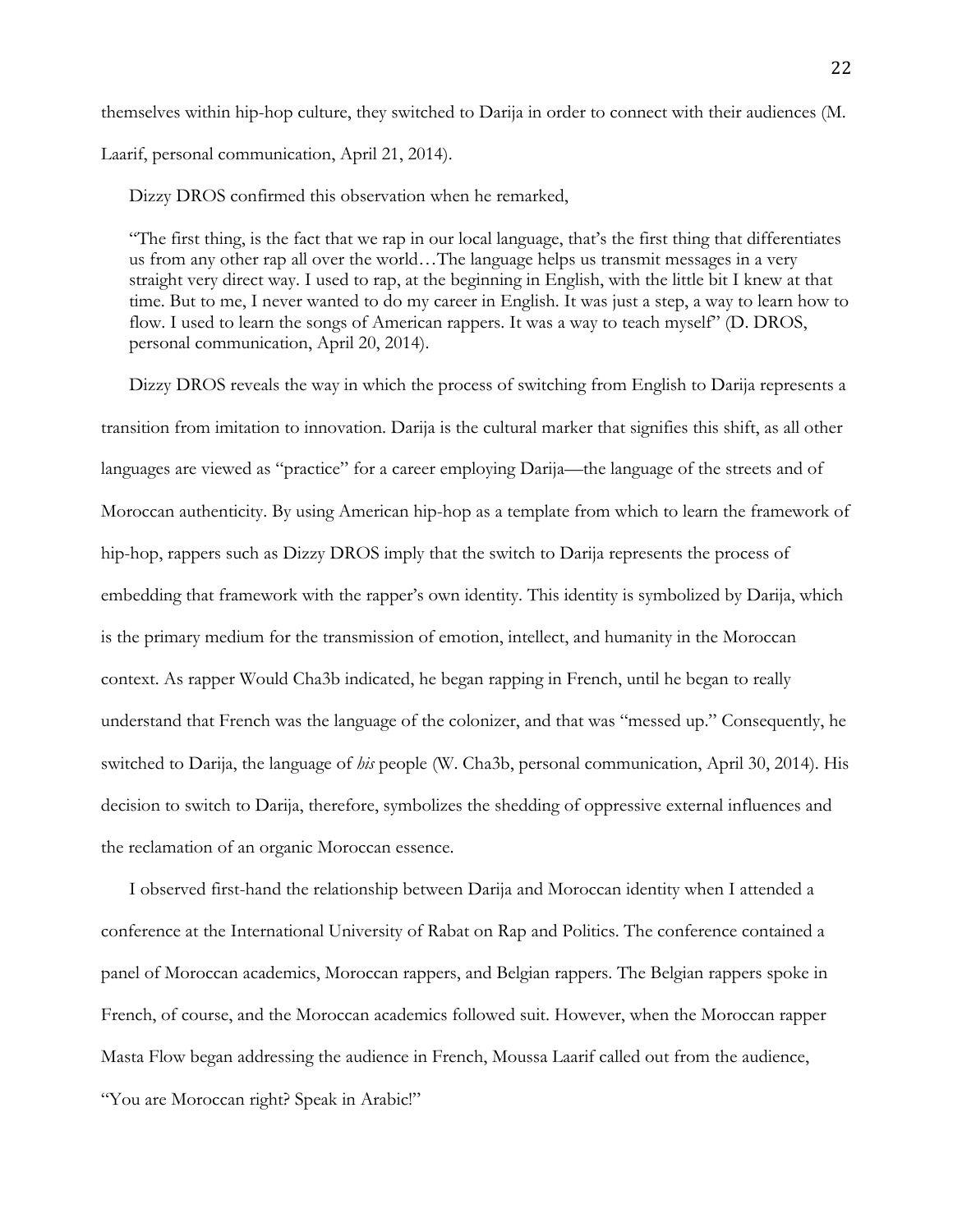It was interesting to note that while the Moroccan academics were forgiven for their use of French, the Moroccan rappers were expected to use Arabic, regardless of the formal academic setting of the conference. Similarly, at the rap concert associated with the conference, members of the audience called out for the host of the concert to speak in Arabic when he began to address the crowd in French.

These incidents were revealing on many levels. First, Moussa Laarif's statement directly linked the use of Darija with a Moroccan identity ("You are Moroccan, right?"). Second, the fact that this statement was only directed towards the rappers and not to the Moroccan academics suggests that rappers are uniquely viewed as truth-tellers and as vessels for the transmission of ordinary Moroccan identity. Finally, the fact that audiences demanded rappers to violate larger social norms about the use of Darija in formal, public spaces reveals the way in which hip-hop culture is viewed as a rebellion against the image of Moroccan identity promoted in the public sphere. Moroccan rappers are called upon to represent the voice of the marginalized majority in the public sphere, a voice defined and differentiated by its language—Darija.

However, not all people within Moroccan society are pleased with the rapport between Darija and hip-hop culture. According to Achraf Kabbouri, of the youth empowerment association Jazz  $\frac{3}{4}$ , rap culture in Morocco has had a negative impact on Darija and on Moroccan cultural identity as a whole. He indicated that Darija used to be a 'shy' language that contained within it rules of respect and social decorum. Kabbouri asserts that hip-hop culture introduced a measure of vulgarity and coarseness into Darija, as youth today use Darija to recklessly insult, disrespect parents and elders, and flout social linguistic conventions. Kabbouri suggests that there are other, more constructive ways to protest social conventions and governmental policies that, nevertheless, maintain standards of basic respect and politesse (A. Kabbouri, personal communication, April 16, 2014).

Russel Potter, in his book, *Spectacular Vernaculars*, also acknowledges the tendency of hip-hop to change the vernaculars and accept discourses of a society, but positions these changes in a largely positive light. He argues that hip hop culture creates a "new vernacular" of "insurrectionary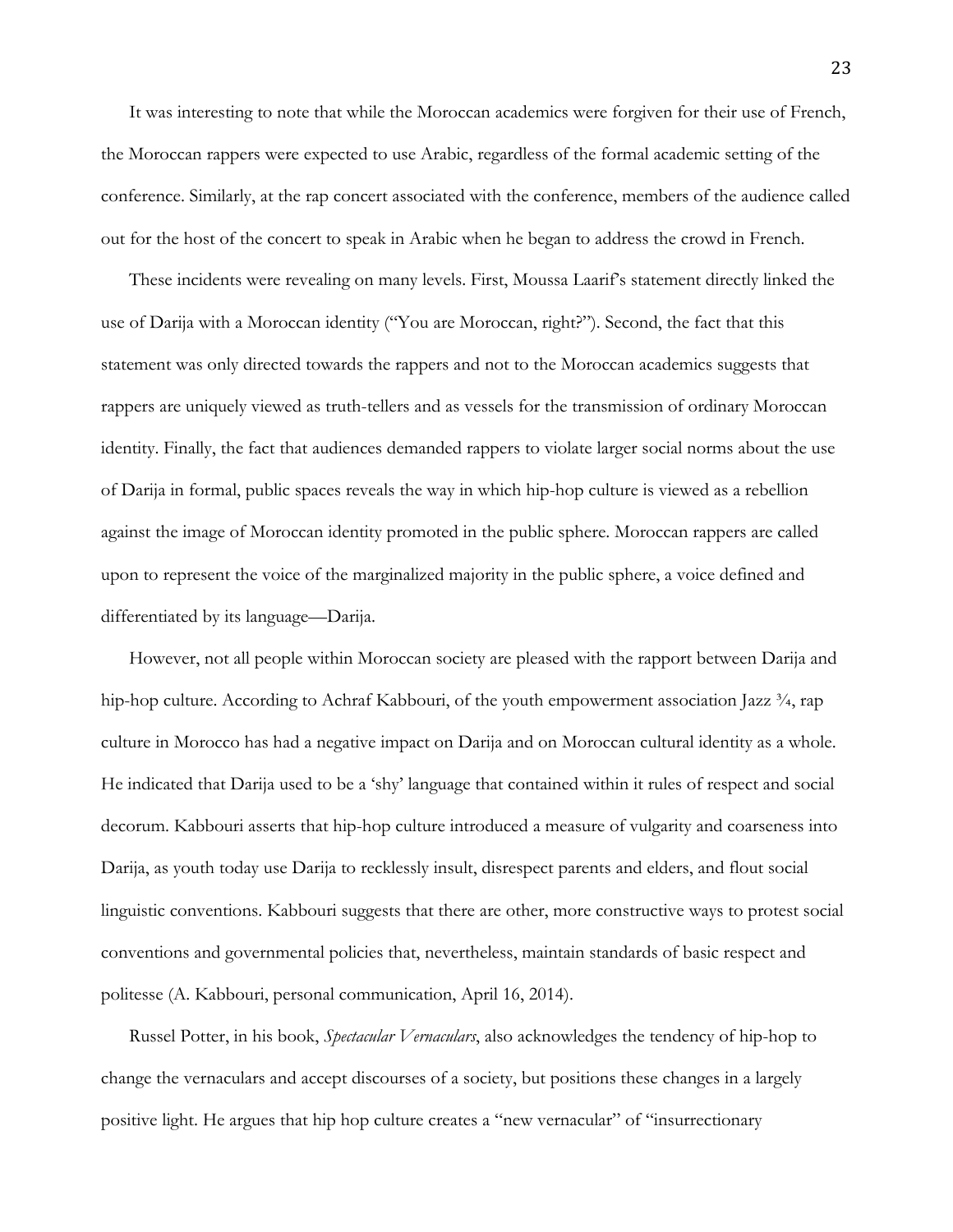knowledges" that are opposed to "historical societal forces" that enable the oppressed to resist established power (as cited in Kahf, 2007, p. 365). In the Arab context, the power of a language of resistance can be seen in the *ghinnawas* (little songs) written by young men and women in Egyptian Bedouin societies. These songs expressed sentiments of love and vulnerability that violated the moral codes of the society. In a way, the language of the songs constituted a resistance vernacular that provided avenues for the expression of repressed desires and revolutionary sentiments (Abu-Lughod, 1986, p. xvii).

Nevertheless, Potter recognizes that resistance vernaculars are not always empowering, but they provide the opportunity for empowerment given the right circumstances. Therefore, I would argue that the negative observations made by Achraf Kabbouri regarding the impact of hip-hop on the traditional Darija vernacular are valid in that they represent arbitrary and tactless employment of the resistance vernacular created by Moroccan hip-hop. However, the existence of this resistance vernacular, overall, has the potential for many positive impacts as it lends an unprecedented degree of freedom in selfexpression. Moroccan MC Nessyou reflected that, "Rap is disconnected from all taboos, it's a music where you can express freely everything that you think as well as all the evils of society, unlike other styles of music. Therefore, the role of rap is clearly to know how to pass on a message and awaken the consciousness of people"(Nessyou, personal communication, May 2, 2014). Evidently, when employed in a strategic way, rappers have the ability to use this resistance vernacular to creatively construct a collective identity that works outside of ideological societal norms—they are the "profane prophets" of Moroccan society (M.D. Elmaarouf, personal communication, April 14, 2014).

The Moroccan weekly magazine *TelQuel* acknowledged the uniquely liberating status of Darija when it stated,

"Darija has an advantage over other carefully codified and academic languages in that it provides the liberty to create words and new forms of words without attracting the ire of anyone. And this liberty is found in the street in creations derived from popular neighborhoods, without being vulgar (an adjective too often associated with Darija). Here, the Moroccan language resonates with mixing, blending, and interculturalism" (Caubet, "Nayda!").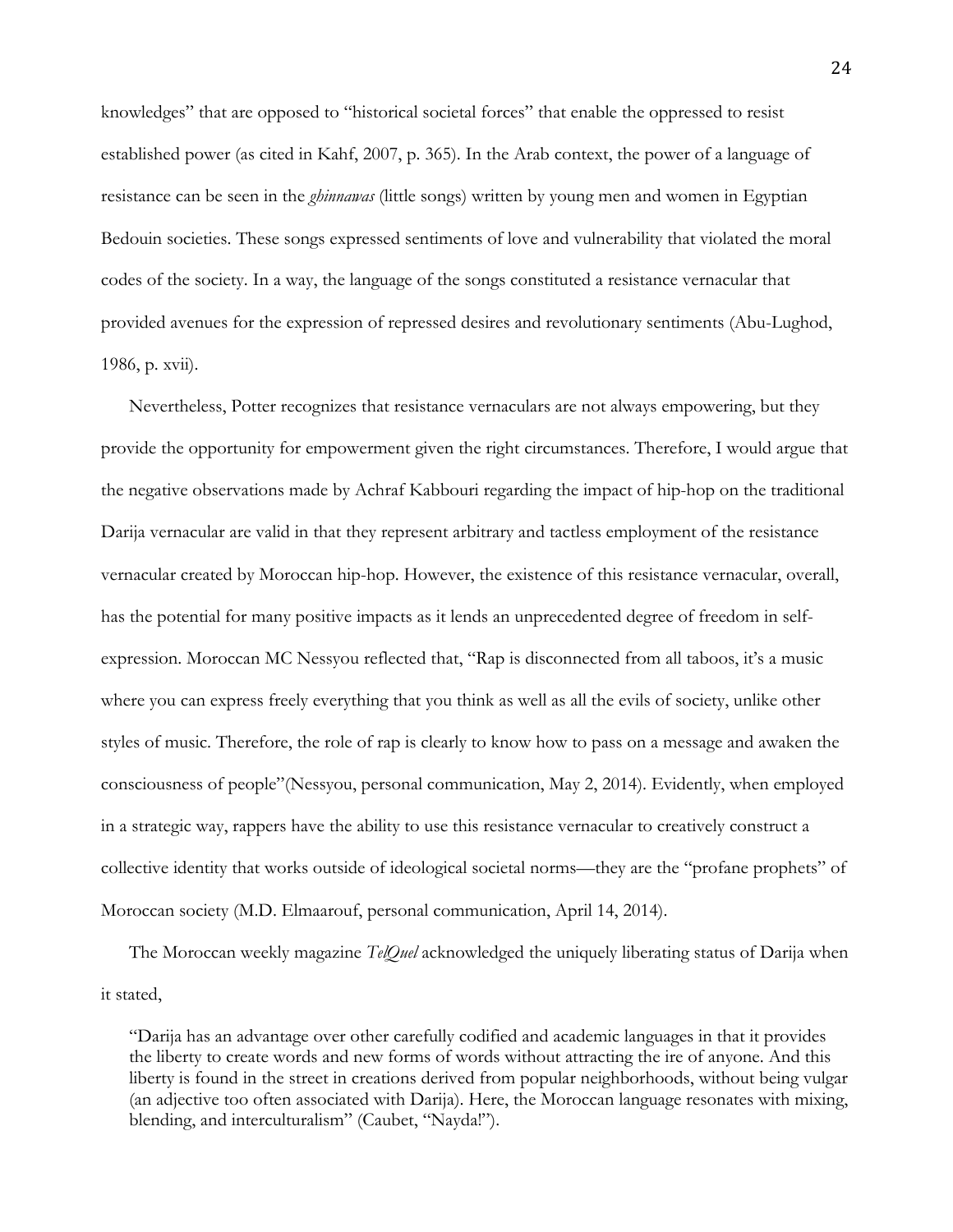Clearly, Darija serves manifold purposes in Moroccan hip-hop. It serves as a unique marker of Moroccan cultural identity while also providing a platform for change and evolution. As a result, Moroccan rappers have the freedom to express multicultural, modern, and globally conscious identities through the manipulation of Darija, while simultaneously retaining a deeply rooted connection to the streets of Morocco and to the Moroccan public consciousness.

In addition, Moroccan rap artists often use linguistic strategies to embed strong in-group markers into their music. For instance, French and Arabic (Darija) are often intricately interwoven in a speech style that is impenetrable for those who are not familiar with both languages (Davies & Bentahila, 2006, 375). However, this style is commonly used among young Moroccans. Indeed, while at a youth open mic event in Rabat, a Moroccan acquaintance dubbed this unique speech style "Farabia" ('Francais' + 'Arabia'). Thus, the use of this style serves to 'Moroccanize' an American art form through linguistic exclusion, and by plunging "North African listeners into their own milieu, their own discourse, and their own concerns" (Davies & Bentahila, 2006, 375).

## **Class Discourse and the Politics of Marginality**

Despite the variety of different categories of Moroccan hip-hop, one similarity that underpins most songs is a discourse of social class and the promulgation of a working class, economically disadvantaged identity. This discourse of economic marginality, which is a trait of global hip-hop culture originating within the marginalized black community in the United States, nevertheless manifests in the Moroccan context as a discussion of the specific experience of being a working class Moroccan, thereby reflecting the socioeconomic structure and cultural perceptions of class particular to Moroccan society. As a result, class identity, due to its instrumental role in shaping daily lived experience, is portrayed in Moroccan hip hop as an integral part of Moroccan identity.

In fact, the relatively low-cost of production of hip-hop music in comparison to other art forms lends it a uniquely egalitarian reputation that strengthens its association with economically marginalized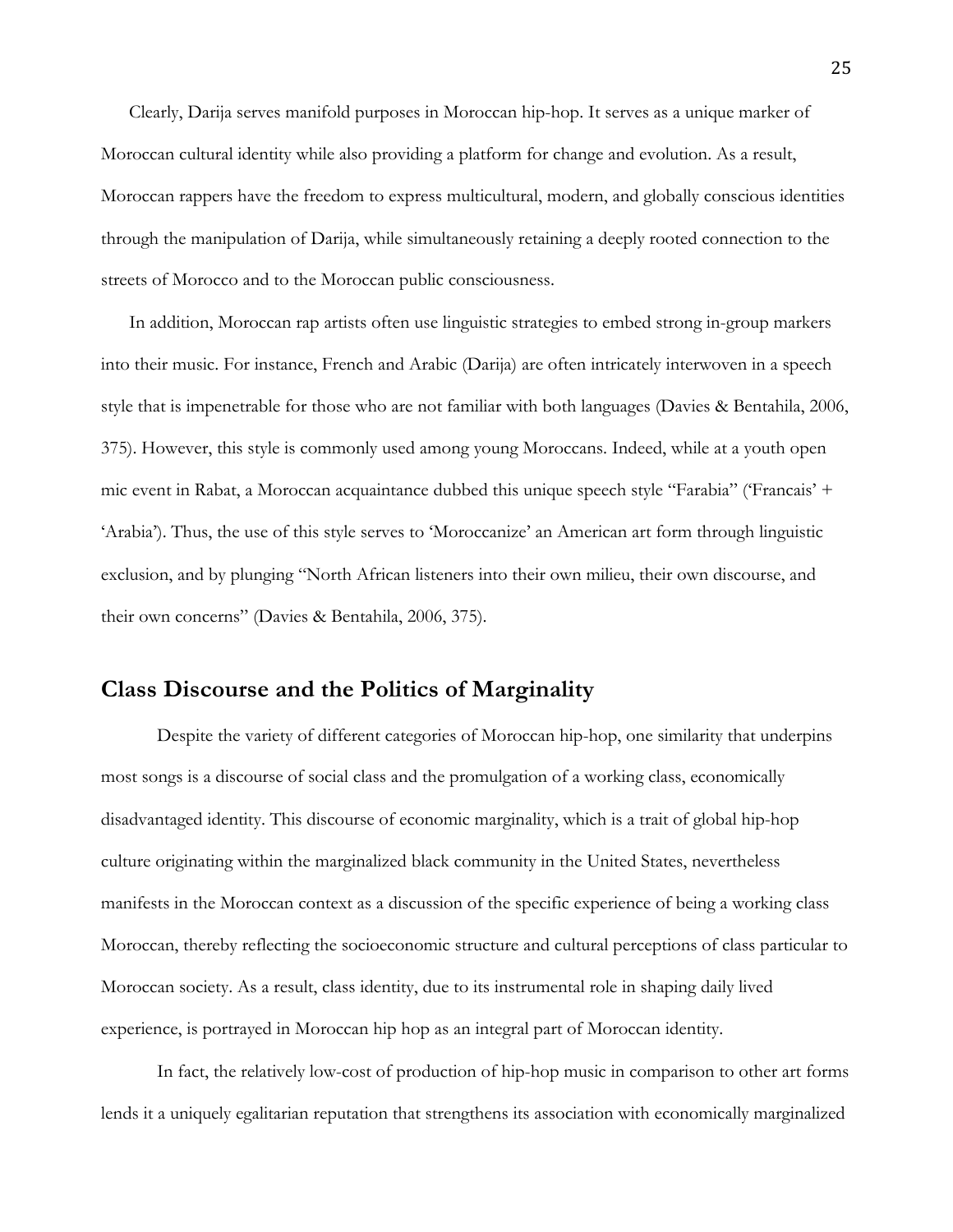communities. Because hip-hop does not require expensive training to learn or produce, Moroccan youth from working class communities can easily access it and reach large numbers of people.

Achraf Kabbouri cited this ease of access as a negative feature of hip-hop culture. He stated that, "everyone wants to be a rapper" and that the quality of the music suffers as a result. Kabbouri implied that "good" music requires skill—musical training, instrumentation, and lyrical technique, something that he feels is lacking in hip-hop, which gives a platform to youth without any formal training at all (A. Kabbouri, personal communication, April 16, 2014). In contrast, Mohammed Merhari suggests that while the explosion of rappers among youth from all backgrounds certainly produces a lot of low-quality music, there are always a few phenomenal artists who emerge. He believes that the democratic nature of hip-hop is a good thing, because it is a vehicle for free speech among a population that is usually excluded from public discourse—the lower class (M. Merhari, personal communication, April 19, 2014).

Moroccan rapper Si Simo recounts how he was inspired to write music after listening to Bob Marley, but could not afford to buy a guitar. Consequently, he used words as his instrument and began rapping at the age of 15. "I expressed my feelings about things I lived through, the things that hurt me, the life experiences that marked me," he said (Lakhani, 2012). Thus, the drive to create hip-hop music is born out of social exclusion, and therefore is charged with the frustrations caused by economic marginalization. In an interview with NPR, Mark LeVine (author of Heavy Metal Islam), states that metal is a music about death that affirms life (Conan, 2008). In a similar way, hip-hop music in Morocco, and elsewhere, is a music about hardship that nevertheless affirms the existence of a marginalized group. Poor Moroccan youth use hip-hop to assert that they exist, that they have life stories, and that those life stories are an integral part of the Moroccan narrative. Mark LeVine also quotes a musician from the Middle East who says to him that, "we listen to heavy metal because our lives are heavy metal"(Conan, 2008). Likewise, hip-hop in Morocco reflects the harshness and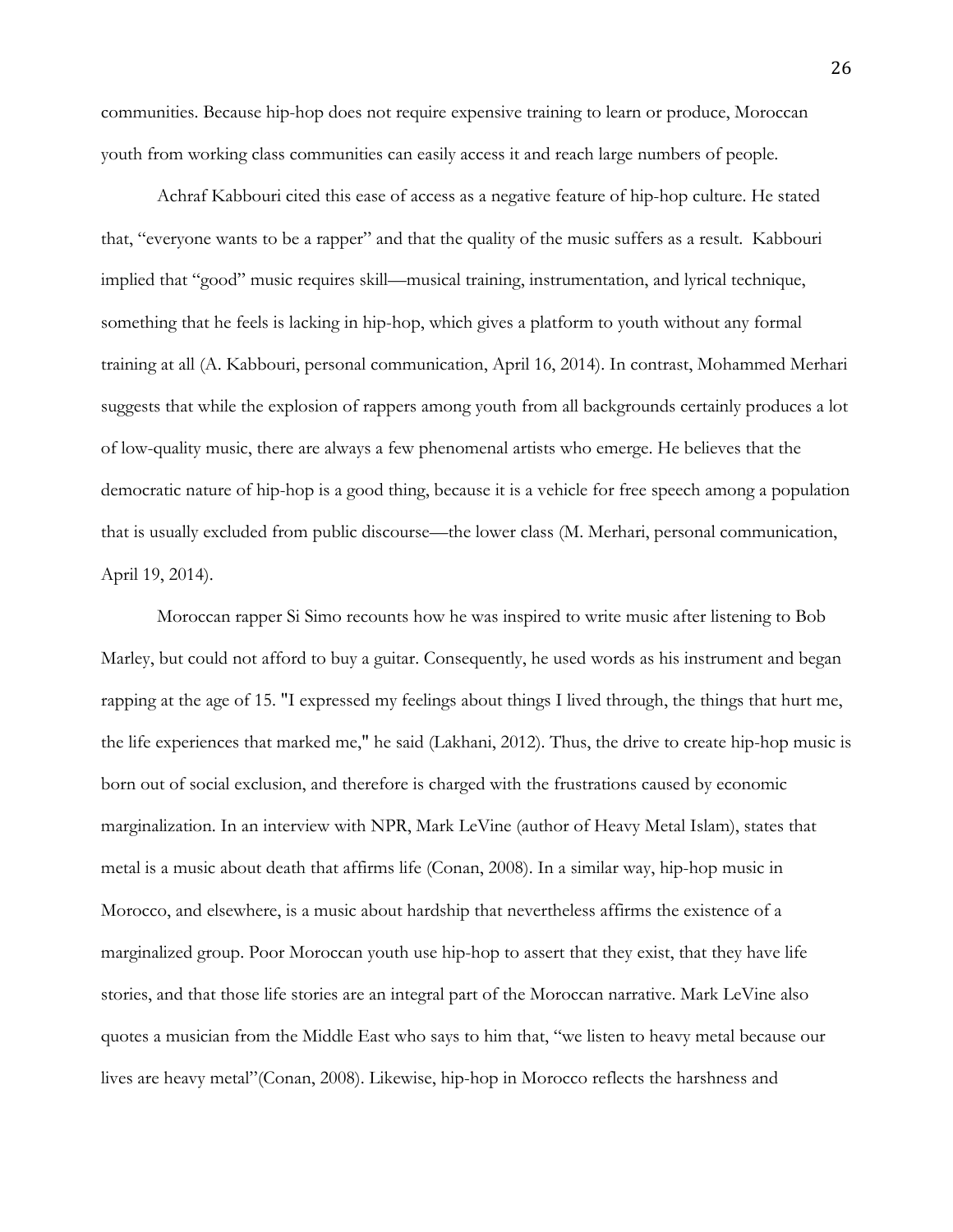roughness of the lives of poor Moroccan youth, and therefore, class identity is inextricably intertwined with the aesthetic of hip-hop music.

Another interesting phenomenon manifested in Moroccan hip-hop music is the bouzebal/killimini dichotomy. Bouzebal is a derogatory term in Morocco applied to lower-class people, presumably with little education and unrefined manners. The word is derived from 'Abou', which means father in Arabic and carries religious connotations, and the word 'Zbel', which means trash. Bouzebal literally translates to 'father of trash' (M.D. Elmaarouf, personal communication, April 14, 2014). In contrast, the word 'killimini' refers to someone who is wealthy and spoiled, and is usually directed at the upper classes by the lower and middle classes. Killimini is derived from three Arabic words: 'akala', which means 'to eat', and the phrase 'minni' which means 'from me'. When combined, Killimini literally means 'he eats from me,' or in other words, 'he embezzles my money' (Chentoufi, 2012).

The bouzebal/killimini dichotomy, well-established in Moroccan society, plays out on the stage of Moroccan hip-hop in the form of a blatant acceptance of this term, 'bouzebal', as a part of the rapper's identity and an intentional distancing from a 'killimini' identity. Wrapped up in the term 'bouzebal' is the story of the hardship, poverty, and discrimination faced by the rapper, and therefore, he uses this term to legitimize his music. On Dizzy DROS's album "3azzy Aando Stylo," he has a song entitled "Bouzebal," that details his life in the streets of Casablanca. The song has an outro performed by the creator of the now-famous "Bouzebal" cartoon series. These cartoons contain a humorous portrayal of a Moroccan 'bouzebal' character going about his daily life.

According to Morocco World News,

'The Bouzabal-Killimini dichotomy is a real indicator that the Moroccan social consciousness and social being are set up within the confines of what Marx called the economic structure of society' or what is commonly known in Marxism as the economic 'base.' It is this base that lead to the emergence of such dichotomies like the trashy and the worthy. As a matter of fact, the notion of Bouzaba and Killimini…defines the kind of the state and its political, cultural, social, educational and aesthetic orientations" (Chentoufi, 2012).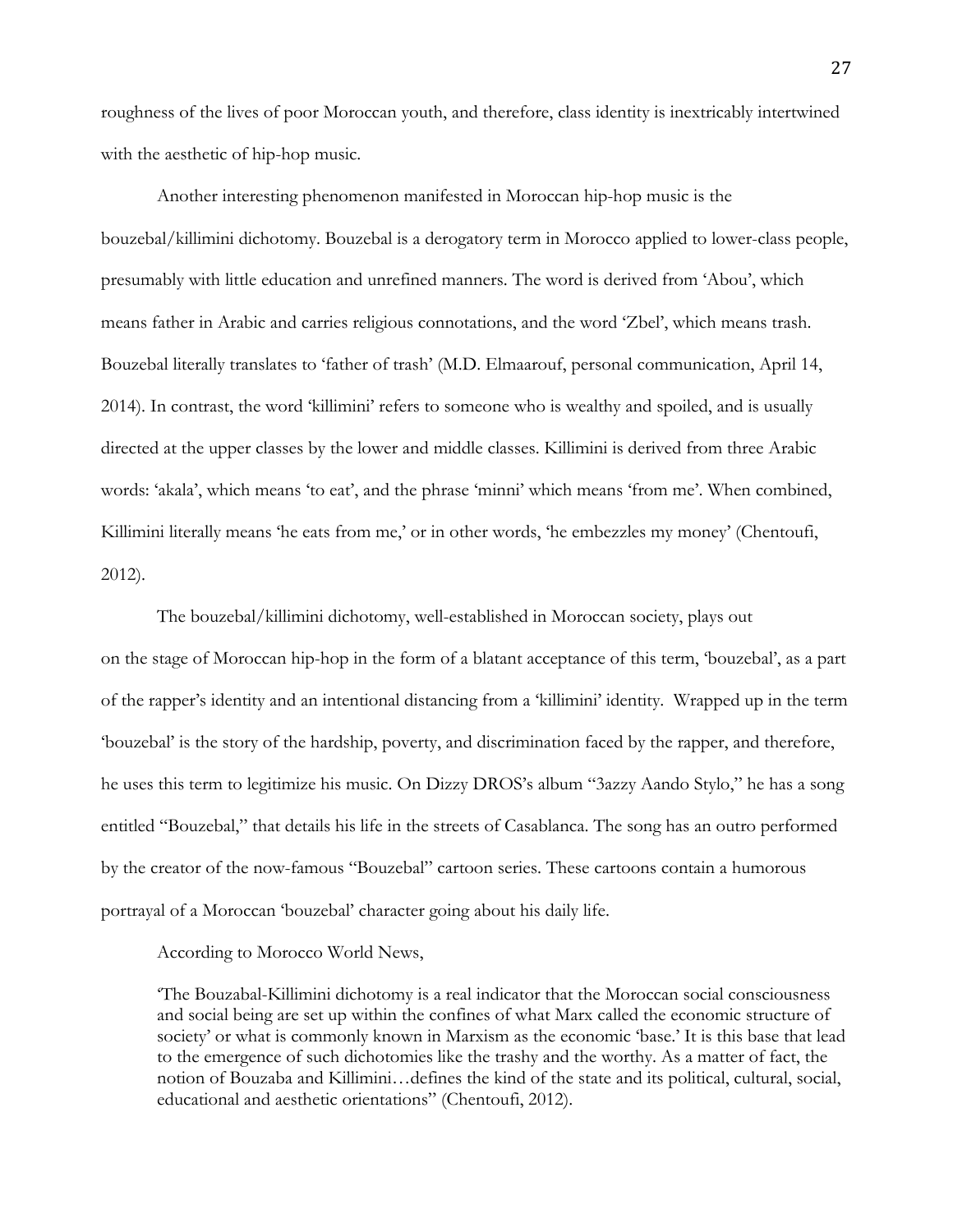Evidently, by embedding references to this dichotomy in Moroccan hip-hop music, rappers are effectively accomplishing two things: 1) They are projecting an identity that is constructed predominantly along class lines 2) They are transmitting a particular class identity formed by the social, political, and cultural landscape of Morocco. To be Moroccan is to be trapped between these opposing forces, to be exploited ("eaten from") and then discarded ("trash"). When I asked Moroccan rapper Ayman Hosny what it means to be Moroccan, he responded wryly, "to be born in shit" (A. Hosny, personal communication, May 1, 2014). Indeed, popular rapper Don Bigg stated in his song, Son of 16 May, written after the 2003 terrorist bombings in Casablanca:

"I want to introduce myself to you… MTV on television and my beard is wet… My motorcycle broke down, while the other is driving a Ferrari… Born with a spoon of shit between the teeth…" ( Song by Don Bigg, translation by Moulay Driss El Maarouf ).

In this song, Bigg blames terrorism on poverty, and criticizes the Moroccan government for the role it plays in perpetuating poverty. What is salient, though, is his intense identification with poverty, and the heightened awareness of the injustice of his own poverty in relation to the images of wealth he sees on TV. In his 'introduction', Bigg echoes the sentiments of Ayman Hosny by implying that to be Moroccan is to be a product of Moroccan society, which, in turn, is to be "born with a spoon of shit between the teeth."

To draw again on the analogy with subsistence fishing among the Mi'kmaq people of Canada, fishing came to represent both a source of sustenance and a cultural activity. Ewing Stevens, an elderly man, recalled watching a little boy so hungry that he sat by the river and ate the first fish he caught completely raw. Thus, fishing represented the hardship and suffering that marked Mi'kmaq lives and defined them as poor and Native in opposition to other, wealthier, and non-Native Canadians (Holland, 2008, p. 103). Similarly, the "bouzebal" concept in Moroccan hip-hop has come to symbolize the suffering endured by ordinary Moroccans living in poverty and the convergence of oppressive societal forces in their lives.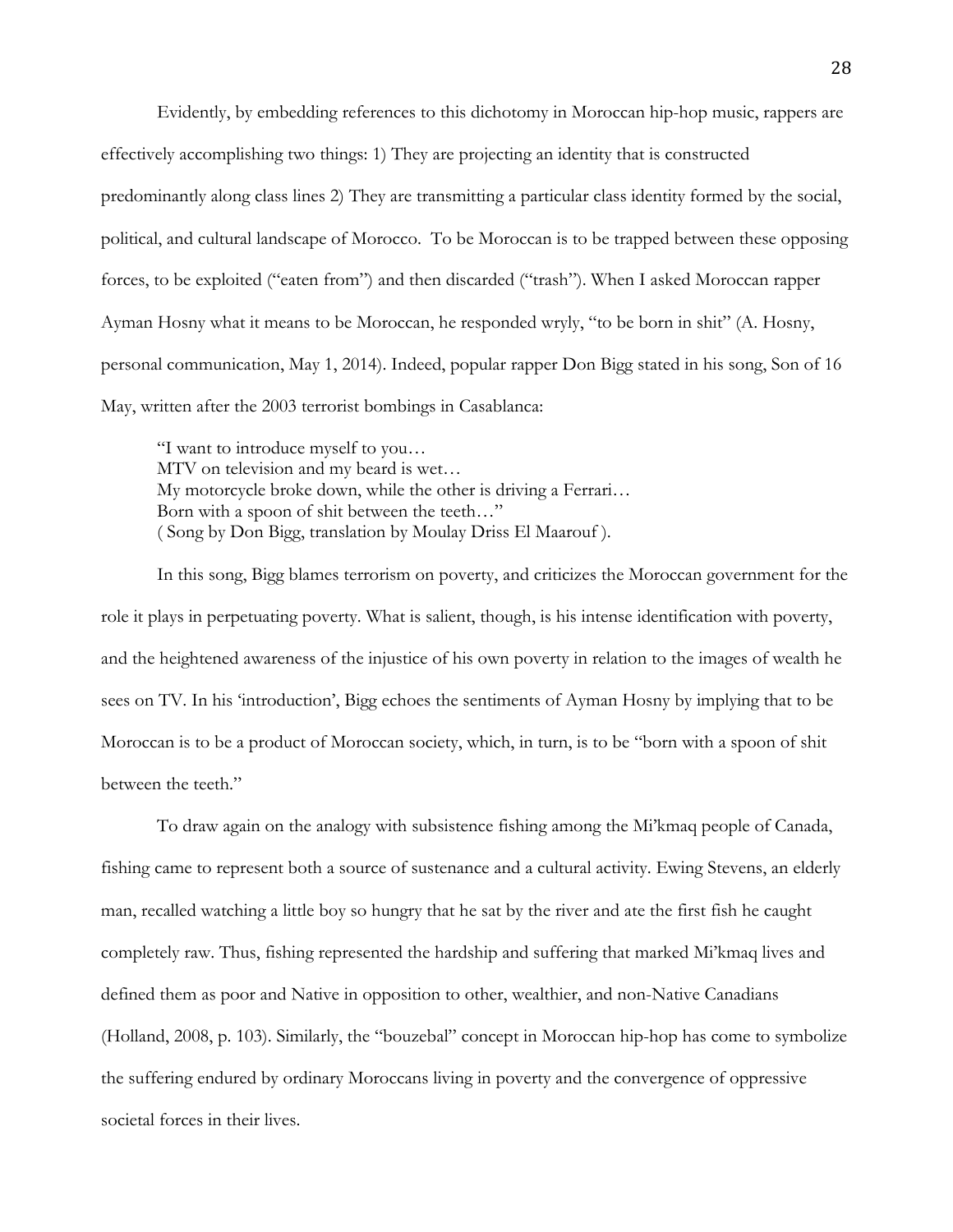In addition, the term 'bouzebal' is being re-appropriated by Moroccan rappers in order to express pride and power through a once-humiliating label. The goal of this re-appropriation is to mock and criticize the society that perpetuates their 'bouzebal' status. Montaigne, Swift, and Brown prophesied that the world will be a healthier place not when shit is made invisible but when it is confronted as the other we produce, when false sublimations are denied and a true respect for the fallen body is affirmed (as cited in Elmaarouf, 2014). In embracing their 'trashiness' and increasing their visibility in the public sphere, Moroccan rappers are forcing Moroccan society to confront the product of its structural inequality instead of pushing such unpleasant realities to the margins to be ignored. This behavior is what Moulay Driss Elmaarouf calls "excrementality" (Elmaarouf, 2014). Excrementality is similar to what Gayatri Spivak terms "strategic essentialism," or the intentional essentializing of ones identity to draw attention to and call into question paradoxical social norms (Spivak, 1988, p. 13). Excrementality manifests in Moroccan hip-hop in both linguistic and visual ways. Linguistically, rappers use the crude language typically associated with trashy 'bouzebel' culture. Visually, musical festivals are a venue for the theatrical representation of excrementality. Often, rappers and hip-hop fans cover themselves in dirt, feathers, and other trash-related items to emphasize their 'bouzebal' label. Additionally, many of the t-shirts sold at the L'Boulevard festival show images of vomiting, toilets, and other images intended to shock and disgust (Elmaarouf,, 2014).

Evidently, excrementality serves to confront and expose the hypocrisies inherent in Moroccan society and Moroccan identity. Post-colonial theorist Homi Bhabha, in a broad discussion of colonialism, comments that, "Black skin splits under the racist gaze, displaced into signs of bestiality, genitalia, grotesquerie, which reveal the phobic myth of the undifferentiated whole white body. And the holiest of books—the Bible—bearing both the standard of the cross and the standard of empire finds itself strangely dismbembered"(Bhabha, 1997, p. 159). Likewise, Moroccan rappers openly display the "grotesquerie" and vulgarity of their impoverished existence in order to expose the myth of a pristine and immaculate Moroccan society promulgated by the government (e.g. emphasis in the media of Morocco as the most developed nation in Africa and its humanitarian efforts in other countries).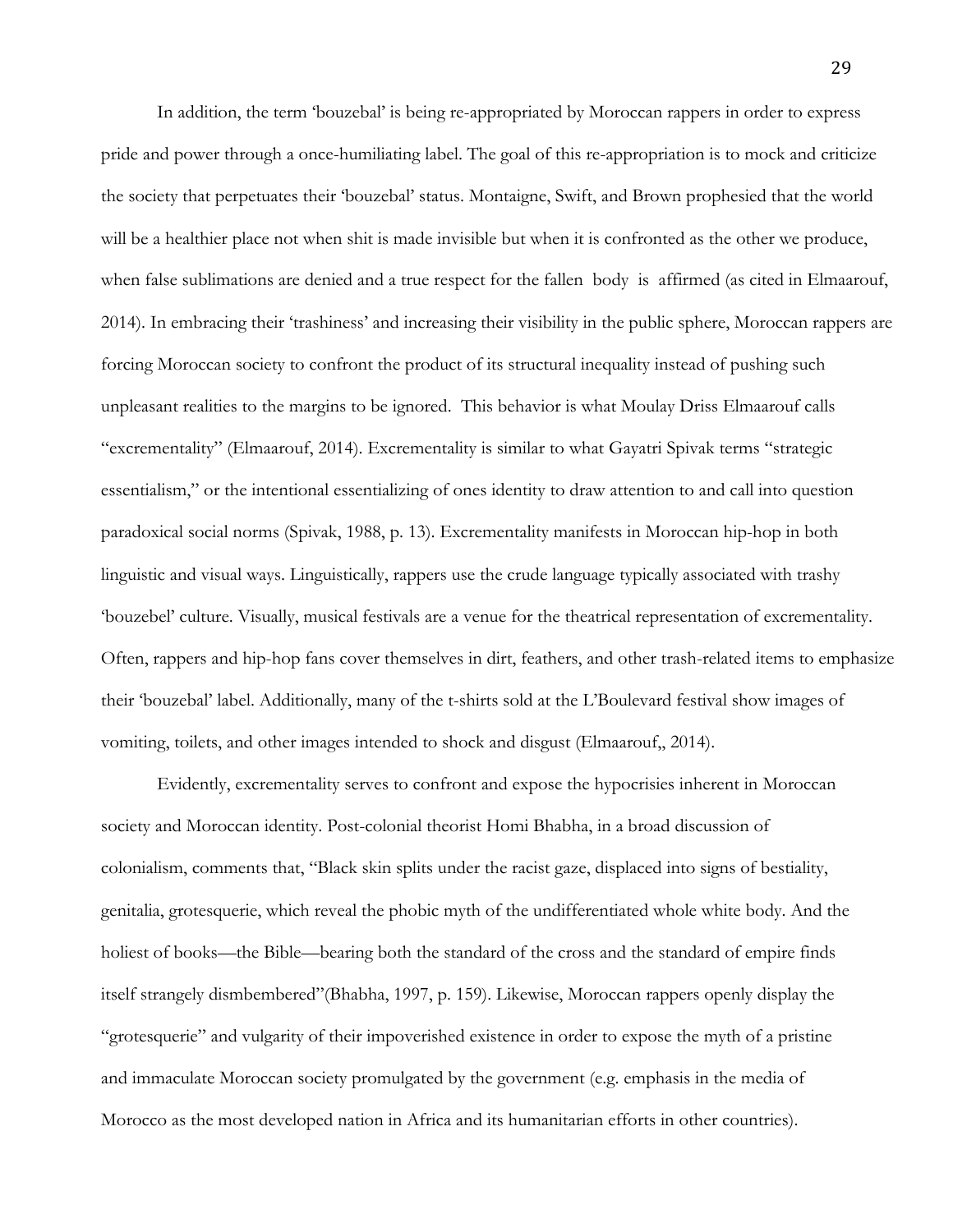Consequently, Moroccan hip-hop promotes a self-reflective Moroccan identity that recognizes and addresses the injustices and harsh realities contained therein.

However, the central paradox of the class discourse and 'bouzebal' identity in Moroccan hiphop is that it always teeters on the edge of unsustainability. By this, I mean, most Moroccan rappers who come from economically disadvantaged backgrounds struggle to support themselves economically through rap music in a country that labels them and their music as 'trashy' and 'unworthy'. As Dizzy DROS somberly noted, "Before I released my album, I told to everybody, including my parents, that I'm gonna release the album, and then I'm gonna get me a job in a call center. Because I need to live, I need to put food on the table. I can't live very good with my music" (D. DROS, personal communication, April 20, 2014).

At the same time, economic success in rap music threatens to undermine claims to authenticity, as the rapper advances from the position of 'bouzebal' to 'killimini'. In order to strike a balance between the pursuit of economic sustenance and musical authenticity, Moroccan rappers must constantly re-establish their connections with their roots, and with the working-class neighborhoods that gave birth to their worldviews. In an interview with rapper L'Fox Man, he candidly admitted,

"I want to go to Los Angeles and establish a career there. Because Los Angeles doesn't have poverty. In Morocco, there is poverty. In Los Angeles, no one is interested in Morocco's problems, because there is financial help [for rappers] in Los Angeles. In Morocco, there is no help for rappers. I hope, God willing, that I can find work abroad because there isn't any in Morocco. But, of course, I will come back for the sixth edition of the Chebka festival, this time to finance the festival, God willing!" (L'Fox Man, personal communication, April 23, 2014).

L'Fox Man's idealistic image of Los Angeles as a place without poverty reflects, in fact, more profoundly on his own Moroccan identity, which is subsumed by his experience of poverty and economic marginalization. Nevertheless, he seeks financial success outside of Morocco, as most people seek to rise out of their working class status. Yet, even in the event of monetary success he feels the need to remain connected to the Moroccan streets through the Chebka festival, to show that he has not forgotten his identity as a struggling artist shaped by the Moroccan context. Even from Los Angeles, he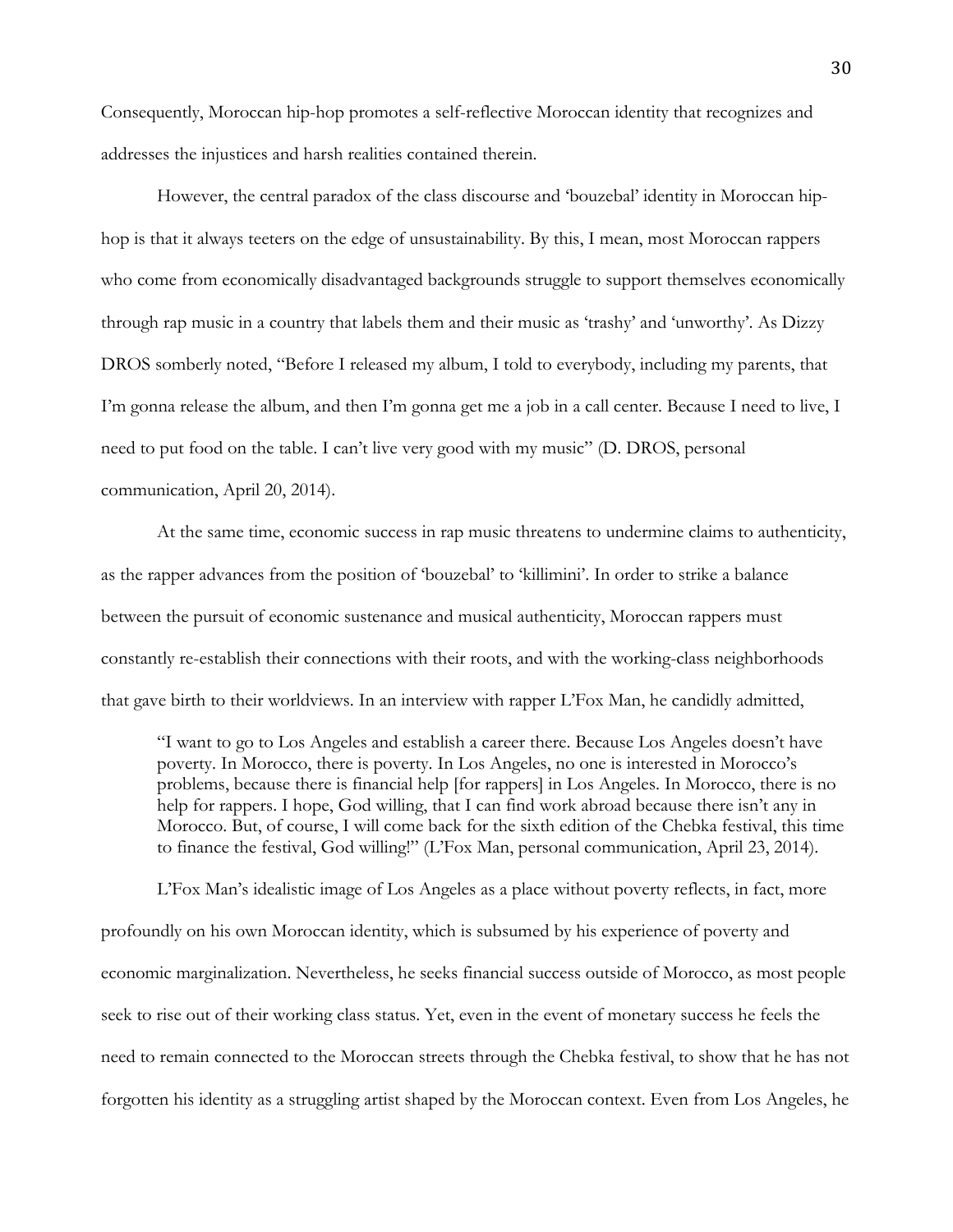would still frame his identity on the basis of three core tenets: hip-hop music, economic hardship, and his local Moroccan community.

## **Themes of Fluidity, Change, and Evolution**

A recurrent motif throughout the interviews I conducted as well as preexisting interviews with Moroccan rappers is an emphasis on fluidity, change, and evolution in Moroccan hip-hop. Rappers were very reluctant to categorize themselves or their music in a static way that might limit their artistic freedom and agency to self-define. For instance, Dizzy DROS remarked,

"…I like to keep myself in the middle. There are some rappers here who say… that rap should be about politics…They put themselves in a box. I don't like to put myself in a box. Today, I could be talking about smoking drugs, tomorrow I'll be talking about having a nice car, the day after I'm going to be talking about the government… I don't like to put myself in a box, because one day you're going to have to change for sure"(D. DROS, personal communication, April 20, 2014).

In saying that he does not want to be put into a "box", Dizzy DROS is attempting to avoid classification as an artist, but also as an individual. He views it as inauthentic to rap only about one subject, because people are not one-dimensional. They express a wide array of thoughts and emotions that vary on a day-to-day basis. The fact that Dizzy DROS strategically chooses to "keep himself in the middle" is a reflection of his conscious decision to construct a multifaceted identity that is constantly in flux. When I spoke with him, he seemed fatigued by the expectations that many people carried about Moroccan rappers as revolutionaries and subversive social critics. This narrative seems to reflect a larger trend that has emerged since the Arab spring to fetishize the revolutionary character of Arab youth. In that context, Dizzy DROS's attachment to fluidity constitutes a rebellion in itself—a desire to portray Moroccan youth as dynamic human beings with lives and concerns that exist outside of the Western obsession with democratic upheaval in Arab countries.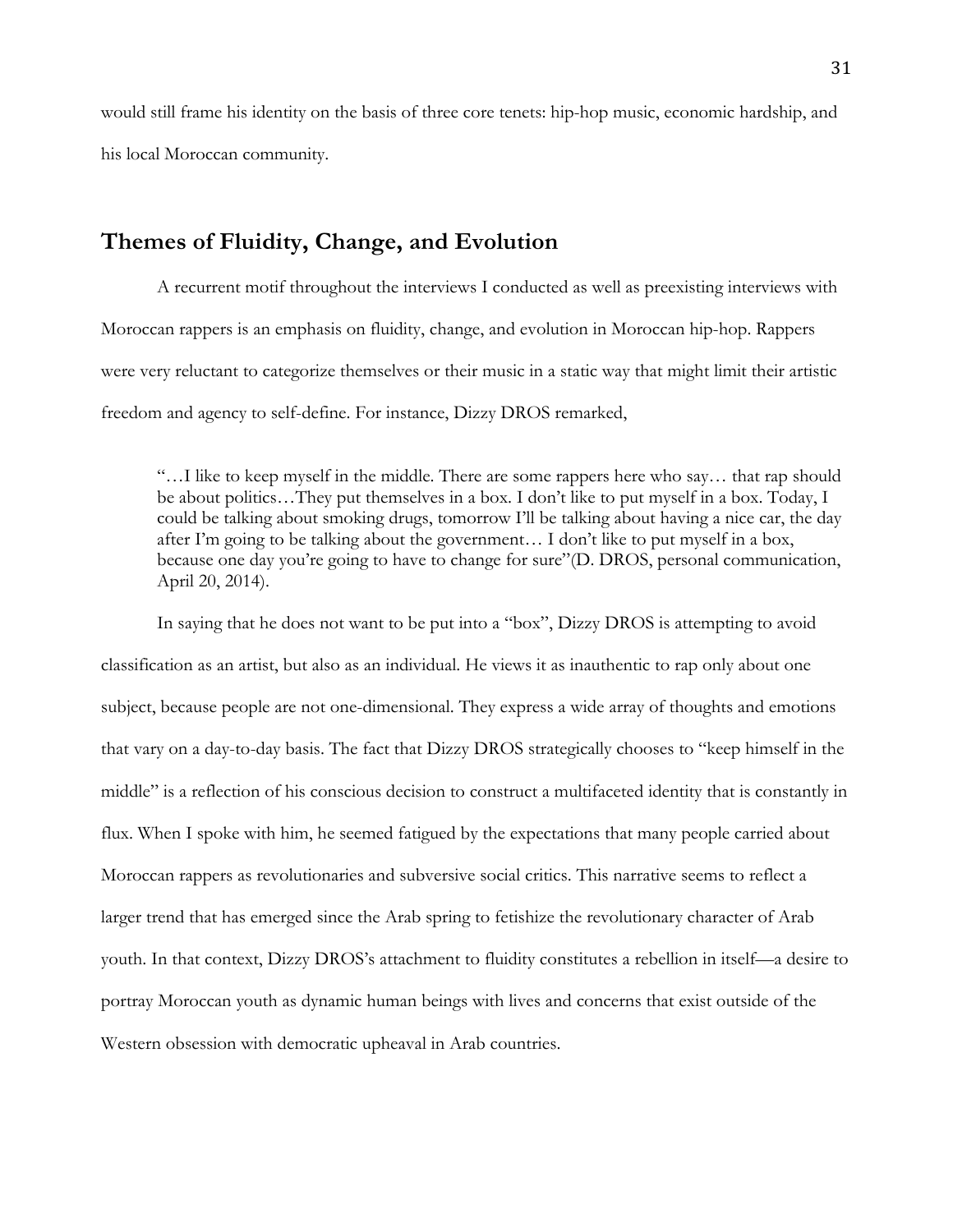In an article in the Moroccan online magazine *Bladi*, Moroccan rap group H-Kayne is reported as saying that they refuse the label of "denouncers of social wrongs". Instead, they claim a positive rap that evokes social problems, certainly, but in the context of a larger story of the day-to-day lives of young Moroccans; their romances, relationships between boys and girls, everything (2003, "Les poètes des temps modernes"). Thus, in rejecting musical labels and affirming a broad musical identity subject to change, Moroccan rappers are choosing to craft an image of Moroccan youth that emphasizes the mundane—because it is in the ordinary, and in the inconsistencies of life's daily motion, that we see humanity.

Furthermore, Moroccan hip-hop artists closely associate themselves with the personality of the youth, because youth are viewed as constantly changing and growing. Dizzy DROS says, "I chose to work with youth, because my music has the feeling of… my music is young…the grown-ups, I don't give a fuck about them, they are already grown-ups. I want to work with the smallest ones, because they are just building their lives, trying to figure out what's happening. I feel more free"(D. DROS, personal communication, April 20, 2014). This statement reveals the way in which Dizzy DROS views hip-hop as a liberating platform for self-exploration and development. He juxtaposes his "young" music with the fixed and unchanging ideology of the older generations thereby constructing a Moroccan youth identity that is rebellious in its ambiguity and powerful in its versatility.

Finally, Moroccan hip-hop embodies the motif of change and evolution in order to construct a progressive identity that is in-tune with the conditions of modernity. At a conference on Rap and Politics, Rabat rapper Moby Dick stated, "as long as things keep changing in society, we are all the first generation [of rappers]". He means to say that rappers, as commentators on Moroccan society and culture at any given point in time, are always at the cutting edge of social discourse. Moroccan hip-hop, therefore, as the voice of Moroccan youth, embraces a forward-looking youth identity open to change and transformation. As rapper Adnan Mahyou aptly stated, "Music is like technology. It walks alongside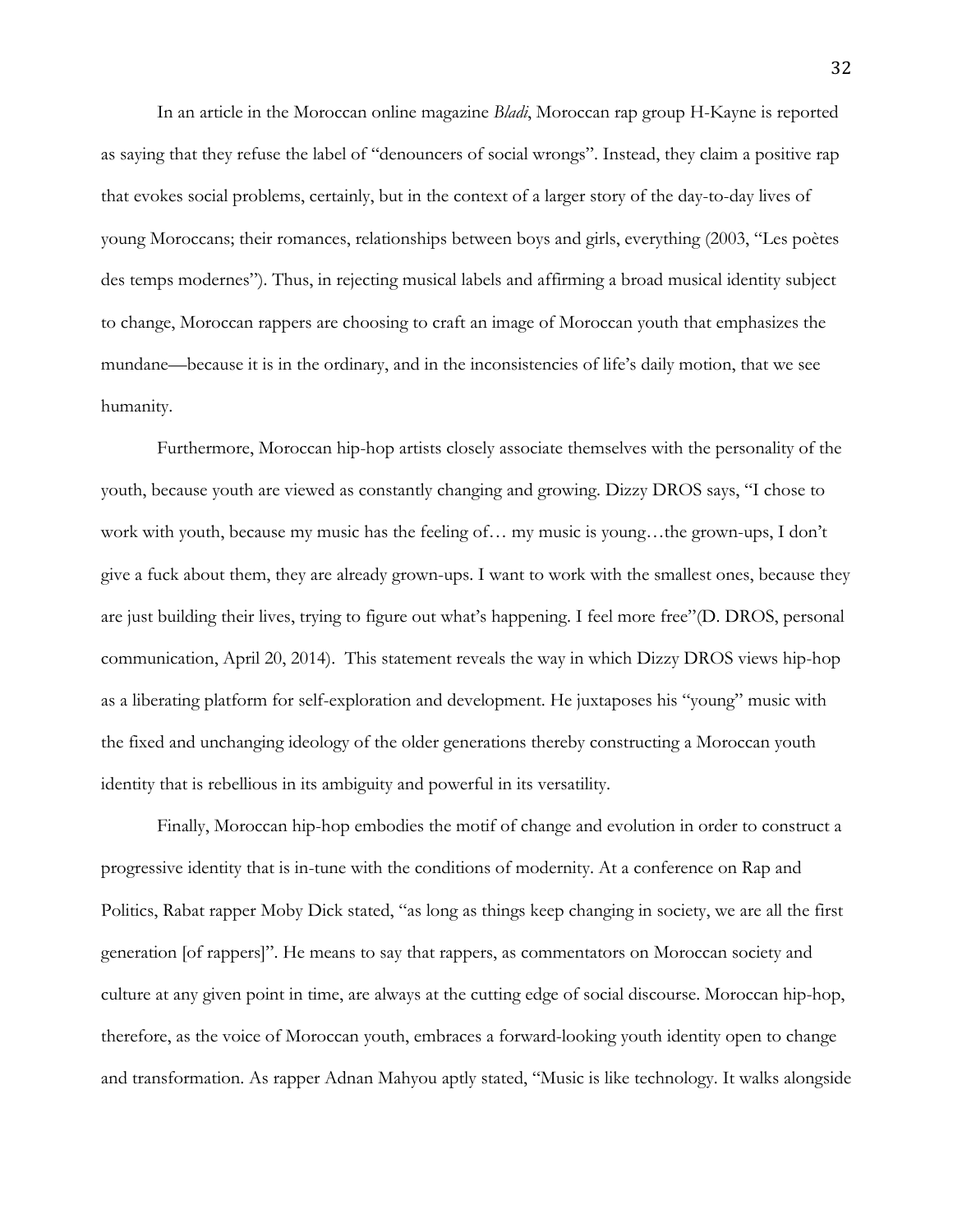its time. If you live in 2014 and you use old technological devices, that means that you refuse to evolve" (A. Mahyou, personal communication, April 22, 2014).

#### **Resistance and Contestation**

Reporting on Moroccan hip-hop by Western, and even some local, media outlets has emphasized the revolutionary mobilization of Moroccan rappers through traditional avenues of social and political activism. For instance, article titles such as "Rapping the Revolution," "Poets of Modern Times", "El Haqed, Morocco's Hip-Hop Revolutionary," and "Rappers in Casablanca Rage Against Injustice," featured in both local magazines such as *TelQuel* and Western media such as *CNN* and T*he Guardian* reflect the external conflation of Moroccan hip-hop with a politically subversive Moroccan youth identity that espouses Arab Spring-era liberal values.

While these hip-hop revolutionaries certainly do exist in Morocco, this official discourse incorrectly generalizes the political identity of all Moroccan rappers and ignores a number of other ways in which hip-hop artists creatively resist authority and contest social norms outside of formal political engagement. In my interviews with rappers, I received a full spectrum of responses. Some rappers remained committed to direct political engagement, others claimed that political activism was "a kind of talk that the TV imposed on rappers" (D. DROS, personal communication, April 20, 2014) and chose to focus on the aesthetic of the art, while still others claimed that discussions about the complications of daily life were themselves political ("what you think, what you live, our small sufferings, that is doing political engaged rap") (A. Mahyou, personal communication, April 22, 2014). Each of these responses represents a different way of manifesting resistance and contestation, and an equally valid way of expressing a Moroccan worldview through hip-hop.

#### **Overt Activism.**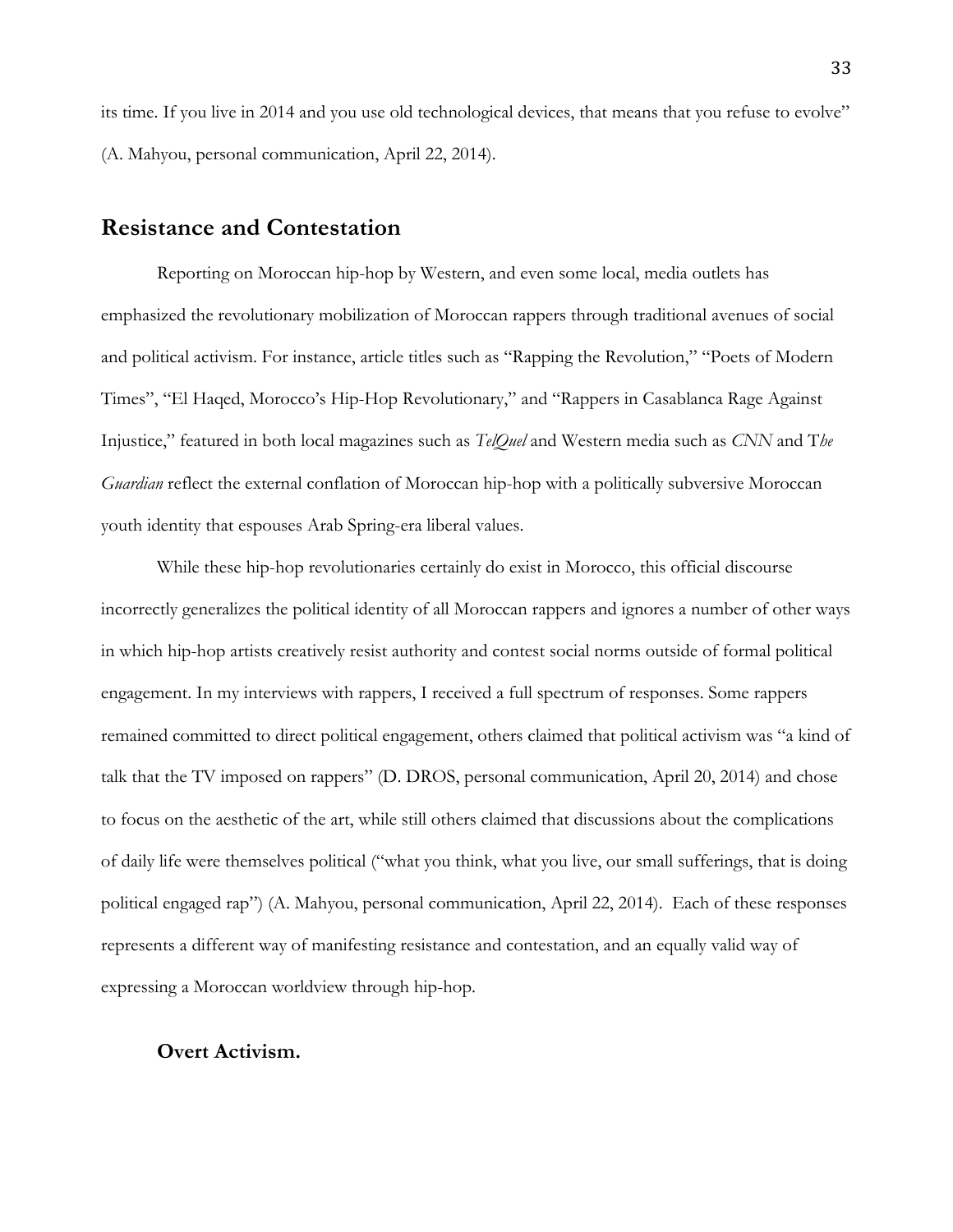The form of contestation traditionally associated with Moroccan hip-hop is overt political activism and social criticism through music. While this form of contestation has been overrepresented in the media, it nevertheless does characterize the philosophy of many Moroccan rappers. For example, in my interview with L'Fox Man, he defined the purpose of rap music as: "a revolution against the political parties in Morocco." He went on to describe his song "Free the [prisoners of] 11<sup>th</sup> April", which he considers to be his most important song. This song directly addressed the government and demands the freedom of people arrested during violence that broke out at a soccer match between the Casablanca and Rabat soccer clubs on April 11, 2013 (L'Fox Man, personal communication, April 23, 2014).

Similarly rapper El Haqed, whiose name is best translated as "the indignant," is known for his radical political engagement and denunciation of the wrongs committed by the Moroccan state (DeGhett, 2012). On March 28, 2012, El Haqed was arrested and sentenced to one year in prison (of which he served four months) for his song entitled "The Dogs of the State" which circulated the Internet in 2008. Officially, he was arrested for a YouTube video accompanying his song that showed images of Moroccan police with donkey heads superimposed over their faces violently suppressing protestors. Despite his hefty prison sentence, El Haqed's asserted after his release, "I am going to continue to make rap. I am engaged for the people, in order to make their problems heard. There is a new government, but they have not yet rendered judgment on those who stole in the past. We must change all of this, we won't give up"(Bernas, 2012). His last statement, "we won't give up" ("on ne lâchera pas", in French), ties him directly to the February  $20<sup>th</sup>$  movement of youth activists in Morocco—Morocco's version of the Arab Spring—who used that specific phrase as their slogan. Rapper activists such as L'Fox Man and El Haqed reveal one way in which Moroccan rappers construct a confrontational identity based around reaction to and contestation of the Moroccan socio-political landscape—overt political engagement.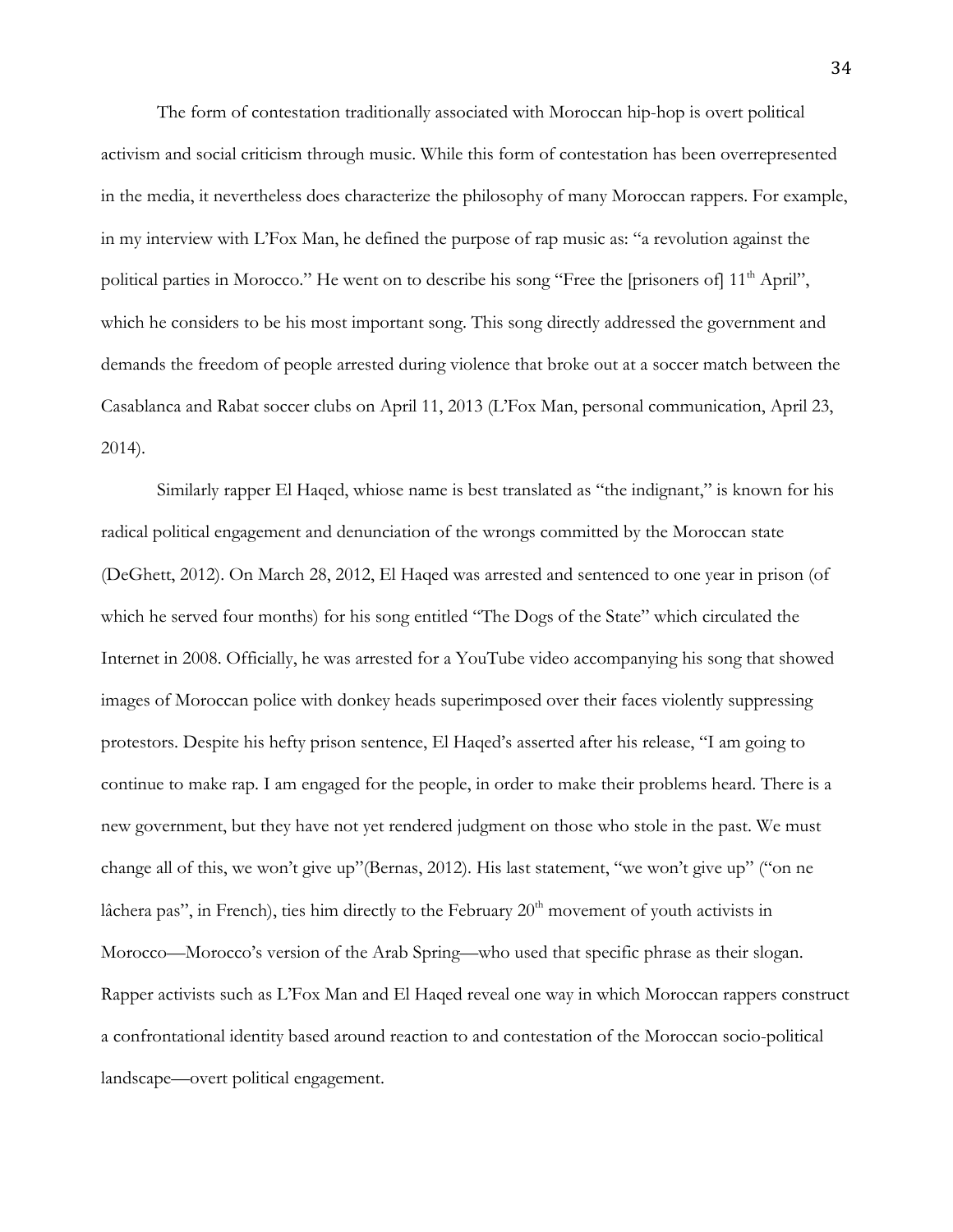While some politically engaged rappers address the government (the perceived antagonists) in their songs, still others direct their social criticisms toward their audience—the Moroccan public. In his song *Tamarrud* or "Rebellion", Muslim, a rapper from the north of Morocco, speaks of the country's "stolen resources" using powerful lyrics and music. In this song he addresses both the government and the people, admonishing the government for withholding the country's natural resources from the people (Salime, 2011), and galvanizing the Moroccan public into action to claim back the wealth that they deserve (Almeida, 2013, p. 326).

In a similar fashion, rapper Don Bigg, in his song "Moroccans to Death", urges Moroccans to stay in their country and take an active role in building a better community rather than emigrating in search of more lucrative opportunities (Salime, 2011). The social engagement of rappers such as Muslim and Don Bigg reflect a uniquely Moroccan identity in that their social criticisms exist within the framework of a patriotic love of the country and an earnest desire to improve it. Rapper Would Cha3b reflected this sentiment when he described all that Moroccans have to be thankful for—access to an ocean, a sea, mountains, deserts, and the entire spectrum of climates. The sight of the towering medina walls from behind the glass of the tramway reminds him of his country's rich history even in the midst of modernity (W. Cha3b, personal communication, April 30, 2014). Thus, part of what it means to be a young Moroccan, in their eyes, is to be deeply invested in alleviating the social and political problems plaguing the country to which they owe love and respect, and of which they are proud.

In contrast, some rappers express a less dutiful sense of social activism and instead use their music as an opportunity to lay bare, without mercy, the problems they see in society. Perhaps the rapper with the most controversial criticisms of Moroccan culture and society is Awdellil. From the safety of anonymity, he spewed such incendiary lyrics as:

"He brought the girl home with him, he duped her, and fucked her, in memory of his many years of frustration. What is she complaining about now? She came there of her free will. What did she believe? That he was interested in anything other than her ass?... The girl went to see her mother and recount her misery. The mother now had a pain in her ass. How was she going to marry her daughter now? How is she going to get rid of her? And the father, what is she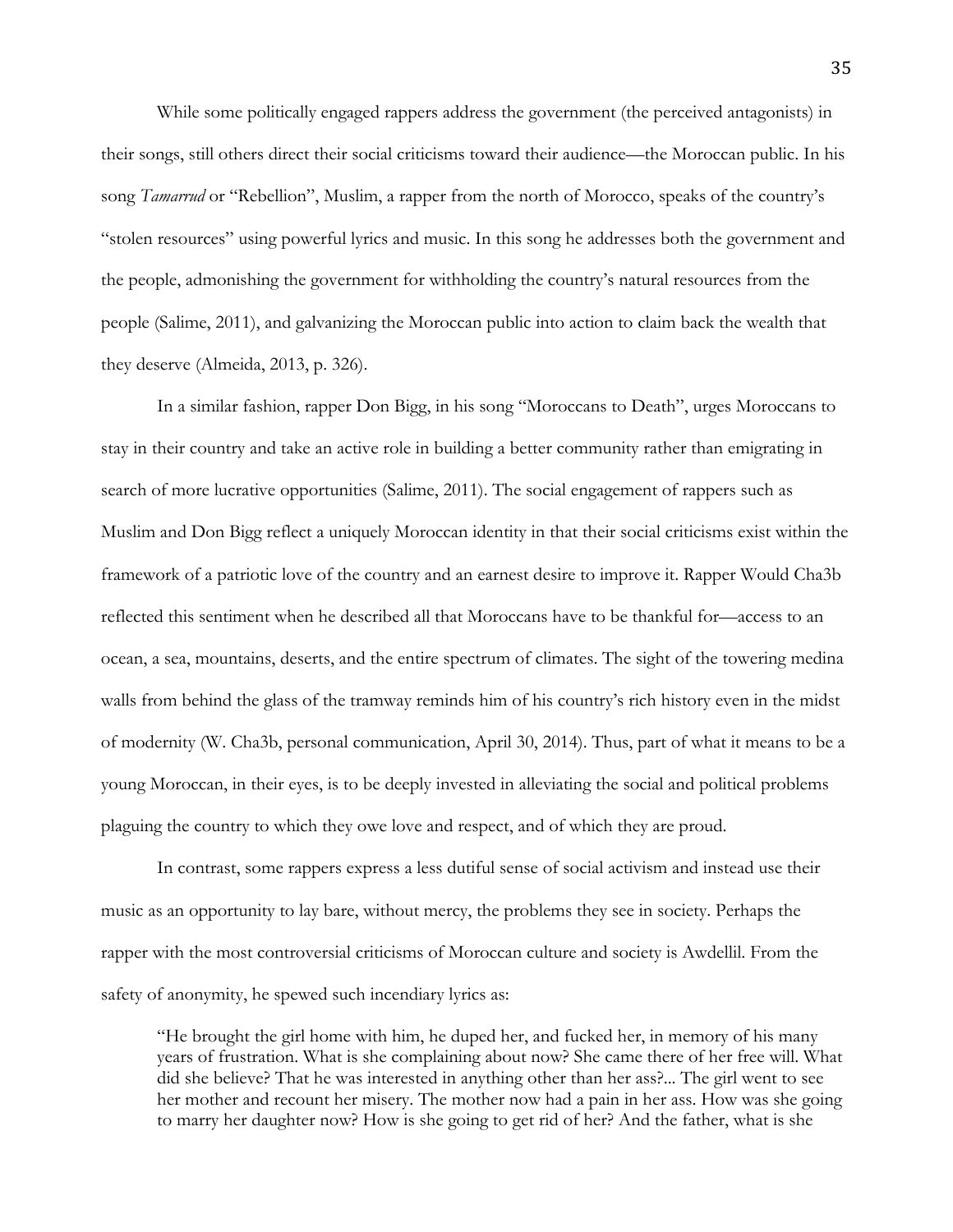going to tell him? He's a hard man, he would kill her. The good souls, thus, went to a doctor. A few surgical incisions, and the sin is forgotten…" ("Le Rap Marocain").

In this song, entitled "Raw Daw", Awdellil exposes—in a scathingly sarcastic tone—some of the hypocrisies manifested in daily Moroccan life, including the perversion of both modernity and tradition in the process of their collision. Yet, it is important to note the way in which the unique idiosyncrasies and hypocrisies of the Moroccan social context fuel his indignant tone and fearless confrontation of social issues. As a result, his rage is infused with a Moroccan character that differentiates his activist identity from that of other "raptivists" around the world.

Women's political activism through rap also represents a major form of contestation and identity building in Moroccan hip-hop. Because women constitute a marginalized group within hip-hop in addition to a marginalized group within society, they fight two battles simultaneously: the battle for legitimacy in hip-hop and the battle for legitimacy in the larger Moroccan society. Consequently, the personal becomes political in the case of Moroccan women, and every discussion of their lives and experiences in their music constitutes a political discussion. For instance, rapper Soultana is directly politically engaged by writing music that addresses such taboo female issues as sexual harassment, rape, prostitution, and violence towards women. She draws from her own personal experiences as a woman in Morocco, and from the experiences of her friends. She says that she "also talks about women of whom people can be proud" (Mrabet, "Rap au Féminin"). Considering the Moroccan social context, where the women's issues are traditionally confined to the private sphere and concealed in the public sphere, Soultana's mission to wear down the private/public dichotomy and bring women's issues into the limelight reflects the construction of an activist identity shaped and informed by the cultural particularities of Moroccan society, and steeped in her lived experiences as a Moroccan woman.

#### **Contestation Through Hip-Hop Culture.**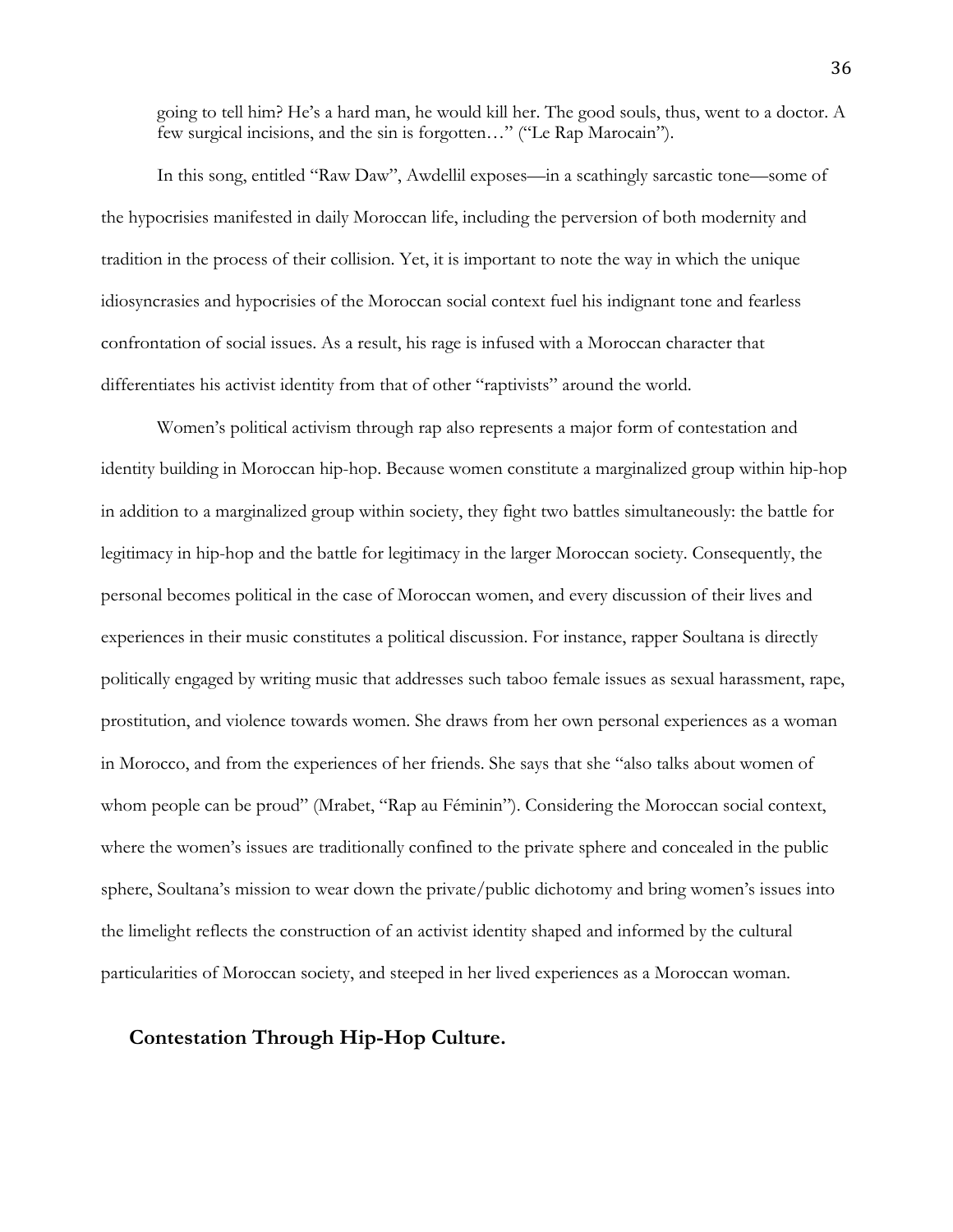At a conference on Rap and Politics, rapper Moby Dick suggested that the form of hip-hop culture, not just the lyrics of rap songs, could constitute resistance. By saying this, he meant to demonstrate how Moroccan rappers, regardless of whether or not they have overtly political lyrics, can still challenge social norms through the aesthetic of their music and its location within a broader framework of subversive hip-hop culture.

For instance, the Moroccan weekly magazine *TelQuel* used the term "Nayda" in 2006 to describe the artistic changes taking place since the accession of King Mohamed VI to power in 1999, including the rise of Moroccan hip-hop (Caubet). Nayda, which means "stand up" or "wake up" in Darija, was used by *TelQel* to give word to the new discourse of openness and modernity among Moroccan youth. The term also carried the connotations of a revolutionary youth artistic movement that defied social norms. While scholars such as Aomar Boum and Samir Ben-Layashi have occasionally used this term to perpetuate the stereotype of Moroccan rappers constituting a unified movement of young political activists (as cited in Almeida, 2013, p. 322), in fact, the term "Nayda" can be applied to a broader trend of movement and openness within the hip-hop scene that is unorganized yet still impactful.

The way in which Moroccan rappers themselves perceive the term "Nayda" provides insight into how this term actually manifests itself in hip-hop culture. When asked about Nayda, rapper Masta Flow suggested that youth associate the term with partying and dancing, not with a politicized movement. Similarly, when I asked rapper Ayman Hosny about the meaning of Nayda, he responded with a chuckle, "partying" (A. Hosny, personal communication, May 1, 2014). When H-Kayne uses the term Nayda in their hit song, "Issawa Style," they use it in a way that invites the audience to stand up and move: "All Moroccans! H-Kayne brings the catchy Issawi rhythm, get up, wake up, lets go crazy!" (as cited in Almeida, 2013, p. 322).

Indeed, when I attended a rap concert with Masta Flow, Moby Dick, and Shayfeen at the Renaissance Center in Rabat, I was overcome by the amount of movement and energy displayed by the audience. During one of the numbers by Moby Dick, I was nearly trampled as the entire audience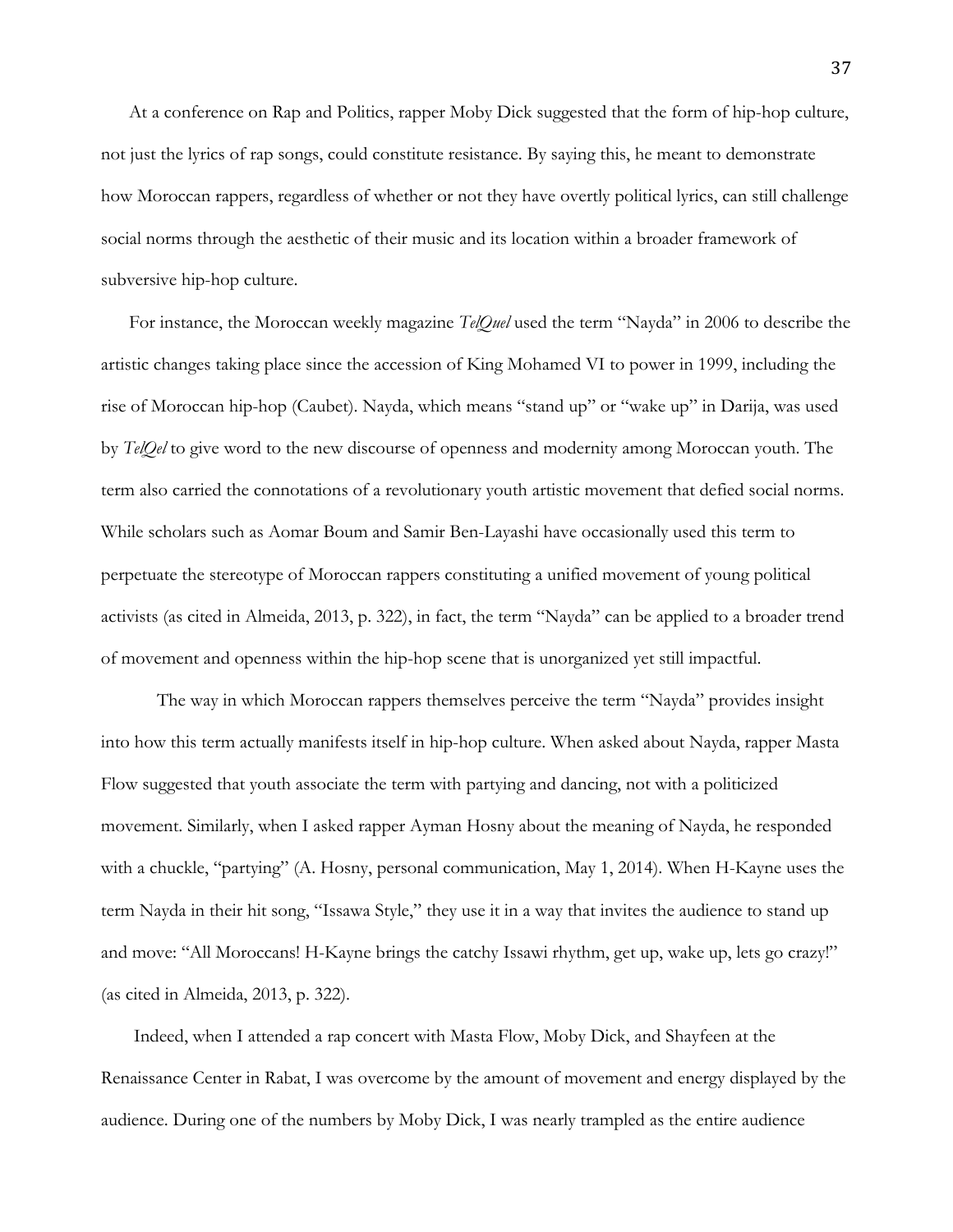began dancing violently, flailing jumping, and moving with complete abandon. Not even at hip-hop concerts in America had I ever witnessed such a high level of energy displayed by nearly every single audience member. As Dizzy DROS put it,

"My style is, music full of energy, positive energy. It could be sometimes, bad energy. This I feel, when I go to concerts. All my fans are full of energy. And when I'm on stage, the level of energy that I see, makes me want to keep going. It tells me that I'm doing the right thing because I want to talk to people who, still, can change" (D. DROS, personal communication, April 20, 2014).

From these observations, a new meaning of the term Nayda begins to emerge. Nayda in hip-hop culture is synonymous with movement, freedom, and shedding of inhibitions. This wild and frenzied behavior, often labeled as "partying" or "dancing," is itself a form of resistance and contestation—it is a way of physically and metaphorically transgressing restricting social norms through an outburst of repressed emotion and energy. The purpose of the music is to facilitate this process, and to fuel this energy. Inadvertently, this also creates a more politically engaged youth that is primed to "shake things up" and draw an old and traditional society out of its slumber and into the motion of their frenetic lifestyle. In this way, the culture surrounding Moroccan hip-hop has just as much power as the lyrics of songs in constructing a Moroccan youth identity that is confrontational, active, and engaged— "awakened" to the Moroccan social reality.

#### **Contestation Through Strategy.**

A form of contestation in Moroccan hip-hop that is particular to the Moroccan social context is the use of clever maneuvering and strategy in the creation of one's music in order to bypass social constraints. Dizzy DROS is very explicit about the fact that he intentionally shifts between creating meaningless songs and creating socially critical songs as a part of his overall strategy as a hip-hop artist. He says,

"For the government, I think rap it's a way for the system to show that Morocco is a beautiful country: look, we have rap, we are cool, we have rappers, we put them on big stages, they can organize their festivals, they can be on TV. But still, there are some red lines that you should not go over, because if you do so, they won't put you in jail, but you won't find yourself in any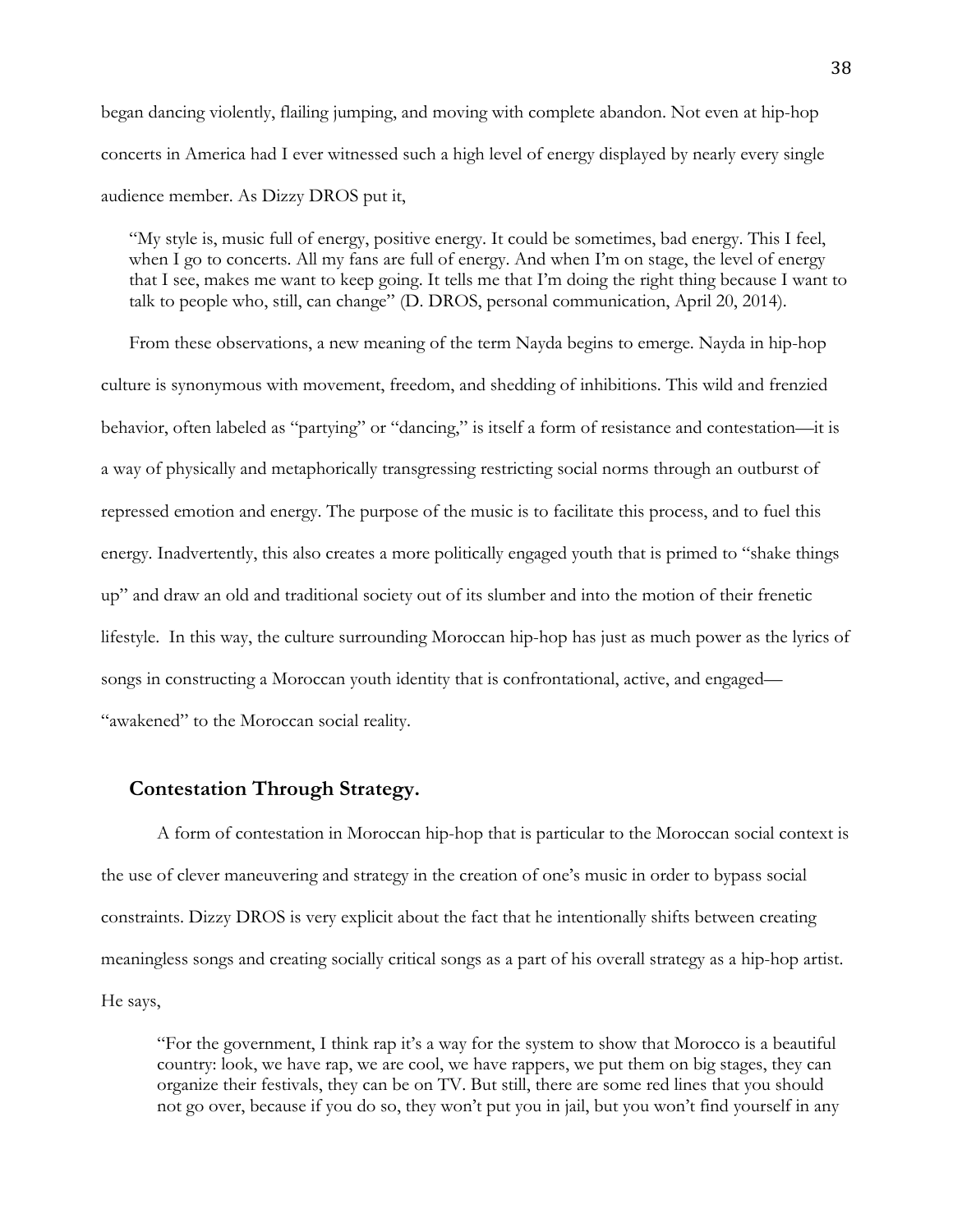concert. Nobody will call you for TV. You see? You gonna stay in your neighborhood. So that's why I told you about being smart. Because there are two things, if you get one of them, you lose the other. There is the street and the government. …We have both types of rappers in Morocco. I think you have to be smart to play between them. Any rapper would like to be in those biggest festivals and get played on the radio and the TV and do commercials. Be that icon for people. But then you have to be smart for that, because shit is pretty much controlled" (D. DROS, personal communication, April 20, 2014).

Clearly, Dizzy DROS exhibits a striking awareness of the Moroccan social landscape and a

concerted effort to navigate these obstacles and evade governmental control over his music. His emphasis on "being smart" and knowing how to work the Moroccan "system" when creating his music is, rather than "selling-out", a strategy of resistance forged by the social maze of Moroccan society. He is using his knowledge of the ideologies of the state to his advantage, without necessarily adhering to those ideologies himself.

Furthermore, Dizzy DROS explains why he believes that strategy is more important, and in

fact, more subversive than overt social activism in Moroccan hip-hop. He notes,

"It's about trying to gain as many fans as you can. That is the power of the artist…I mean the radio and TV can ignore you as much as they can, but when they see that you got the biggest fan base they gonna call you, and you gonna be able to say what you have to say in front of them, and they cannot stop you. But then there are some other rappers that choose to stay in the dark, like, always criticize, always insult…But then you won't get nowhere with this music. You have to be smart…Because we are all against the system. We all hate what it's like in Morocco… And we don't need a rapper to tell us about that. You can go to a taxi and have a conversation with him and he can give you the deepest punch lines ever. Doesn't need to be a rapper to know what it is in Morocco. But then, you have to be smart enough, so you can introduce these messages [to the public sphere] the right way" (D. DROS, personal communication, April 20, 2014).

Likewise, when asked whether his music was politically engaged, rapper Nessyou responded that it was "a little, just the necessary amount," because "a lot of politically engaged artists in Morocco find themselves now at the margins of society and I don't want to belong to the margins" (Nessyou, personal communication, May 2, 2014). Here, Dizzy DROS and Nessyou demonstrate an intimate knowledge of what constitutes social change in the Moroccan context, and how to craft a strategy of resistance best suited to the Moroccan context. They expresses awareness of the private/public dichotomy in Moroccan culture and the fact that real change can only take place when important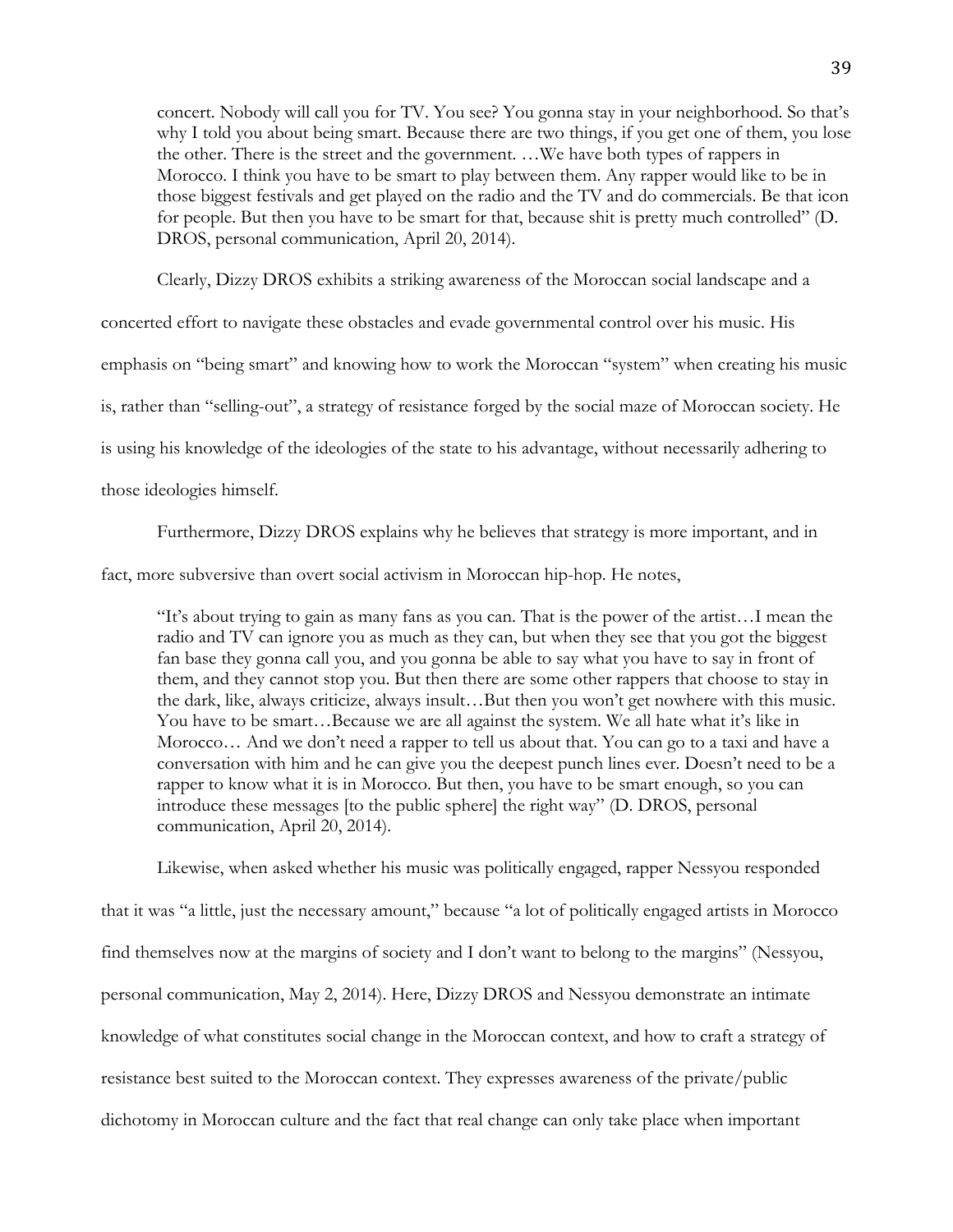messages are introduced in the public sphere (as opposed to the margins), where they are seen as legitimate. The result of this strategy is the production of hip-hop music in which subversive themes are veiled and shrouded in ambiguity, hidden among an exterior that promotes governmentally sanctioned themes. As Nessyou explained it, "My rap is a reflection of the citizens of Marrakech, it is funny! But, also full of messages that come through in a subtle manner"(Nessyou, personal communication, May 2, 2014).

This is akin to what post-colonial theorist Homi Bhabha calls the "area between mimicry and mockery", where the colonial subject is "almost the same, but not quite," and the subtle appearance of difference is at once "resemblance and menace", because the colonizer cannot tell whether he is in charge, or the subject of a joke—his failure to fully assimilate the colonial subject a constant reminder of the futility of his project (Bhabha, 1997, 154).

Likewise, many Moroccan hip-hop artists such as Dizzy DROS and Nessyou, strategically engage in a process of "mimicry" by adhering to governmental restrictions regarding their music in order to advance into the public sphere. Once in the public sphere, the "slippage" begins to appear, the subtle manifestation of the rapper's independent political voice sprinkled here and there among songs seemingly geared toward mindless entertainment. As a result, the rapper exploits his constructed ambiguity to access public platforms for his music from official authorities, while simultaneously using that public platform to subtly mock the authorities. This strategy in hip-hop stems from the particular power relations and social constraints of Moroccan society, and as a result, is a form of contestation that is representative of a uniquely Moroccan psychology and identity.

#### **Contestation Through Solidarity.**

As discussed before, differences in geographic location, family upbringing, and political orientation of rappers naturally leads to the fragmentation of hip-hop culture into many different categories (Bennett, 2000, p. 183). Therefore, it is false to describe Moroccan hip-hop as an overarching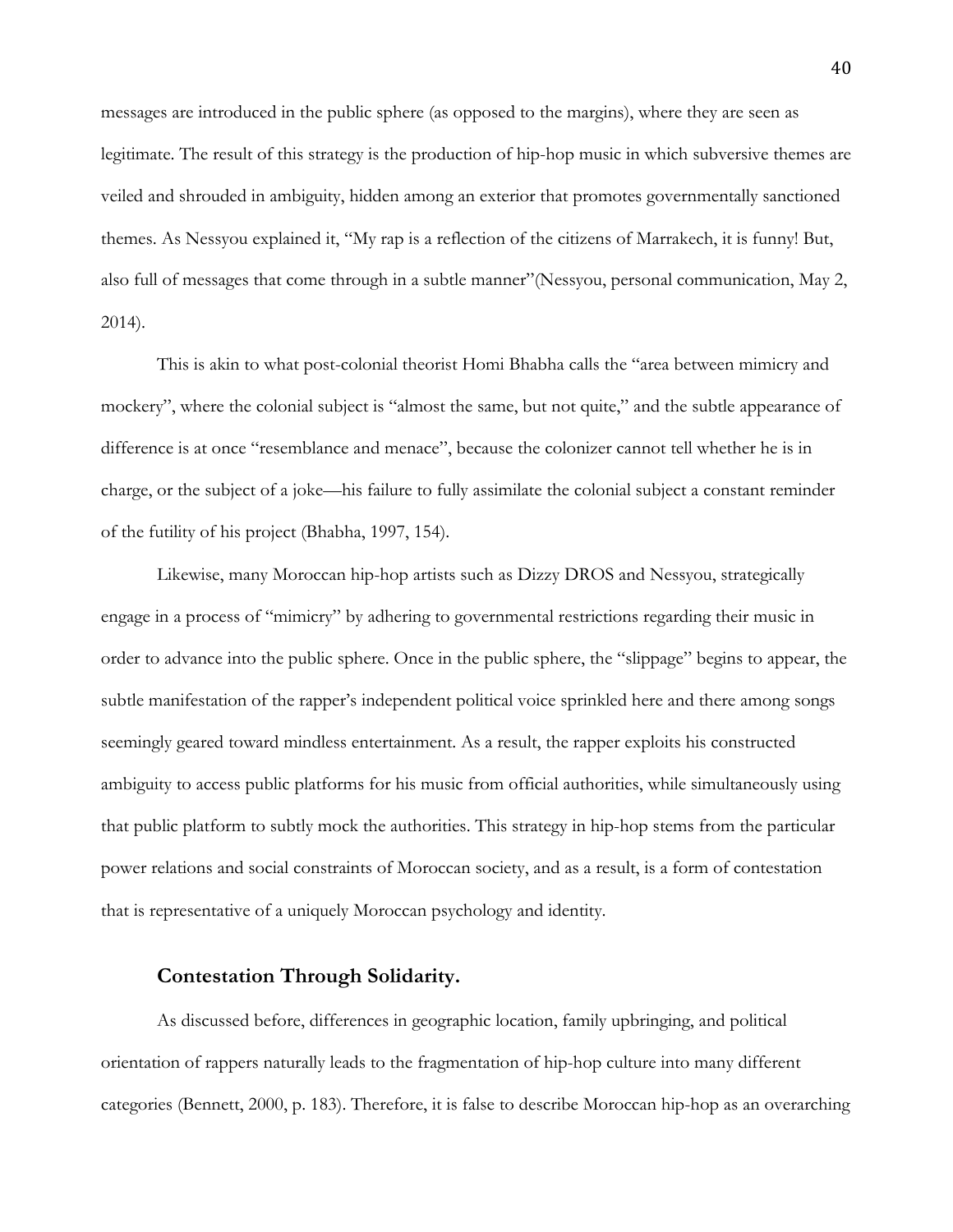social movement oriented toward singular liberal goals, the way that many media outlets have. However, attempts by the government to exploit these fragmentations by co-opting some genres of Moroccan hip-hop and excluding others have prompted resistance from the hip-hop community in the form of cross-genre and interregional solidarity between hip-hop artists, unrelated to musical style or ideology. This solidarity posits the hip-hop community as a space for experimentation with identity and ideology that nevertheless constitutes a collective identity as part of the hip-hop movement (Bennett, 2000, p. 183).

There are countless examples to prove the strong links of solidarity and community responsibility exhibited by Moroccan hip-hop artists from all backgrounds. Don Bigg and Moby Dick are examples of two very different rappers who have gained significant commercial success who are nonetheless dedicated to giving back to the community and to elevating new rappers. In doing so, they aim to prove that they have not been co-opted, and that their first loyalty is still to the local hip-hop scene. Indeed, Bigg recently produced a mixtape showcasing several new rappers of the Moroccan scene (Almeida, 2013, p. 325). Rapper Moby Dick, seeing potential in then amateur rapper Ayman Hosny, contacted him via Facebook to exchange advice and offer Hosny the use of his studio (A. Hosny, personal communication, May 1, 2014). When I asked rapper Would Cha3b what his ambitions for the future were, he expressed his desire to someday become an executive music producer in order to help other struggling young Moroccan rappers to make albums and start their careers. He compared the hip-hop community to a sports team, with every person engaged in their separate roles (rappers, DJ's, dancers, producers, engineers, editors etc.) working together to achieve communal success. And, when you get old, "you should come back as a coach," he said (W. Cha3b, personal communication, April 30, 2014).

In fact, Bayat's concept of "social nonmovement" is a useful way of viewing this unique phenomenon within the hip-hop community in Morocco. According to Bayat, "nonmovements refers to the collective actions of noncollective actors; they embody shared practices of large numbers of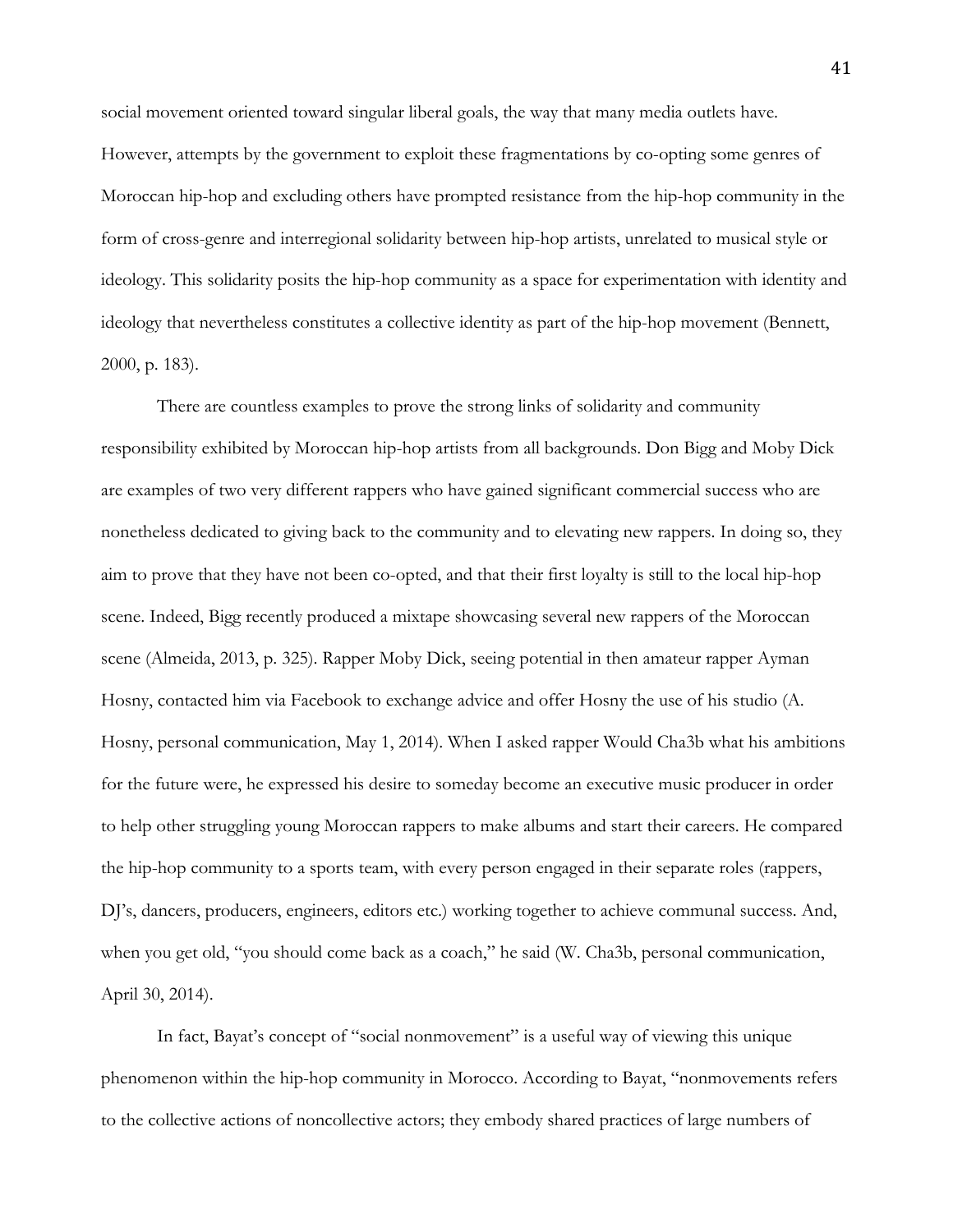ordinary people whose fragmented but similar activities trigger much social change, even though these practices are rarely guided by an ideology or recognizable leadership and organization'" (as cited in Almeida, 2013, p. 323).

Evidently, the hip-hop community as a whole, because it does not espouse a unified ideology, represents a body of noncollective actors with "fragmented but similar activities". Therefore, the bonds of solidarity between rappers across ideological and musical categories facilitate the progression of this social "nonmovement," whereby hip-hop culture rapidly infiltrates Moroccan society, but exposes Moroccan youth to a wide variety of different and, often conflicting, political and social attitudes.

The focal point that unifies all of these rappers is their shared commitment to the advancement of hip-hop in Moroccan society. In a song by the Casa Crew, featuring Meknes-based H-Kayne, called "Koulchi Khoute" (We are all brothers), the rappers repeatedly refer to their separate cities (Casablanca and Meknes), while pointing out that they are united through rap (as cited in Almeida, 2013, p. 326). Rapper Adnan Mahyou reiterates his commitment to doing collaborations with other rappers because he believes that "it is collaborations that create the hip-hop movement. In truth, we all walk down the same path" (A. Mahyou, personal communication, April 22, 2014).

Bound together by the marginality of hip-hop culture in Moroccan society, Moroccan rappers actively work to promote networks of solidarity as a strategy of resistance against a government that would use ideology to divide and control them. This, in turn, promotes a plural Moroccan identity in hip-hop music that allows for a wide variety of ideological beliefs, cultural practices, and geographic specificities to coexist under the same banner. In the words of rapper Nessyou, "The thing about being Moroccan, I can tell you that we are not all the same. We each have our different personalities and characters, like everywhere else in the world" (Nessyou, personal communication, May 2, 2014).

## **Conclusions**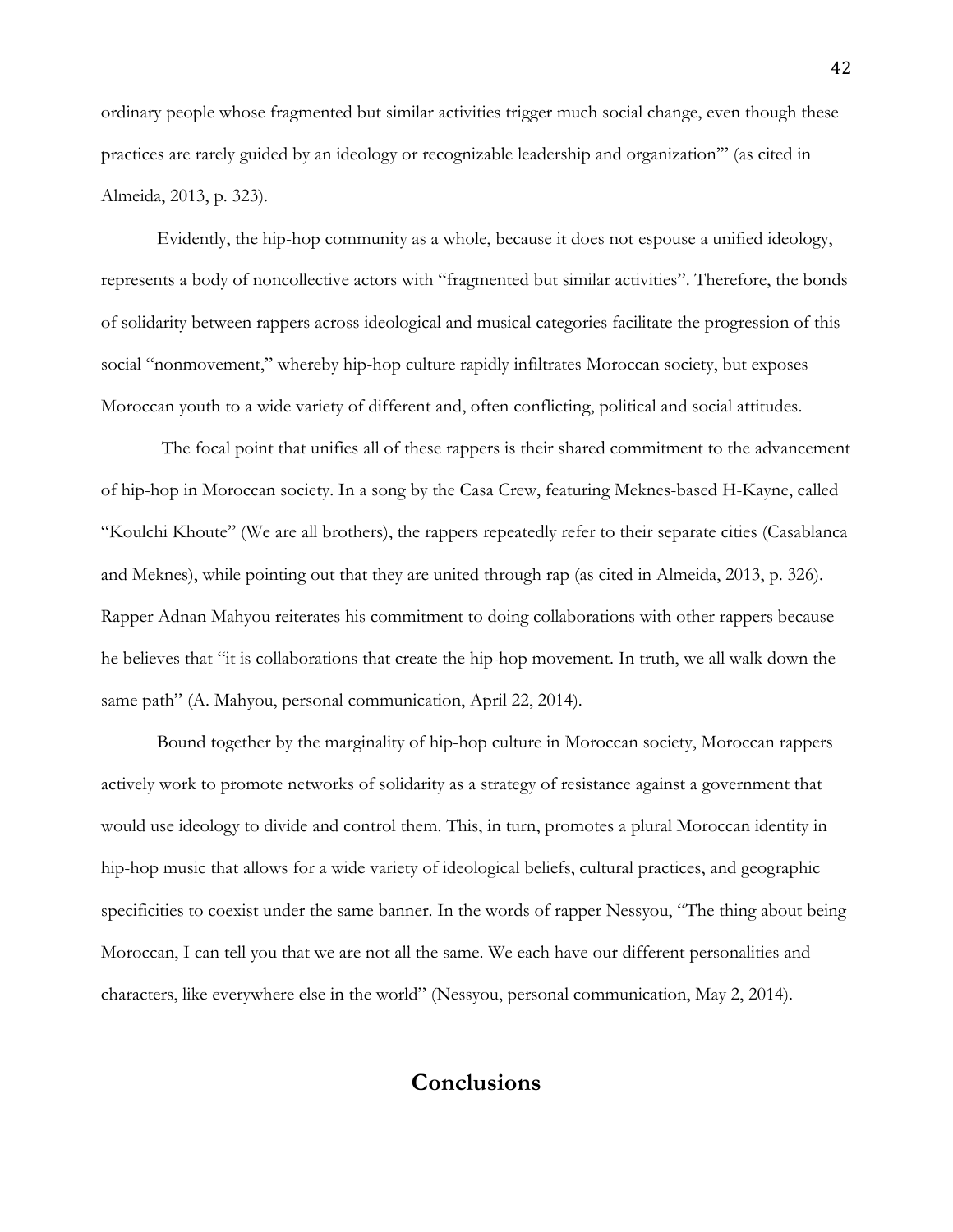Overall, the agenda of the Moroccan hip-hop movement cannot be reduced to a unified movement of radicalized and politicized youth, just as its aesthetic cannot be reduced to the infusion of American hip-hop music with "oriental" sounds. This image of Moroccan hip-hop largely represents an identity thrust upon the movement by Western and local media in an attempt to fulfill *their* fantasies about what this genre *should* represent. A clear example of this phenomenon is the gulf between the portrayal of the term "Nayda" in the media, and the meaning of the same term within the hip-hop community.

Instead, interviews conducted with six local rappers and four members of the hip-hop community in organizational roles, as well as the body of previous scholarship and interview materials, reveal the larger trends through which Moroccan rappers manifest their identity. In the struggle for authenticity, rappers construct a dynamic and cross-sectional identity that is connected to the lived experiences in the Moroccan "streets" while also fragmenting into a variety of ideologies and forging a middle ground between global and local heritages. The manipulation of language, the employment of a class discourse of marginality, and the emphasis of fluidity and transformation in Moroccan hip-hop are also three major "signs" used by rappers to illustrate a complex identity that reconceives what it means to be Moroccan. Finally, the theme of contestation in hip-hop, demonstrated through overt activism, hip-hop culture, business strategy, and networks of solidarity, also represents the creation of an engaged and aware Moroccan youth identity that extends beyond ideological social norms.

In sum, the treatment of these five themes in Moroccan hip-hop results in the promulgation of a youth identity that broadens the definition of what it means to be Moroccan to include ideological inconsistencies, global connections, idiosyncrasies of lived experience, and social concerns. Thus, Moroccan hip-hop weaves an intricate, quilted Moroccan identity that reflects the turbulence and contradiction characteristic of life in the modern world.

## **Reflections/Recommendations**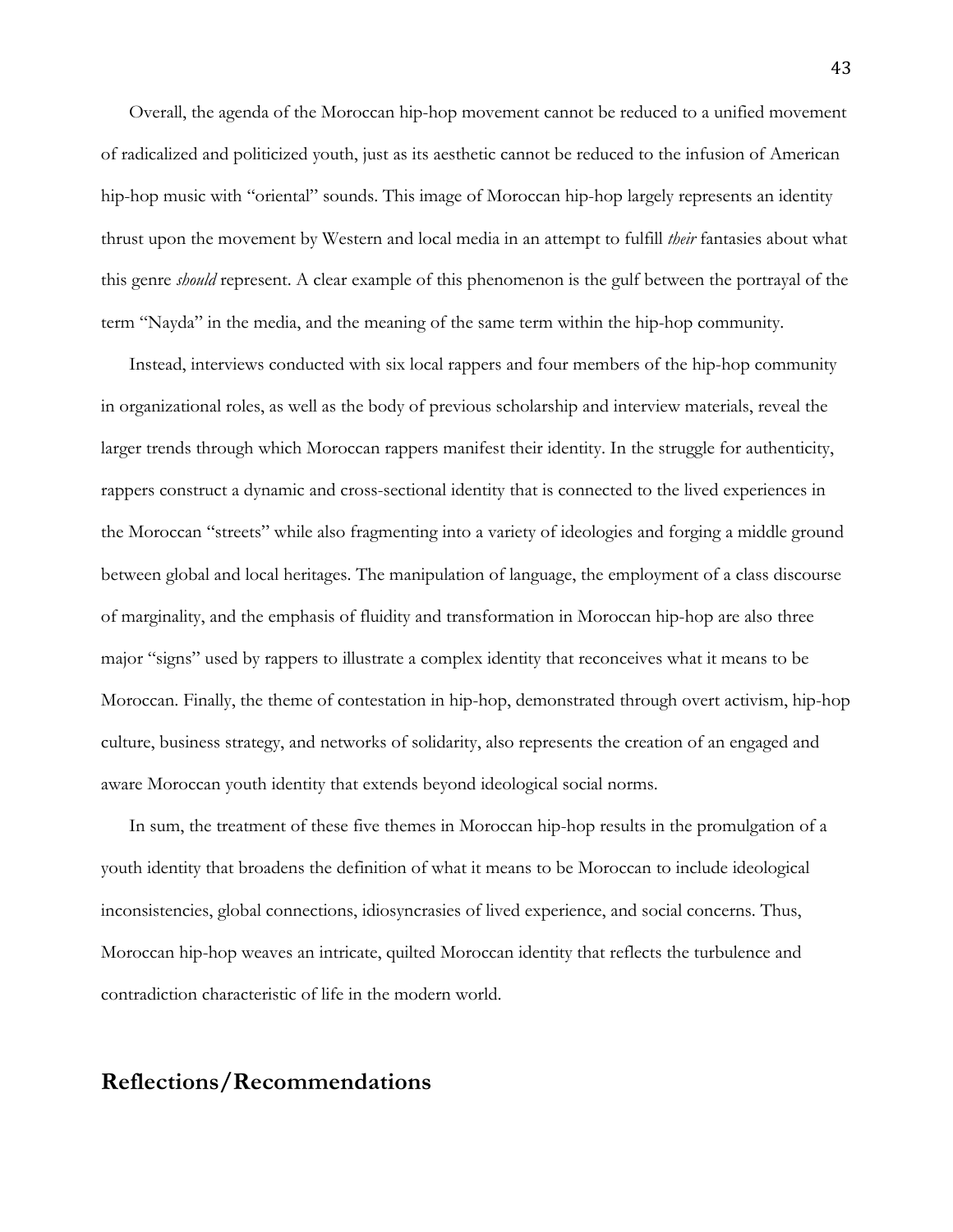This study recognizes that its small sample size is not representative of the entire body of Moroccan rappers. It is for this reason that the study chose to characterize the field research as a supplementary contribution to the existing scholarship rather than an independent body of work.

Furthermore, this study took place over the span of three weeks. This was insufficient time to network, develop rapport with rappers, and acquire a large and representative sample. As a result, the study could not afford to be selective about the interviews accepted. The sample of seven rappers and four Moroccans involved in the hip-hop scene was geographically biased towards people from Rabat and Casablanca, linguistically biased towards rappers who spoke English or French, and was, therefore, not a representative sample of the entire Moroccan hip-hop community. Given many more months, it may have been possible to acquire an adequately sized and representative sample that could stand on its own as a source of information from which to make generalized claims. As it is, this study relied heavily on preexisting scholarship to bolster field data, which may have affected the conclusions drawn. Particularly, this may have increased the breadth of the analytical conclusions at the expense of depth.

It is also important to note that time and travel constraints as well as the busy schedules of many rappers resulted in two out of the six semi-structured interviews taking place online via email. The online medium may also have affected the responses, as people have a tendency to communicate ideas differently in writing than in speech. Online interviews also blocked the opportunity to ask follow-up questions on the spot, which might have resulted in less dynamic responses.

Given these limitations, it would be interesting to continue this study at a later date to see if the research conclusions change. In the future, it would be worthwhile to interview more rappers from different cities representing all of the major geographic regions of Morocco. This would also lend itself to a comparative analysis of hip-hop culture between Moroccan cities and the ways in which geographic specificities add another dimension to the manifestation of Moroccan identity through hip-hop. Another possible angle from which to approach this subject is a generational one—how does the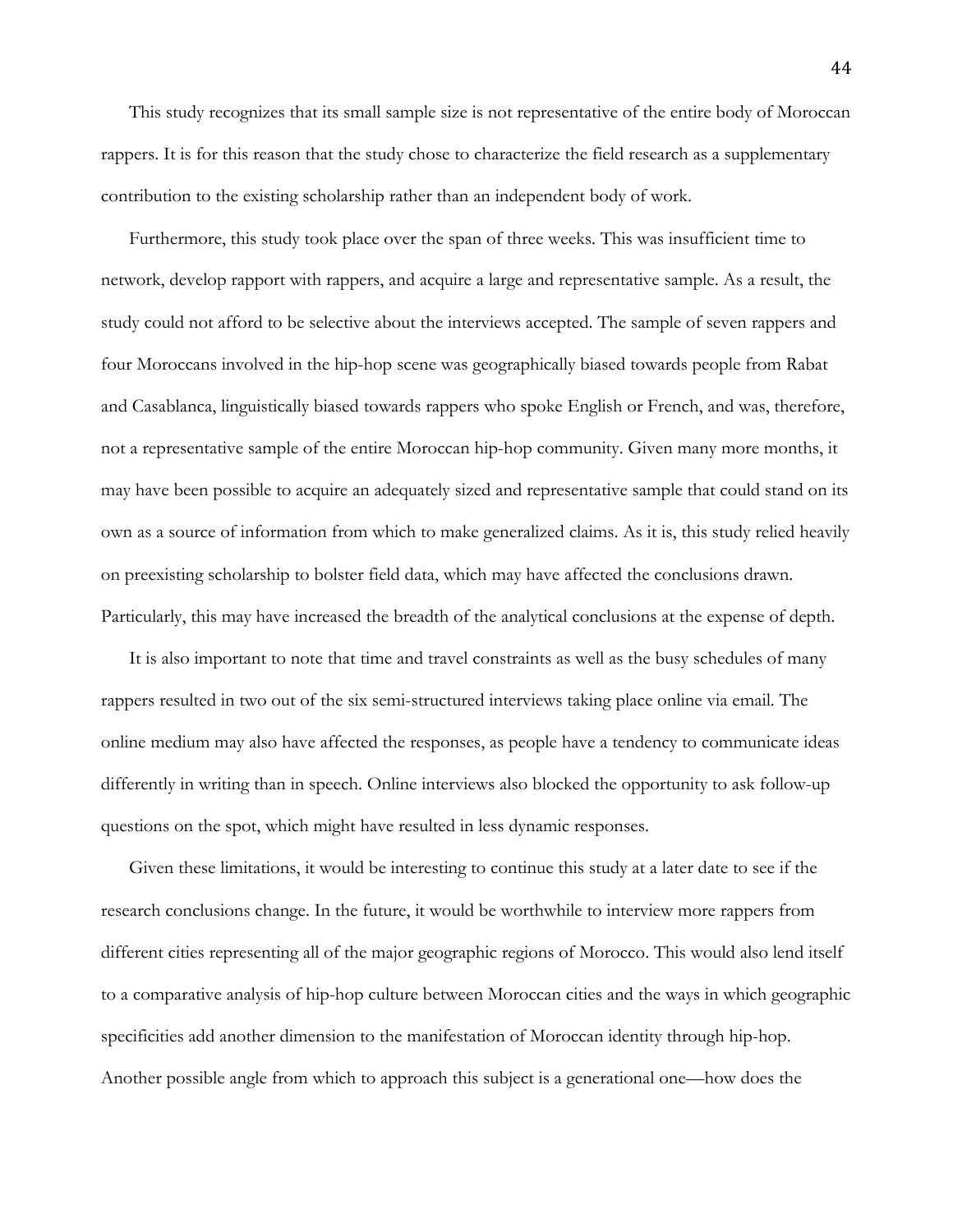perception of Moroccan identity change between young hip-hop fans and their parents, for example? Indeed, these subjects are ripe for further investigation.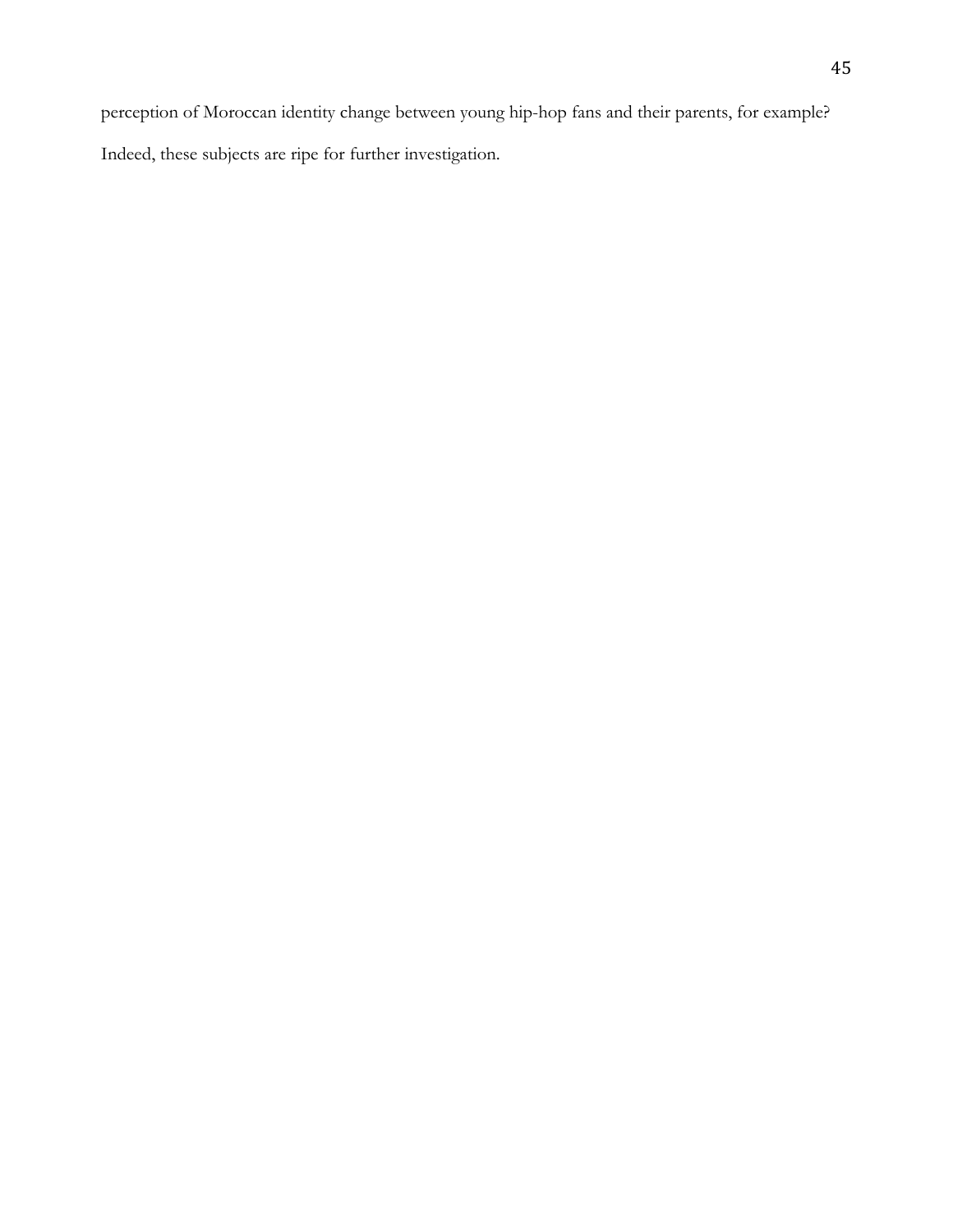## **Bibliography**

#### **Works Cited**

- Abu-Lughod, L. (1986). *Veiled Sentiments: Honor and Poetry in a Bedouin Society*. Berkeley, CA: University of California Press.
- Almeida, C. M. (2013). Unravelling Distinct Voices in Moroccan Rap—Evading Control, Weaving Solidarities, and Building New Spaces for Self-Expression. *Journal of African Cultural Studies, 25(3),* 319-332.
- Bennet, A. (2000). Theorizing Music and the Social. New Approaches to Understanding Musical Meaning in Everyday Life. *Theory, Culture & Society, 17(3),* 181-184.
- Bernas, A. (2012, July 28). Le Rappeur Marocain Mouad Belghouat Condamné en Appel à un an de Prison, *rfl.* Retrieved from http://www.rfi.fr/afrique/20120728-rappeur-marocain-mouadbelghouat-condamne-appel-an-prison/
- Bhabha, H. (1997). Of Mimicry and Man: The Ambivalence of Colonial Discourse. In F. Cooper and A.L. Stoler (Eds.), *Tensions of Empire: Colonial Cultures in a Bourgeois World* (pp. 152-163). Berkely, CA: University of California Press.
- Caubet, D. Nayda! *TelQuel.* Retrieved from http://www.telquelonline.com/archives/229/couverture\_229\_1.shtml
- Chentoufi, H. (2012, August 6). Marx and the Bouzabal-Killimini Split, *Morocco World News*. Retrieved from http://www.moroccoworldnews.com/2012/08/50732/marx-and-thebouzabal-killimini-split/
- Conan, N. (Narrator). (2008, July 8). How Heavy Metal is Working its Way Into Islam. In L. Bishop & S. Goodwin (Producers), *Talk of the Nation*. Washington, DC: National Public Radio.
- Davies E., Bentahila A. (2006). Code Switching and the Globalisation of Popular Music: The Case of North African Rai and Rap*, Multilingua*, *25(4),* 367-392.
- DeGhett, T.R. (2012, April 17). El Haqed, Morocco's Hip Hop Revolutionary, *The Guardian*. Retrieved from http://www.theguardian.com/commentisfree/2012/apr/17/el-haqedmorocco-hip-hop-revolutionary
- Dizzy Dros, le rappeur qui monte. (2013, December 8). *TelQuel*. Retrieved from http://telquelonline.com/content/dizzy-dros-le-rappeur-qui-monte
- El Maarouf, M.D. (2013b). Nomadictates: Staging Roots and Routes in the Essaouira Gnawa Festival. *Globalizations*, 1-17.
- El Maarouf, M.D. (2014), *The Aesthetic and Practical Fields of Excrementality of L'Boulevard Festival*. Manuscript in preparation.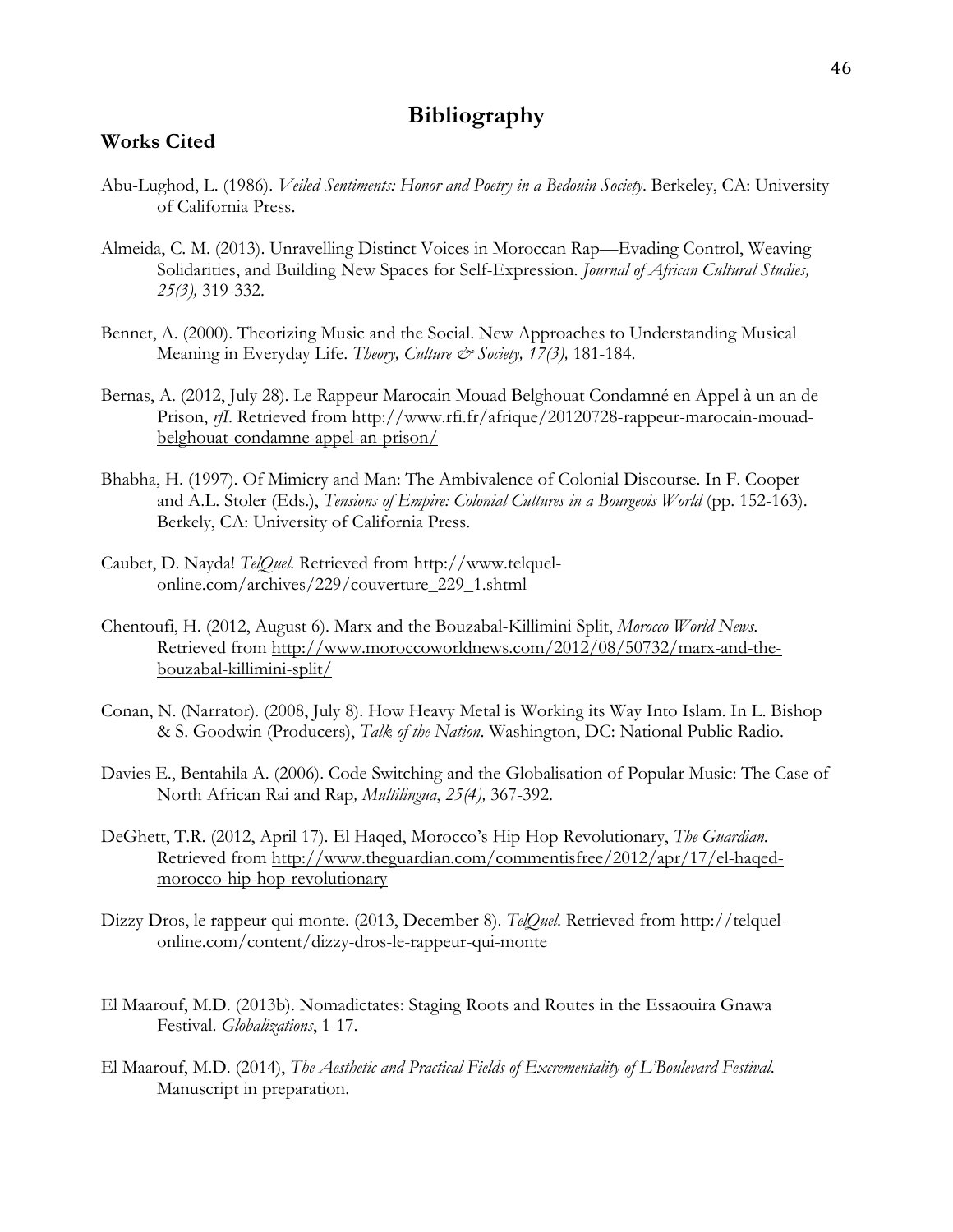- Holland, D., Fox, G., Daro, V. (2008). Meaning-Making in social movements. Social movements and Collective Identity: A Decentered, Dialogical View*. Anthropological Quarterly, 81*, 95-126.
- Kahf, U. (2007). Arabic Hip Hop: Claims of Authenticity and Identity of a New Genre *Journal of Popular Music Studies*, *19(4),* 359–385.
- Lakhani, L. (2012, October 19). Rappers in Casablanca Rage Against Injustice, *CNN*. Retrieved from http://edition.cnn.com/2012/10/19/world/meast/casablanca-morocco-protest-hiphop/
- Les poètes des temps modernes. (2003, June 10). *Bladi.net*. Retrieved from http://www.bladi.net/les poetes-des-temps-modernes.html
- Le Rap Marocain. Retrieved from http://www.france-jeunes.net/imprimhtml.php?type=article&tid=16637
- Mrabet, A. Musique. Rap au Féminin, *TelQuel.* Retrieved from http://www.telquelonline.com/archives/450/mage\_culture\_450.shtml#top
- Needleman, Jennifer. *I Love Hip Hop in Morocco*. DVD. Directed by Joshua Asen and Jennifer Needleman. Pleasantville: Rizz Productions, 2007.
- Salime, Z. (2011, May 28). Rapping the Revolution, *Muftah*. Retrieved from http://muftah.org/rapping-the-revolution/#.U2VDbsfaQxV
- Spivak, G.C. (1988). *Selected Subaltern Studies*. Oxford: Oxford University Press.

#### **Works Consulted:**

- Bahmad, J. (2014). Rebels with a Cause: Youth, Globalization and Postcolonial Agency in Moroccan Cinema. *The Journal of North African Studies, 19(2).*
- Callen, J. (2006). *French Fries in the Tagine: Re-imagining Moroccan Popular Music* (Unpublished doctoral dissertation). University of California at Los Angeles, Los Angeles.
- El Maarouf, M.D. (2013a). Local Arts Versus Global Terrorism: The Manifestations of Trauma and Modes of Reconciliation in Moroccan Music Festivals. In L. Bisschoff & S. Van de Peer (Eds.), *Art and Trauma in Africa: Representations of Reconciliation in Music, Visual Arts, Literature, and Film* (pp. 69-88). New York, NY: I.B. Tauris & Co Ltd.
- El Maarouf, M.D. (2012). World Cultural Nomadictates: An inquiry into the Trans-local Dynamics of Music Festivals in Morocco. *Études Caribéenes*, *22*.
- Stuckey, M. (2013, February 20). Soultana: 'The Voice of Women' Raps in Morocco, *PRI*. Retrieved from http://www.pri.org/stories/2013-02-20/soultana-voice-women-raps-morocco
- Ziraoui, Y. Rap. Tel père, tel fils, *TelQuel*. Retrieved from http://www.telquelonline.com/archives/470/mage\_culture2\_470.shtml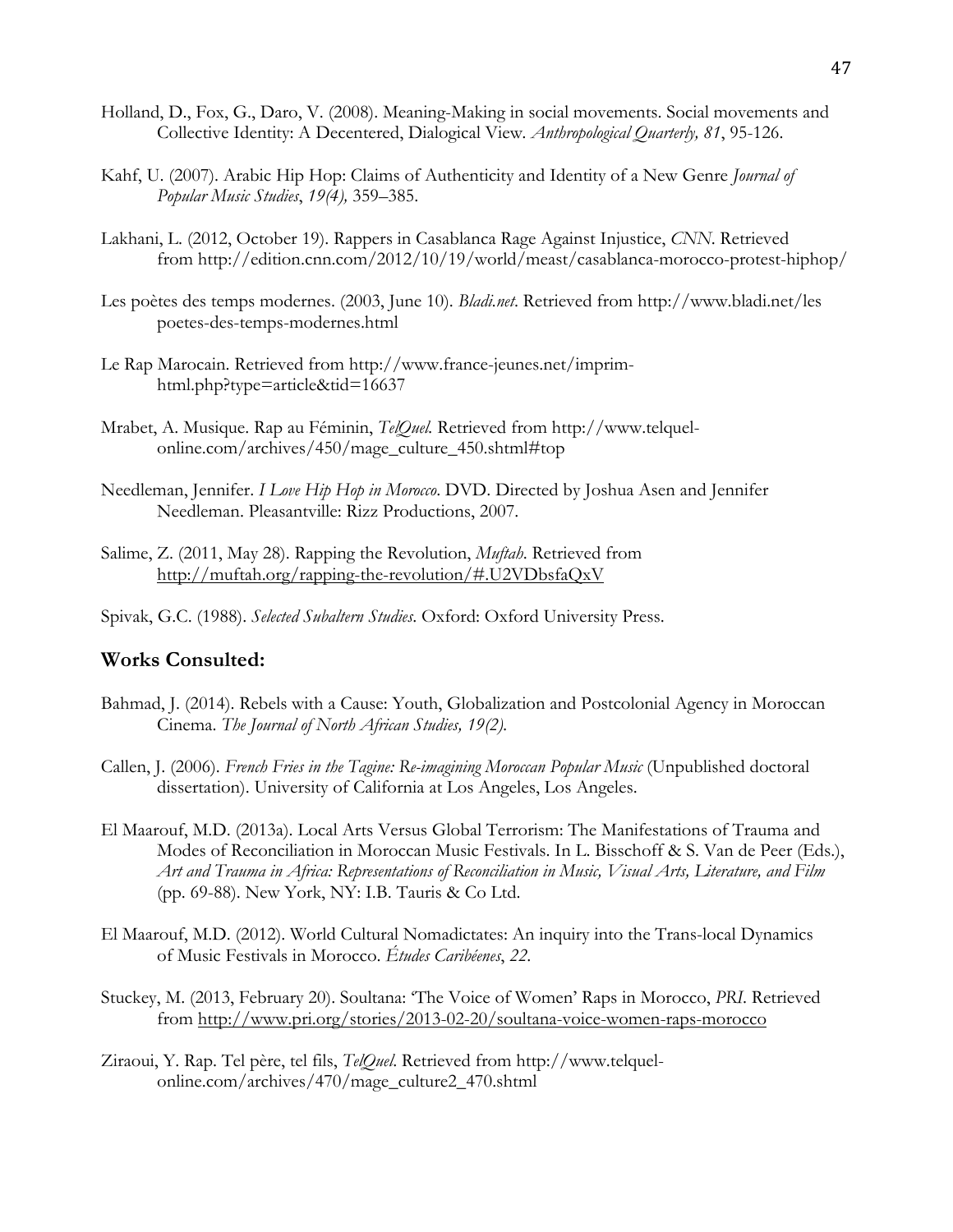## **Appendix**

## **A. Interview Questions**

- 1. Where did you grow up and go to school? What was it like?
- 2. What drew you to hip-hop music initially?
- 3. Please describe your music briefly
- 4. Which of your songs is the most meaningful to you and why?
- 5. Who are your musical influences? Why do you admire them?
- 6. Describe your life as a musician. Where do you perform? How often?
- 7. What do you consider to be the purpose or goal of your music?
- 8. What do you think the role of hip-hop music is or should be in Moroccan society?
- 9. What language do you rap in? Why?
- 10. Would you say that your music reflects your personal values? If so, how?
- 11. What does it mean to be Moroccan?
	- a. What does it mean to be a young Moroccan?
- 12. Do you consider your music to be different from American rap music, and other types of rap music around the world? If so, how?
- 13. What do you think of American rap music?
- 14. What do you think are the stereotypes about Moroccans?
- 15. What do you think about the February 20<sup>th</sup> movement in Morocco?
- 16. Would you say that you are politically active?
	- a. If so, does your music reflect this?
- 17. Do you collaborate with other rappers? Other musicians?
- 18. How would you describe the hip-hop community in Casablanca?
- 19. What are your personal ambitions for the future?
- 20. What are your hopes for Morocco in the future?
- 21. What do you think is the perception of hip-hop and rap music in Morocco? Does it differ between generations?